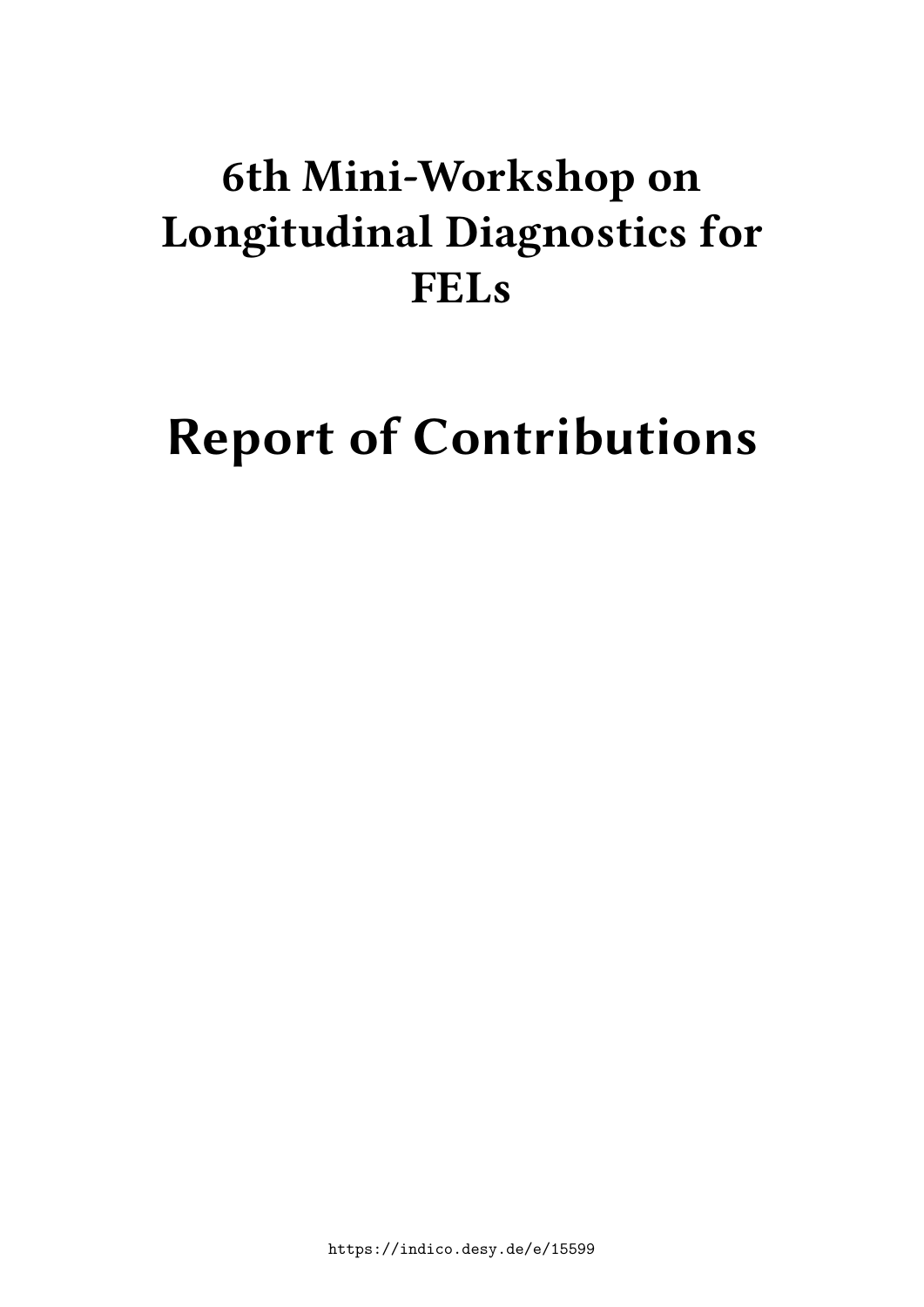6th Mini- … / Report of Contributions Welcome

Contribution ID: 0 Type: not specified

#### **Welcome**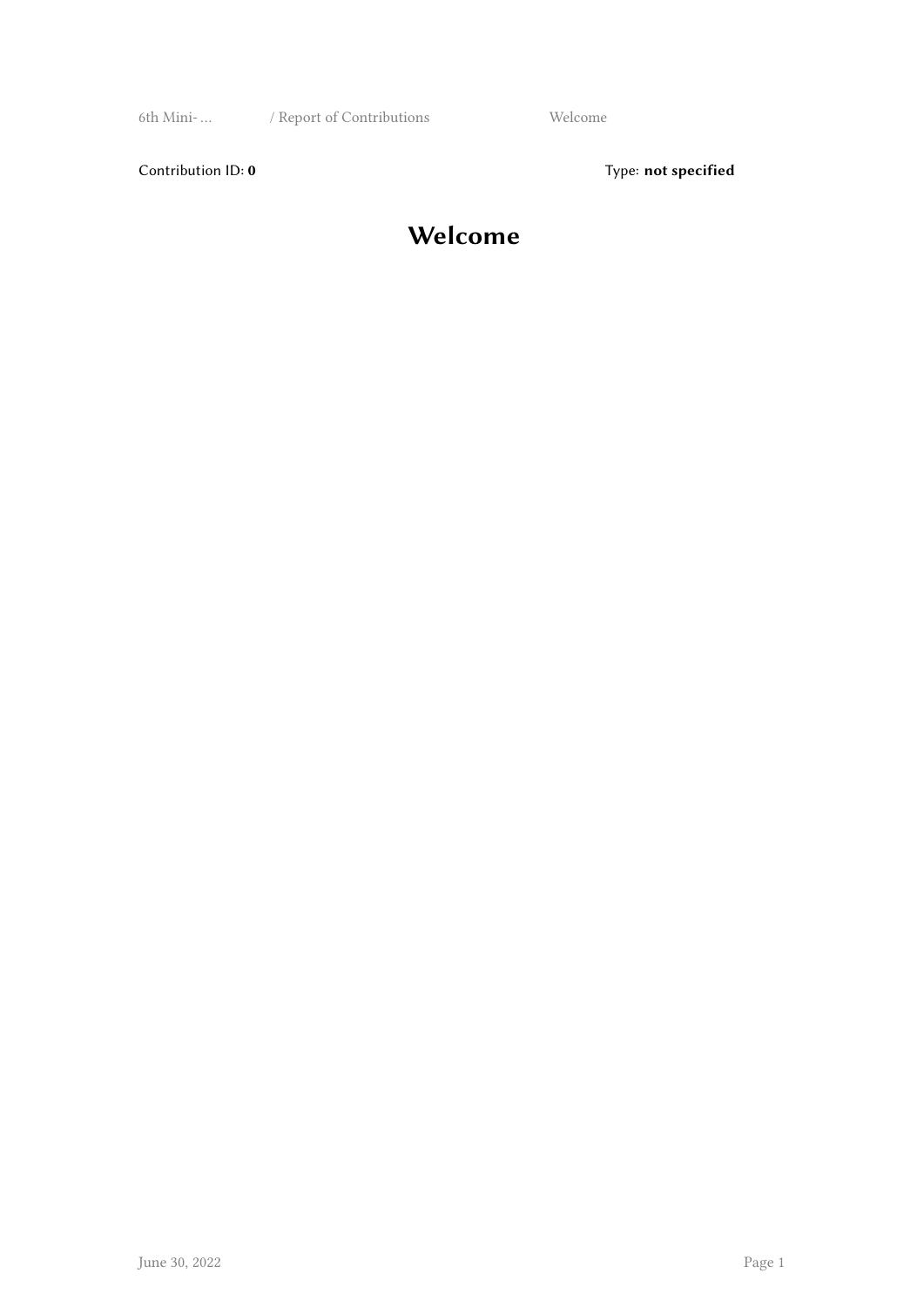6th Mini- … / Report of Contributions Welcome

Contribution ID: 1 Type: **not specified** 

#### **Welcome**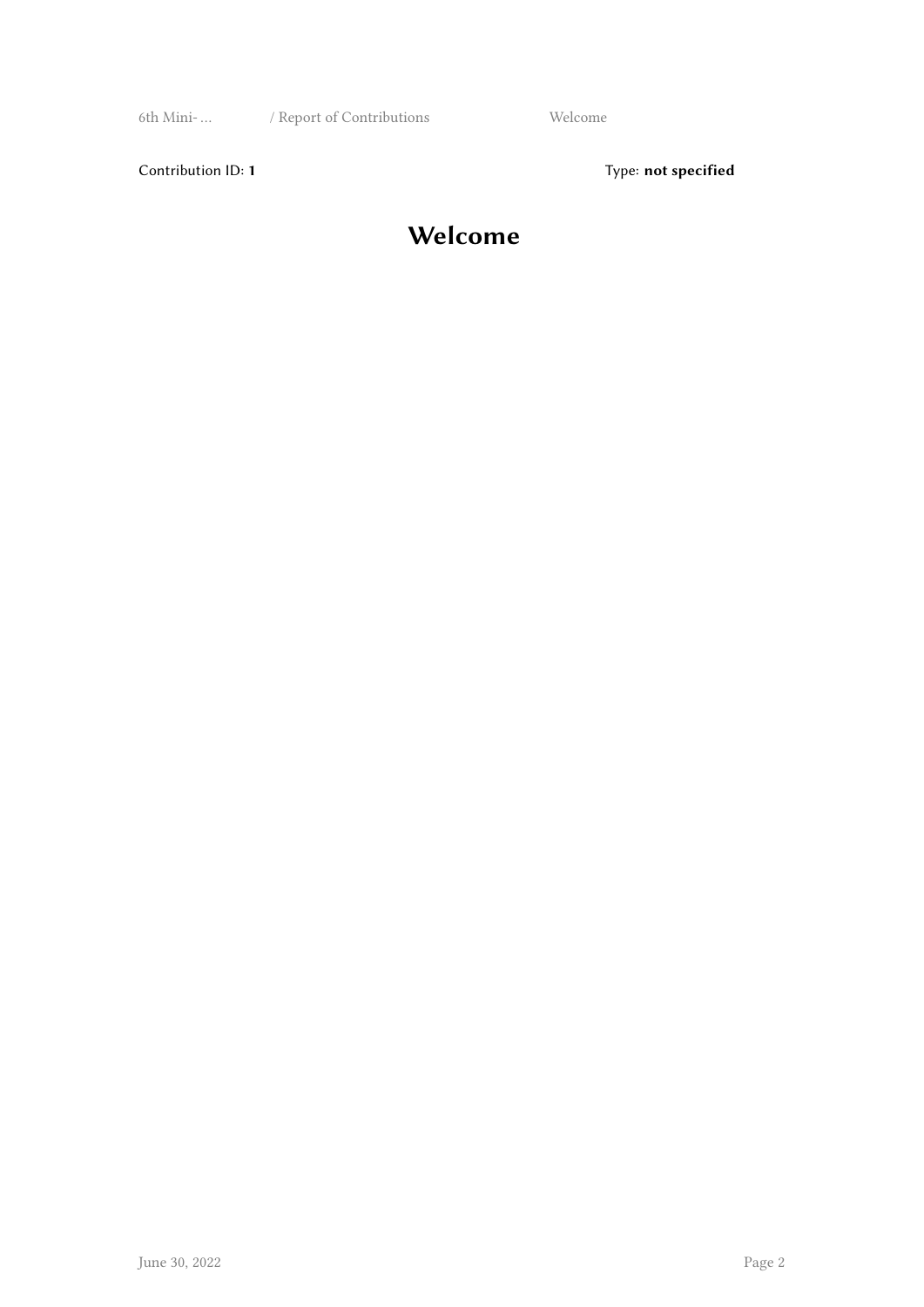6th Mini- … / Report of Contributions Welcome

Contribution ID: 2 Type: **not specified** 

#### **Welcome**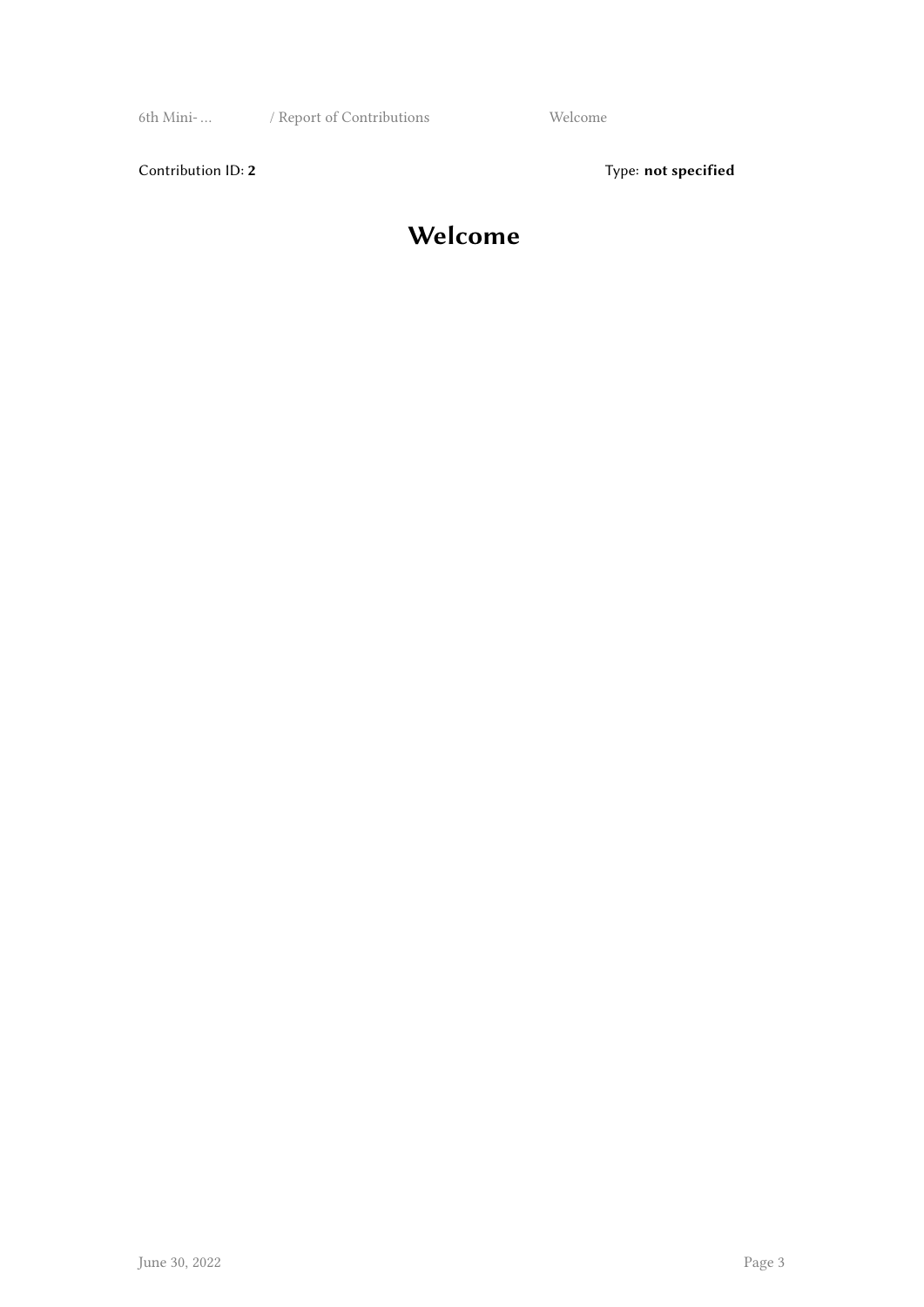6th Mini- … / Report of Contributions Overview: Facilities at Daresbury

Contribution ID: 3 Type: **not specified** 

## **Overview: Facilities at Daresbury**

**Presenter:** Dr JAMISON, Steven (STFC)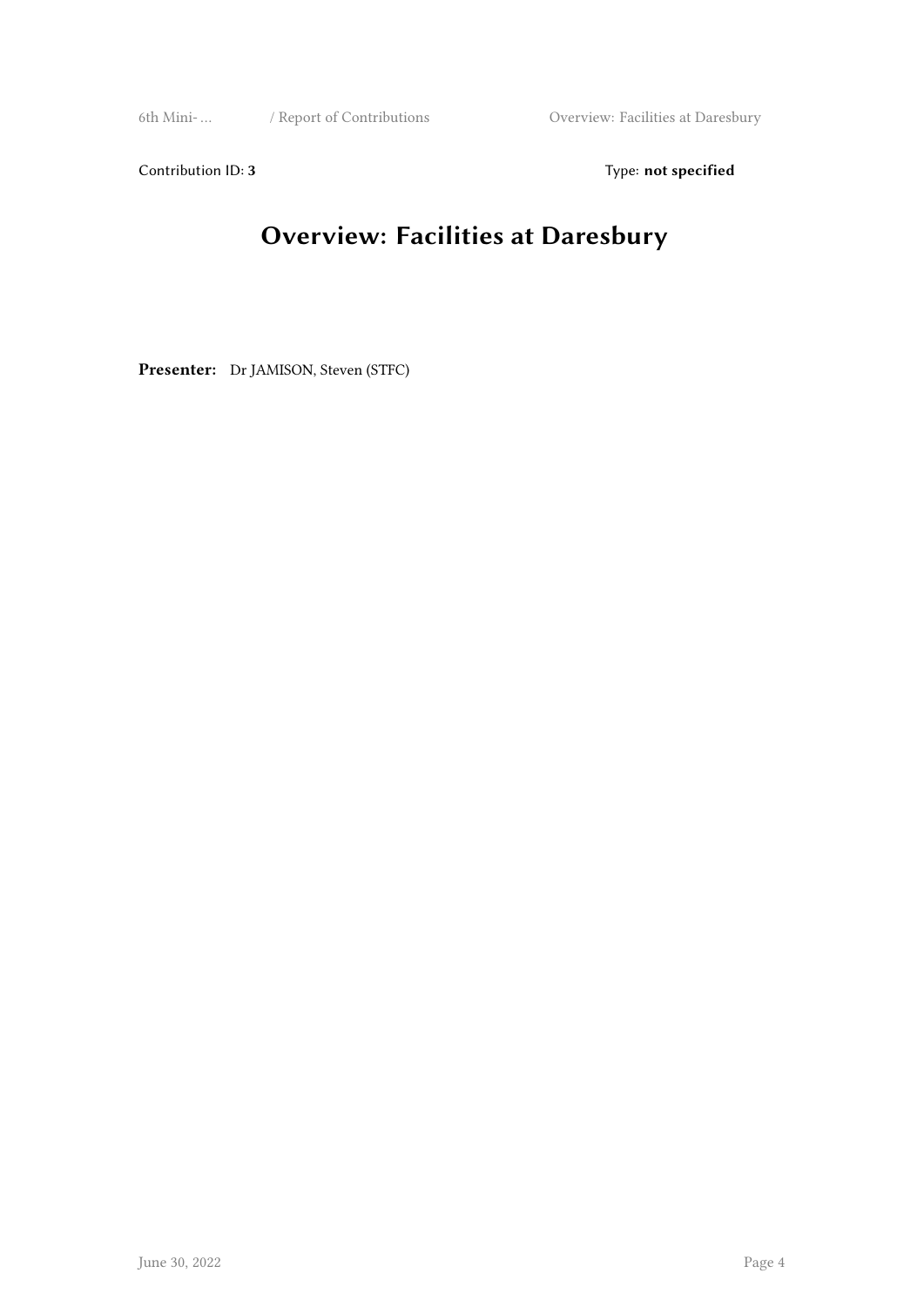6th Mini- … / Report of Contributions Status SwissFEL and overview on …

Contribution ID: 4 Type: **not specified** 

#### **Status SwissFEL and overview on longitudinal diagnostics**

**Presenter:** SCHLOTT, Volker (PSI)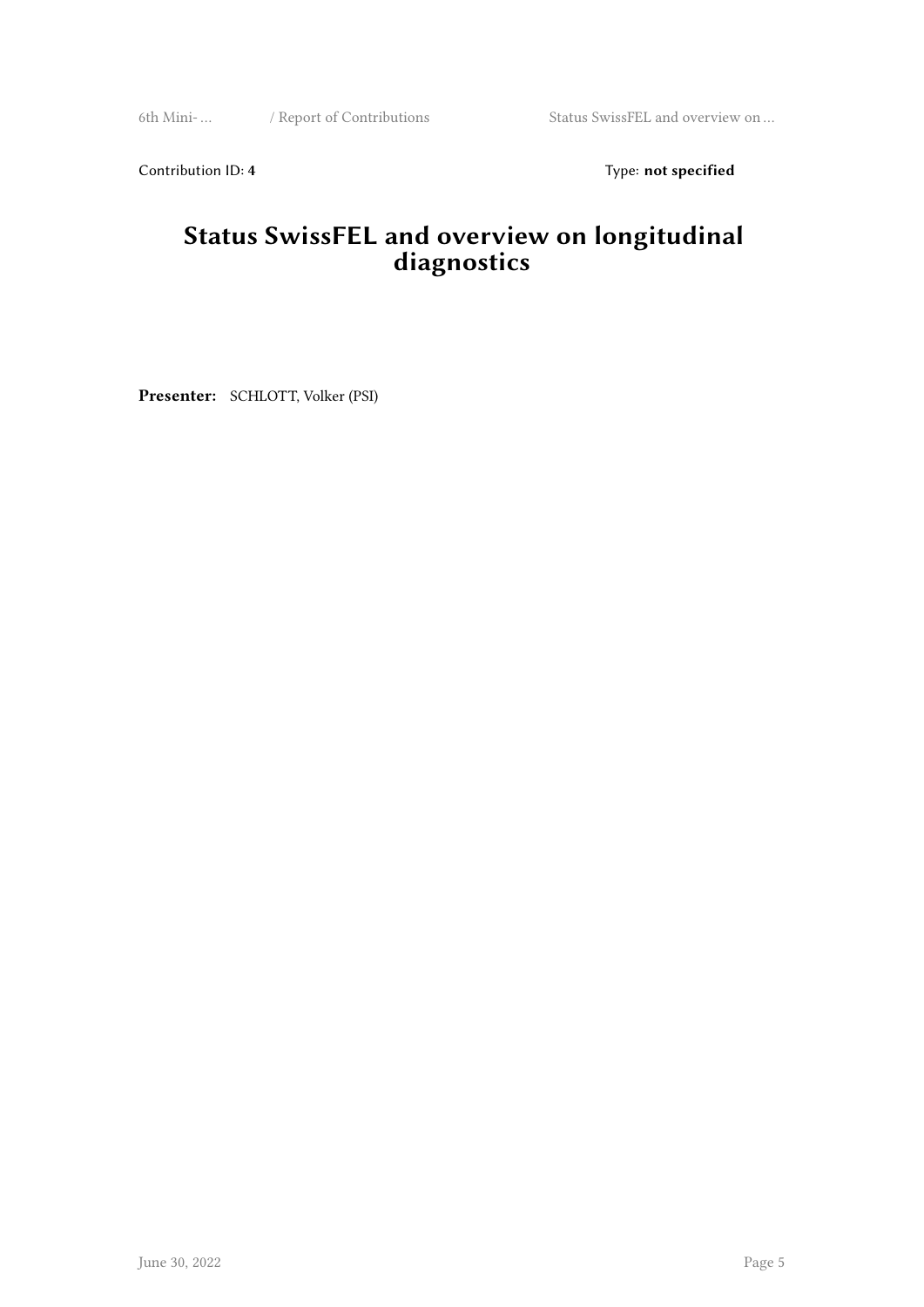6th Mini- … / Report of Contributions Status European XFEL and overvie …

Contribution ID: 5 Type: **not specified** 

#### **Status European XFEL and overview on longitudinal diagnostics**

**Presenter:** Dr GERTH, Christopher (DESY)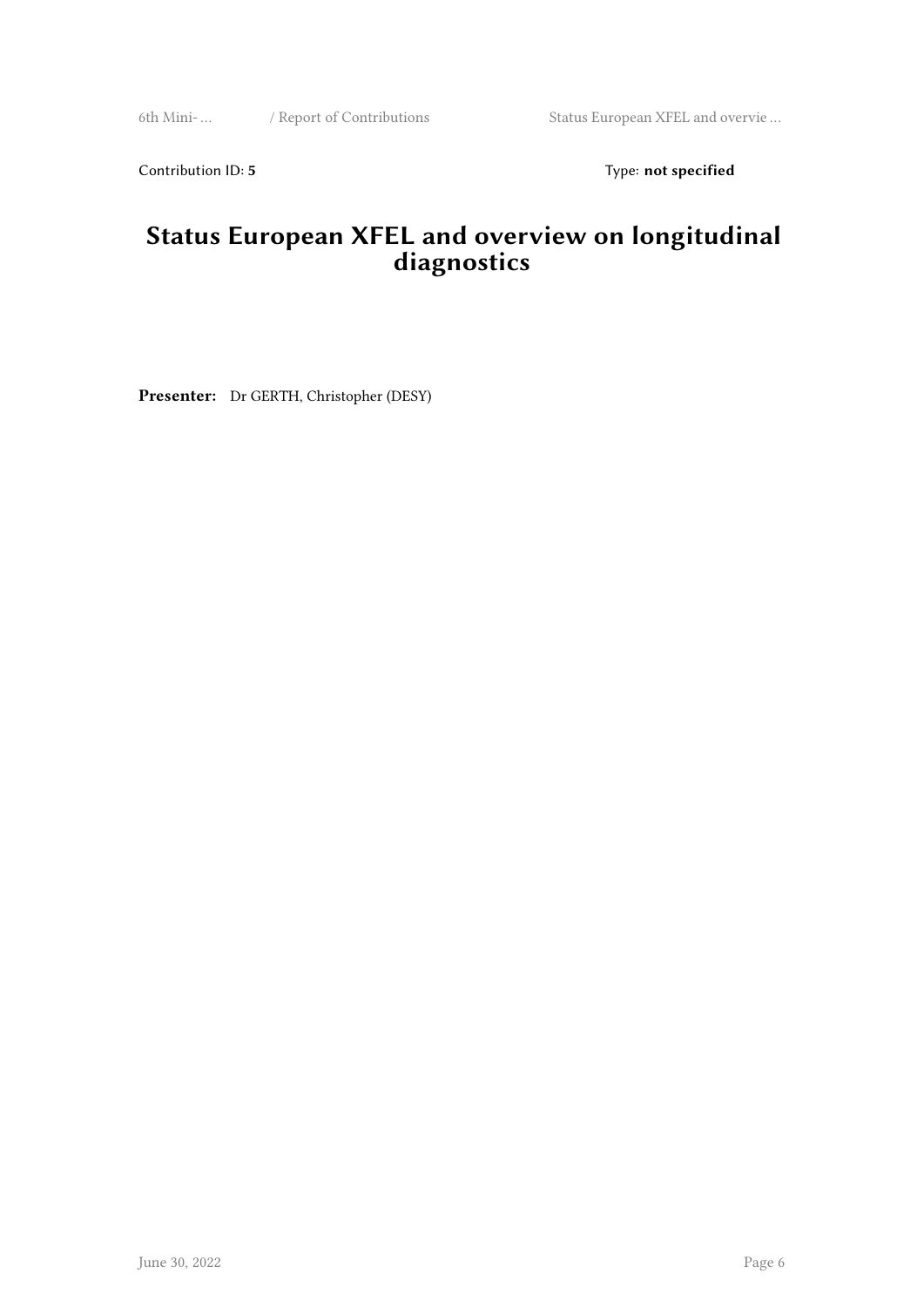6th Mini- … / Report of Contributions Status FLUTE

Contribution ID: 6 Type: not specified

## **Status FLUTE**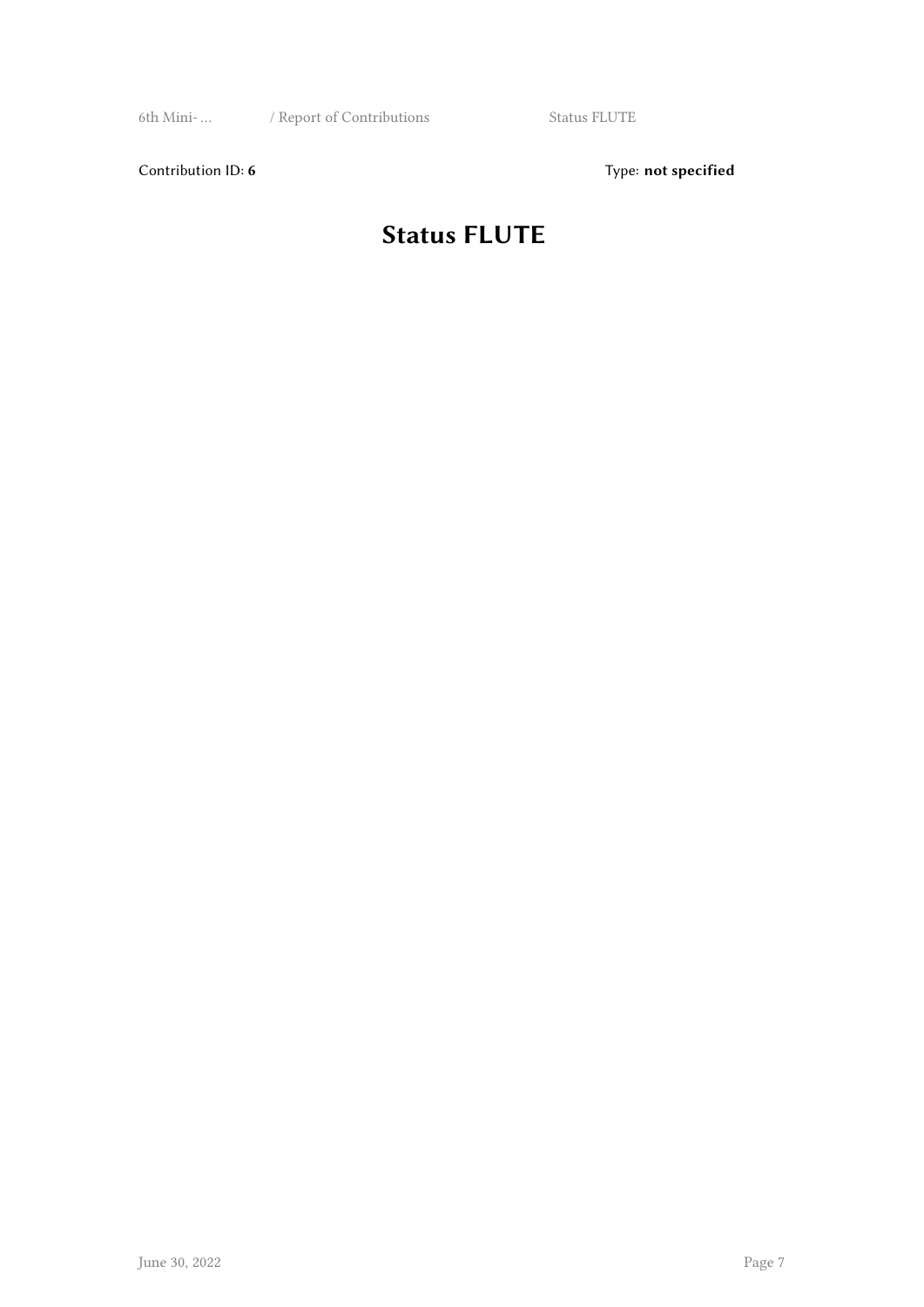6th Mini- … / Report of Contributions Discussion

Contribution ID: 7 Type: **not specified** 

#### **Discussion**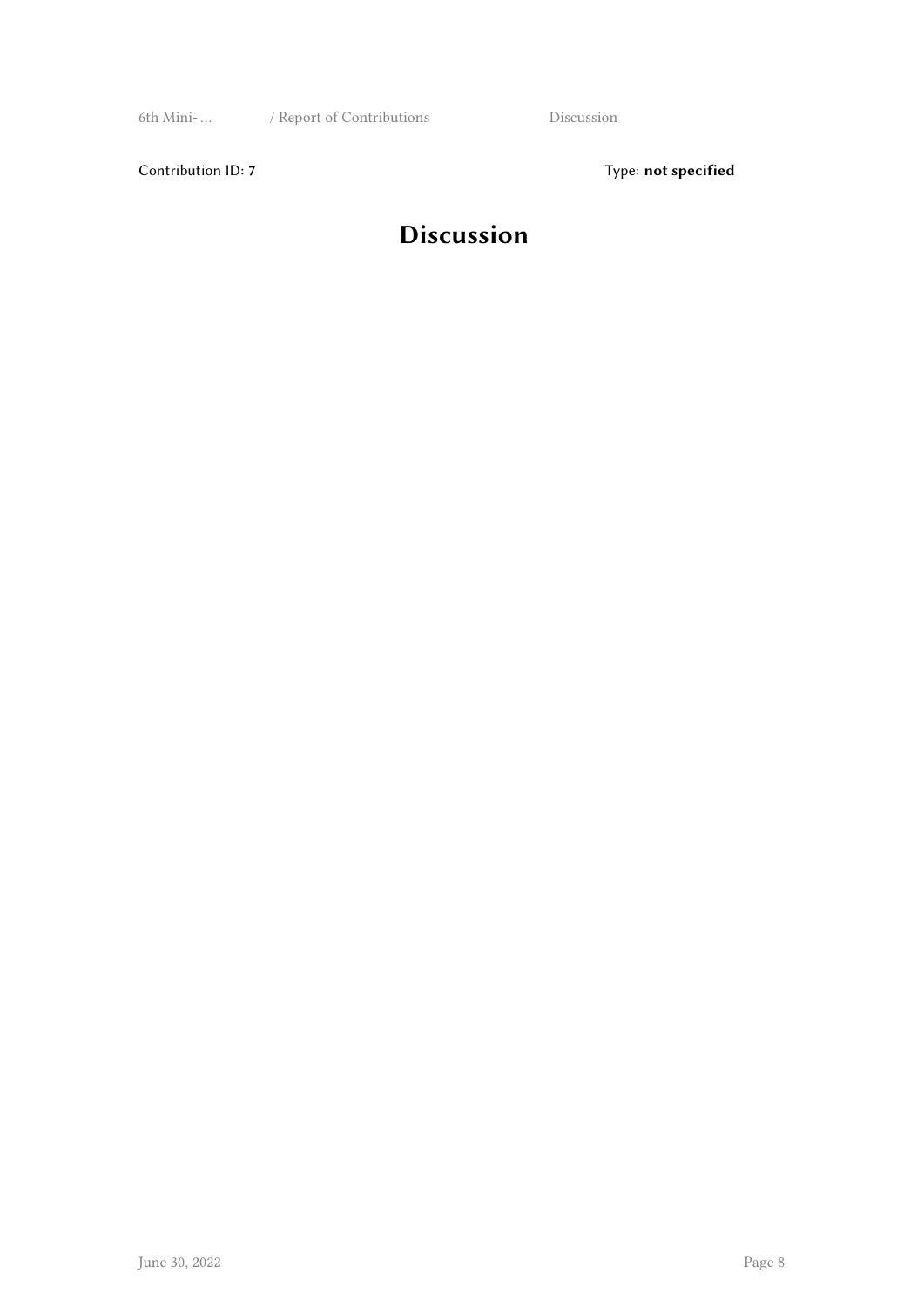6th Mini- … / Report of Contributions Collaboration Overview: Laser Sy …

Contribution ID: 8 Type: not specified

## **Collaboration Overview: Laser Synchronization**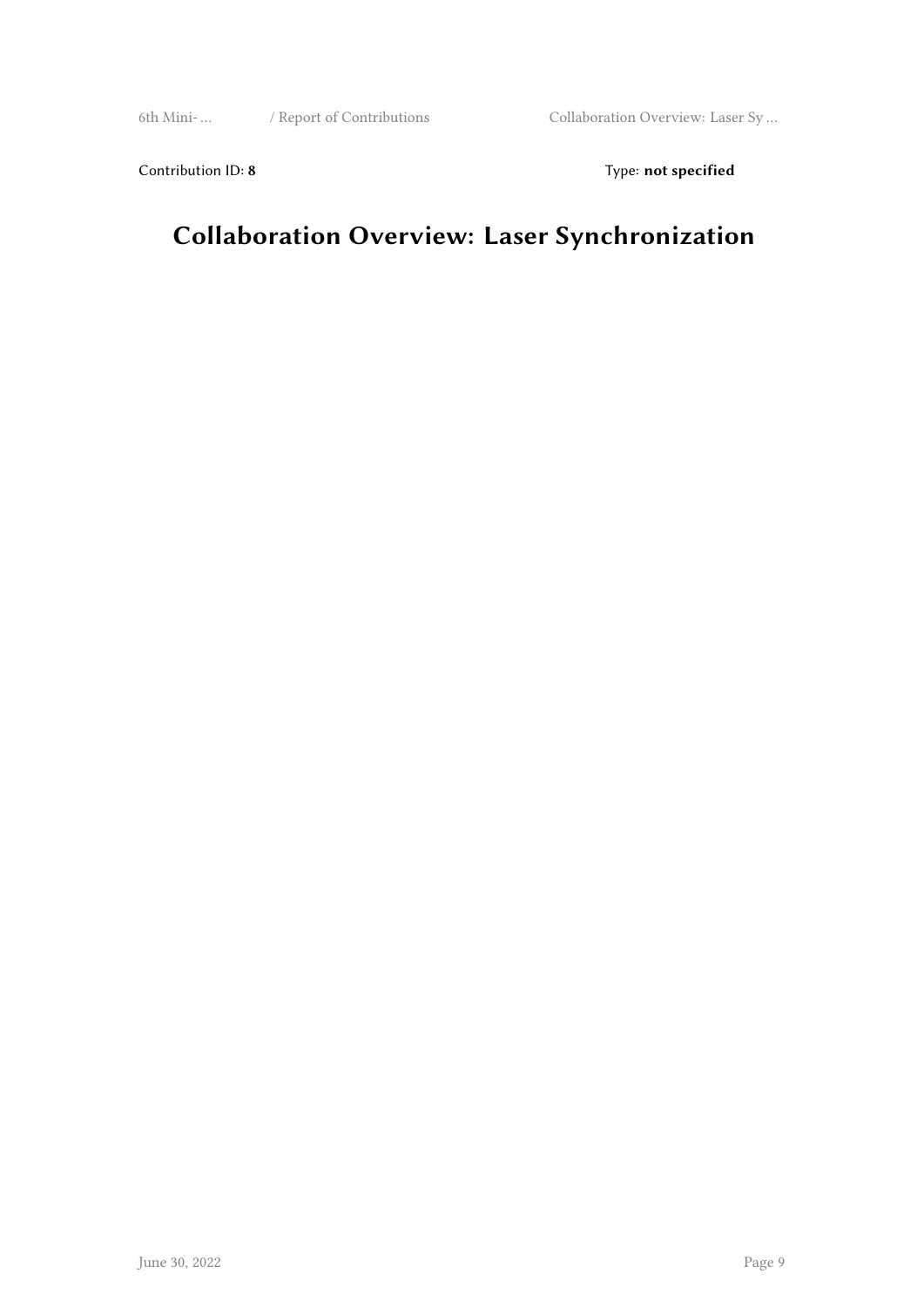6th Mini- … / Report of Contributions Collaboration Overview: Fiber Las …

Contribution ID: 9 Type: **not specified** 

## **Collaboration Overview: Fiber Laser Systems**

**Presenter:** Dr STEFFEN, Bernd (DESY)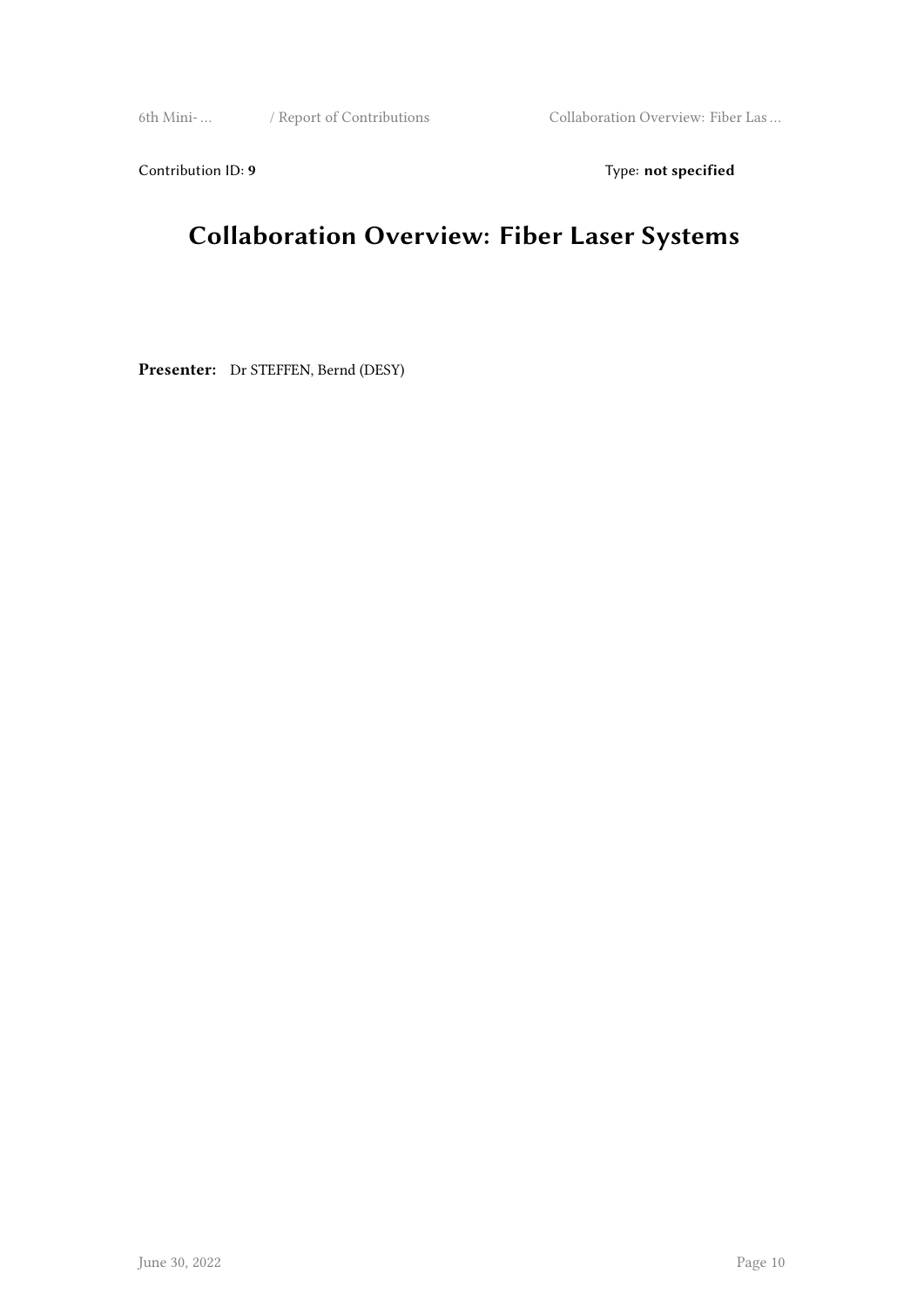Contribution ID: 10 **Type:** not specified

# **Laser synchronization / fiber laser**

**Presenter:** Mr FELBER, Matthias (DESY)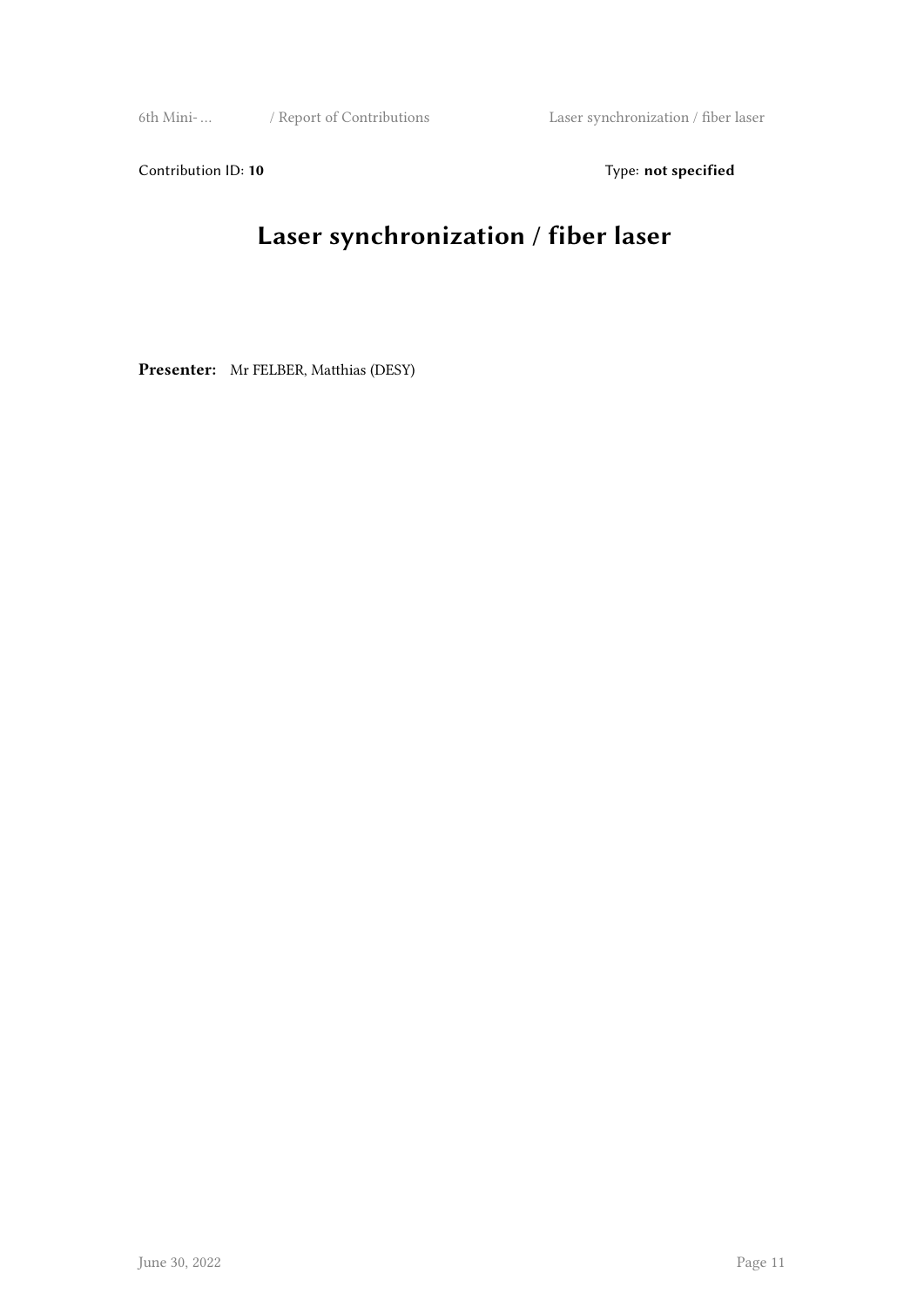Contribution ID: 11 Type: **not specified** 

## **Laser synchronization / fiber laser**

**Presenter:** Mr HEUER, Michael (Desy)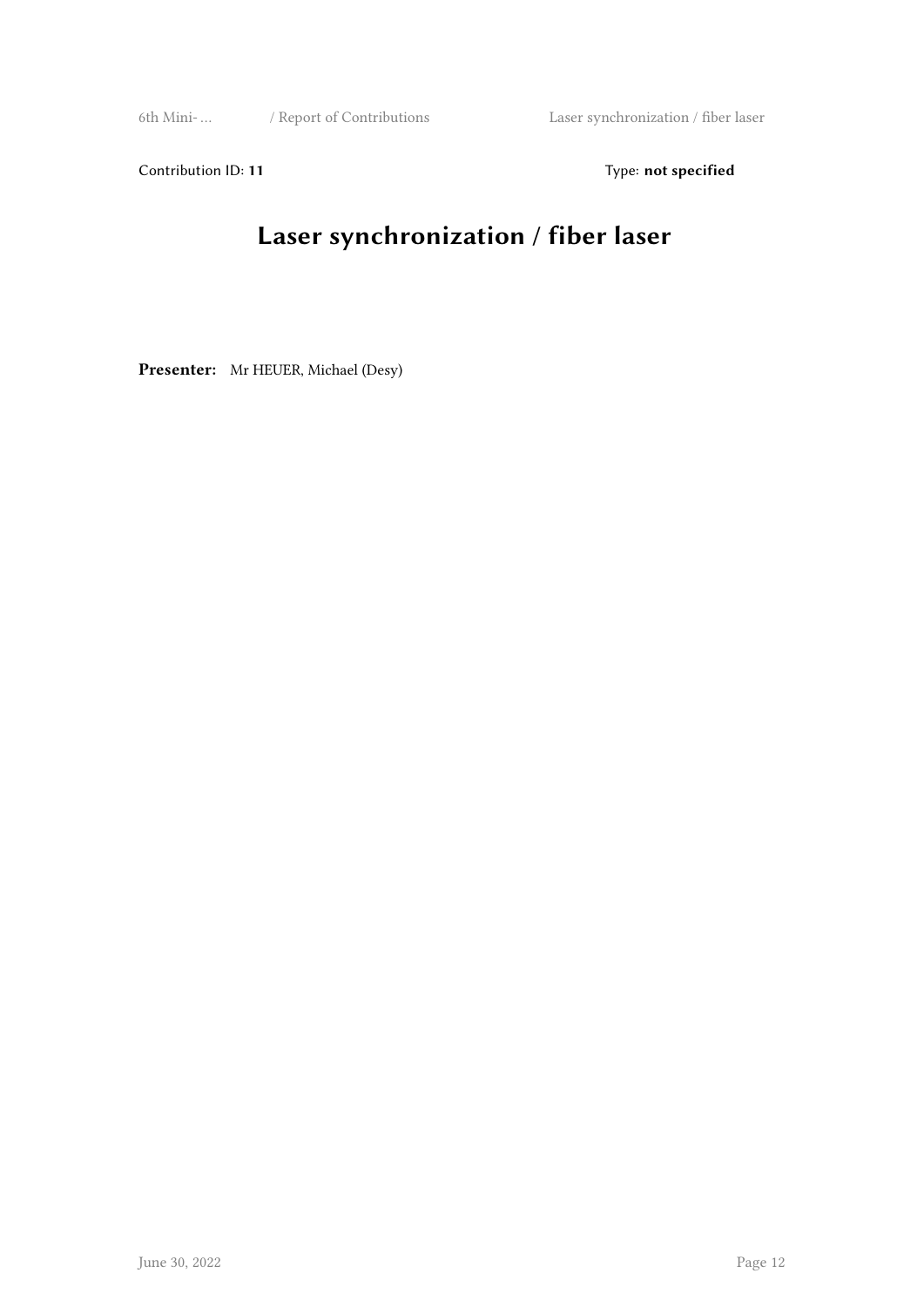Contribution ID: 12 Type: **not specified** 

# **Laser synchronization / fiber laser**

Presenter: Dr STEFFEN, Bernd (DESY)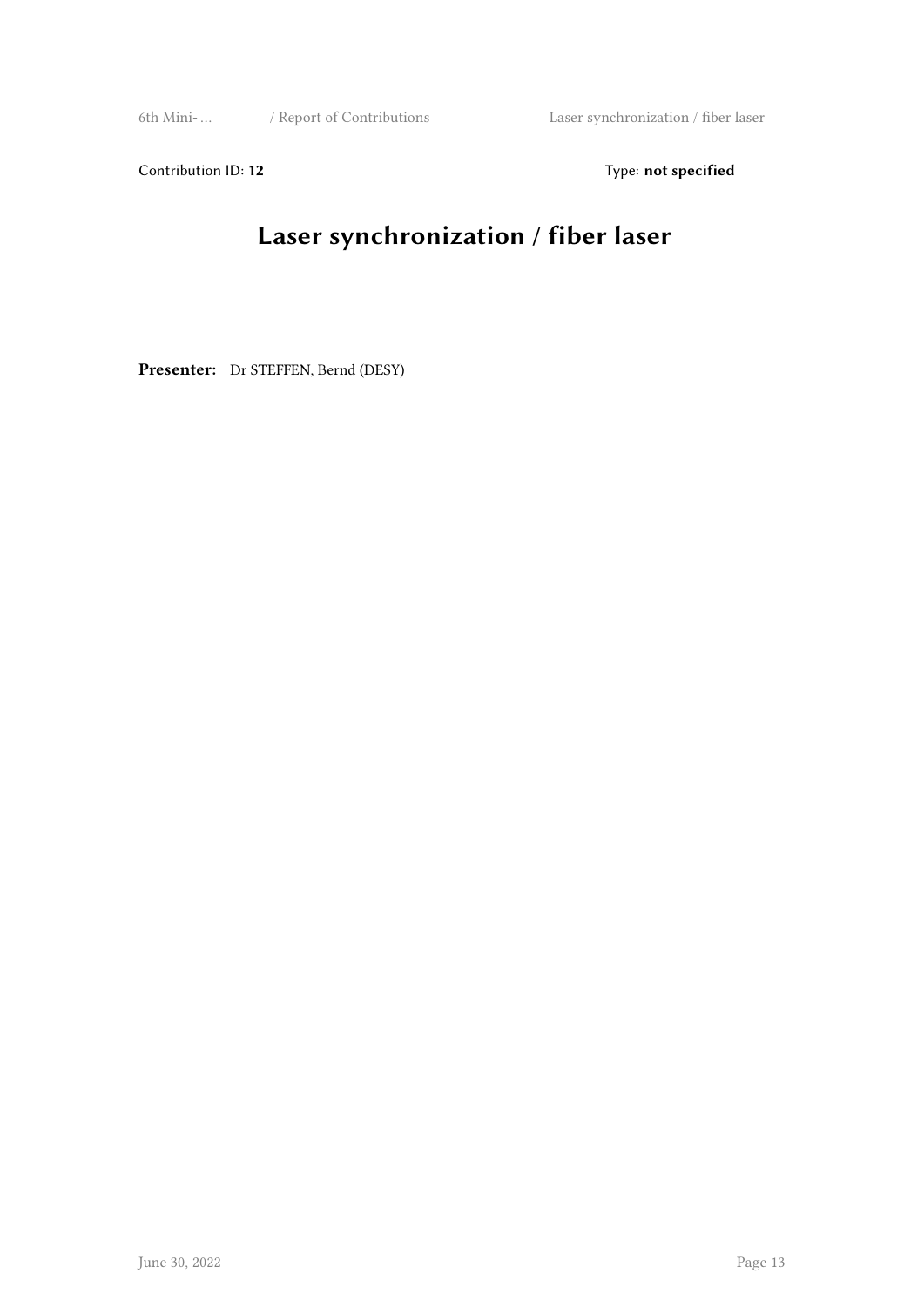Contribution ID: 13 Type: **not specified** 

# **Laser synchronization / fiber laser**

**Presenter:** Mr KOZAK, Tomasz (DMCS)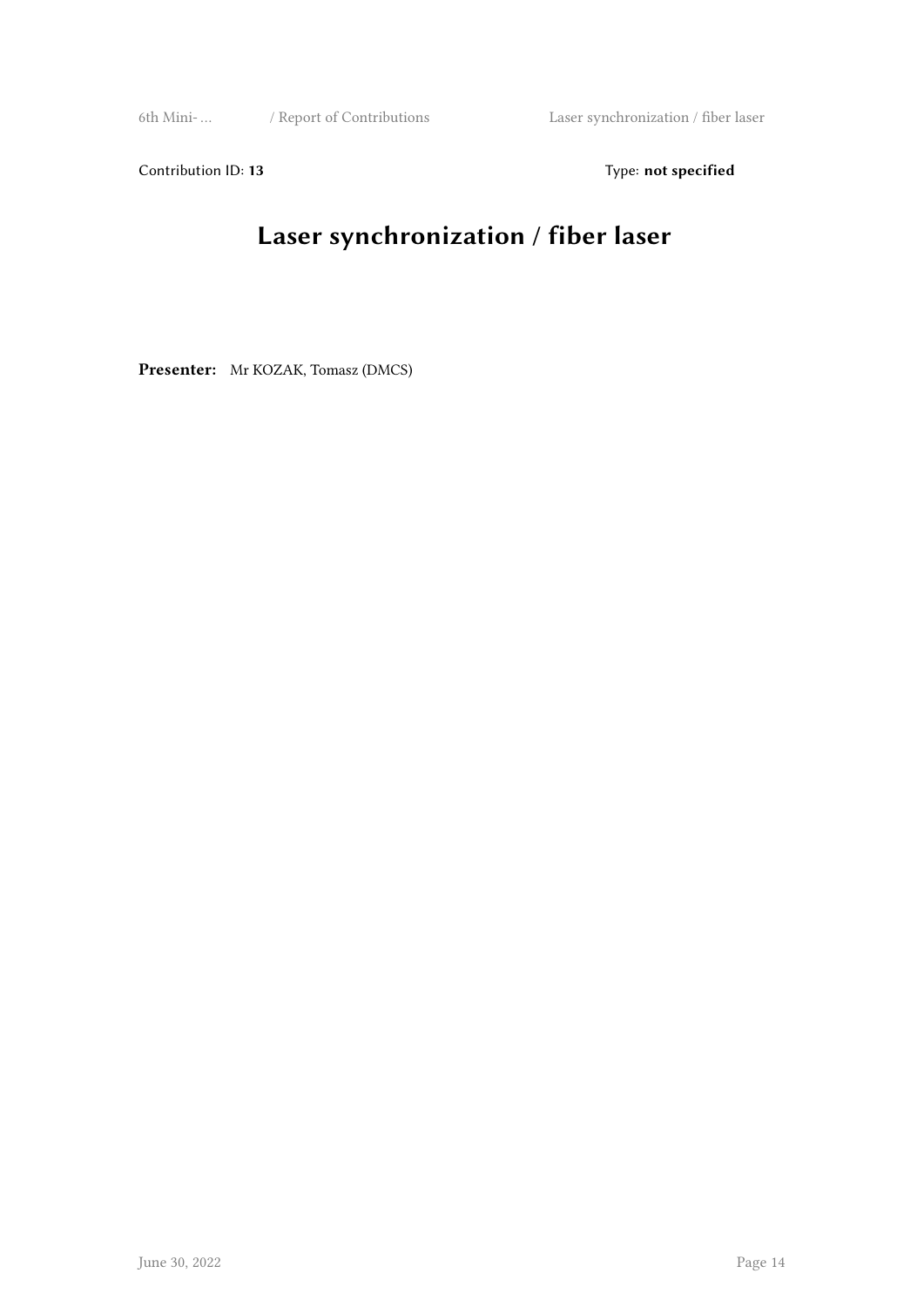Contribution ID: 14 Type: **not specified** 

# **Laser synchronization / fiber laser**

**Presenter:** KAISER, Maik (PSI)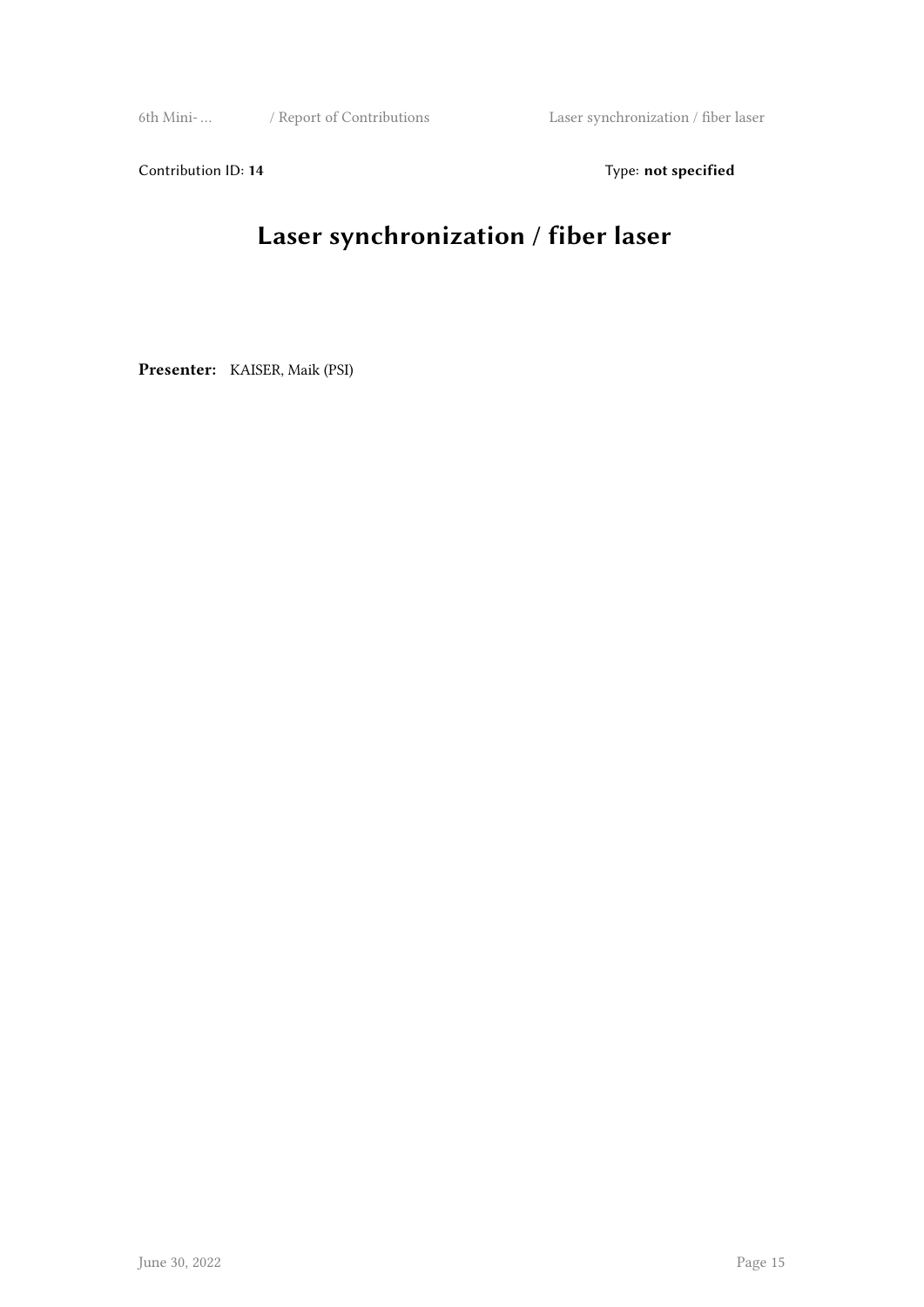Contribution ID: 15 Type: **not specified** 

## **Laser synchronization / fiber laser**

**Presenter:** Dr NASSE, Michael (Karlsruhe Institute of Technology)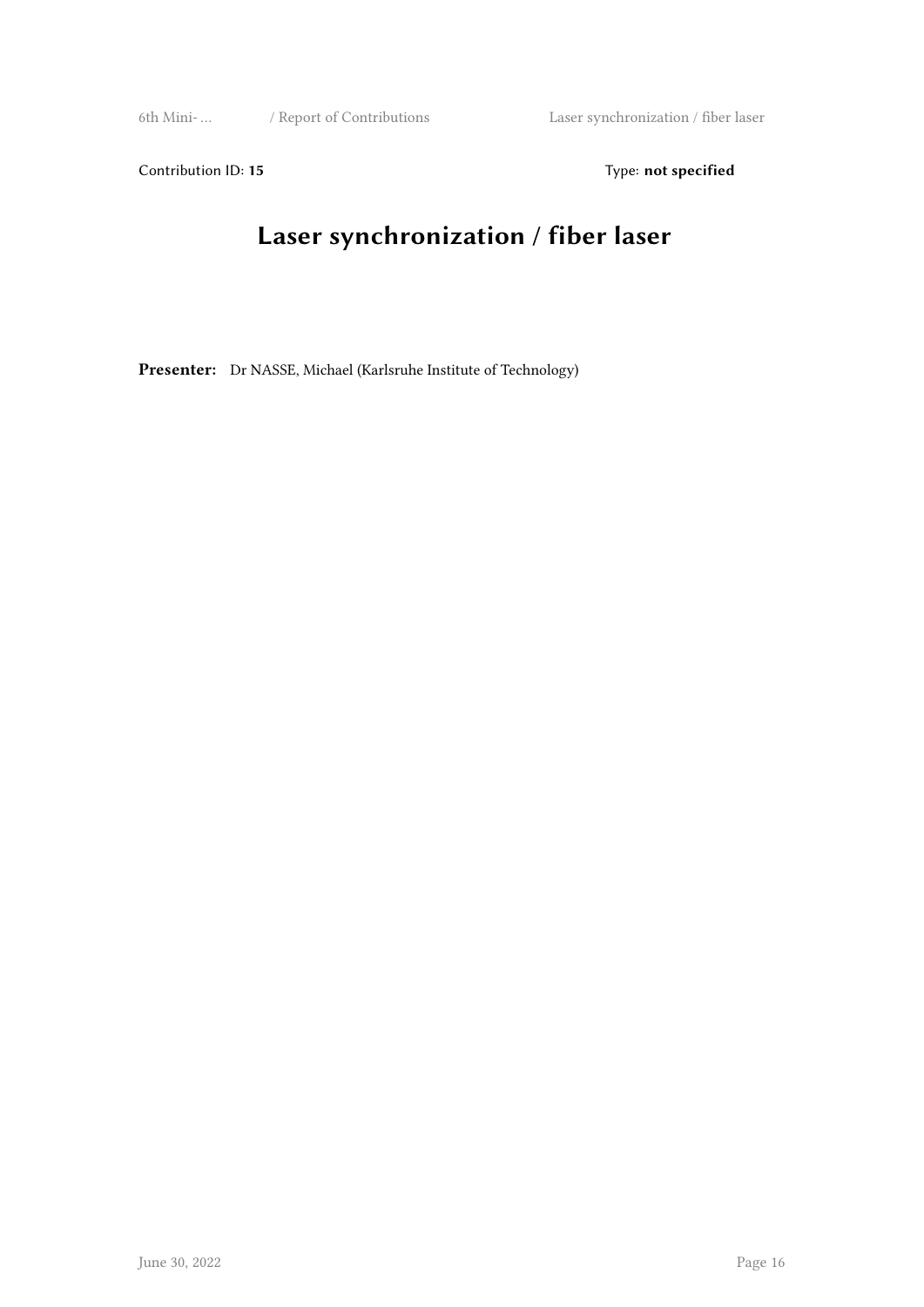Contribution ID: 16 Type: not specified

## **Laser synchronization / fiber laser**

Presenter: Mr MAI, Carsten (TU Dortmund University)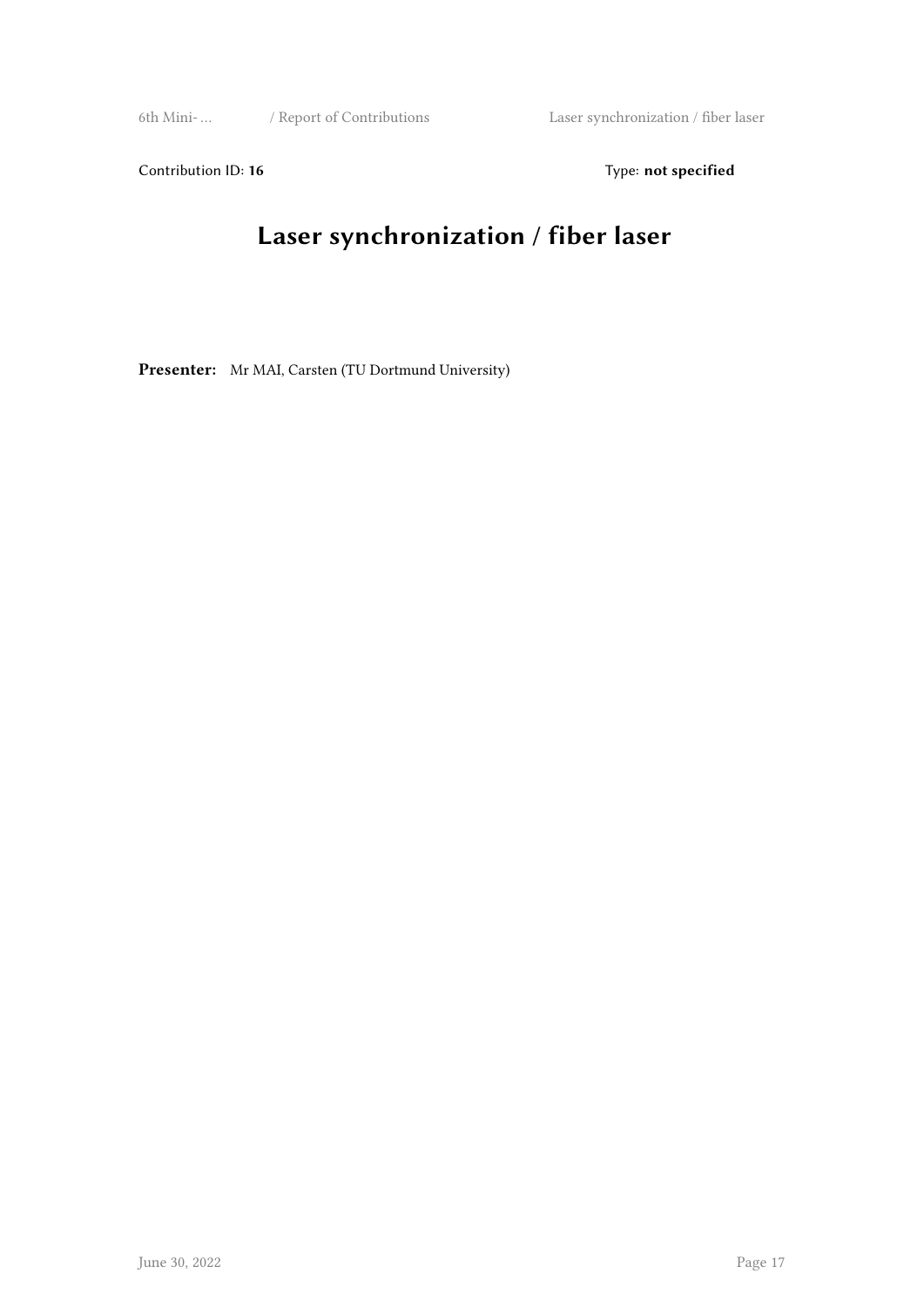Contribution ID: 17 Type: **not specified** 

# **Laser synchronization / fiber laser**

**Presenter:** ROMANN, Albert (PSI)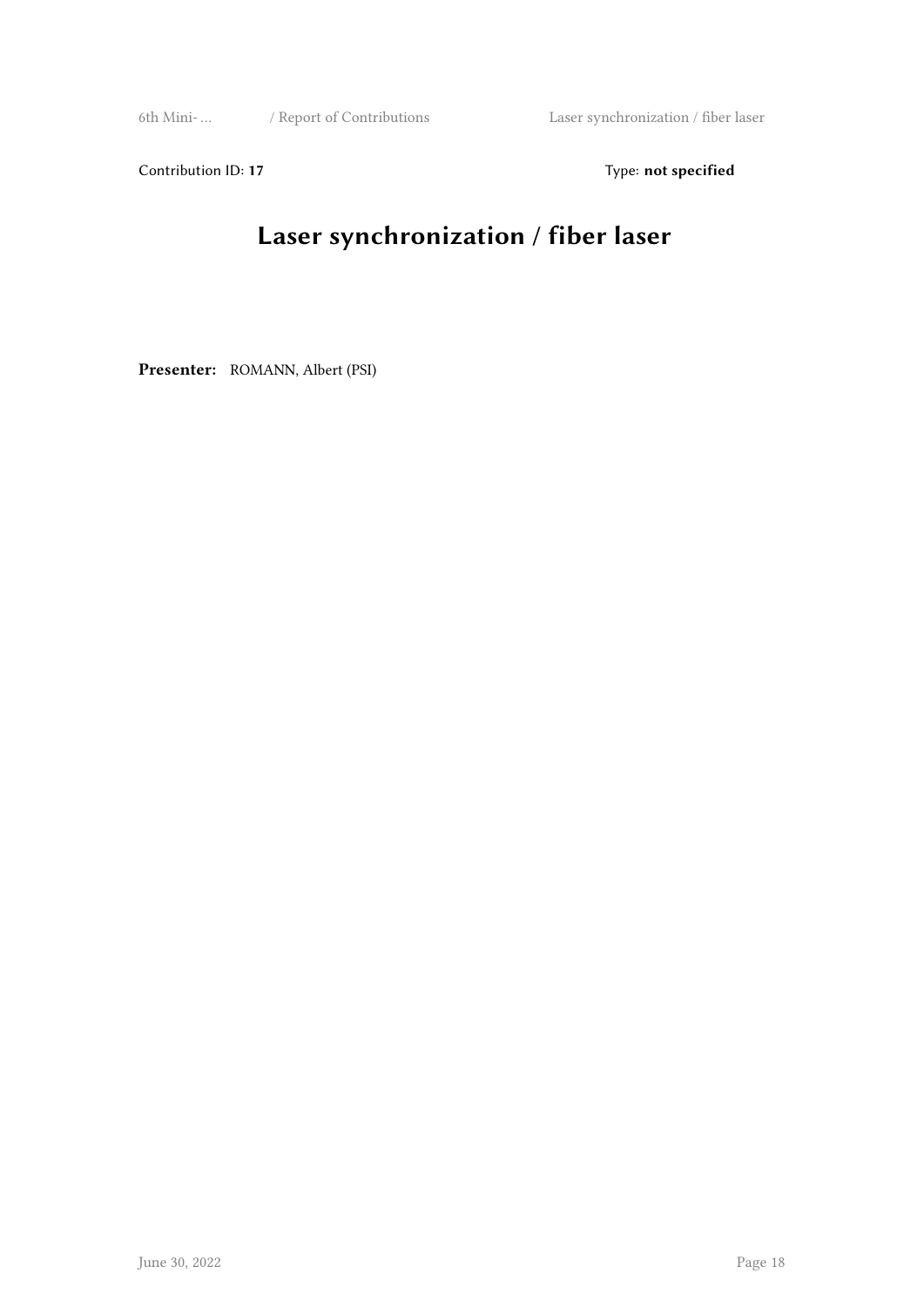Contribution ID: 18 Type: not specified

# **Laser synchronization / fiber laser**

**Presenter:** SCHÖNFELDT, Patrik (KIT)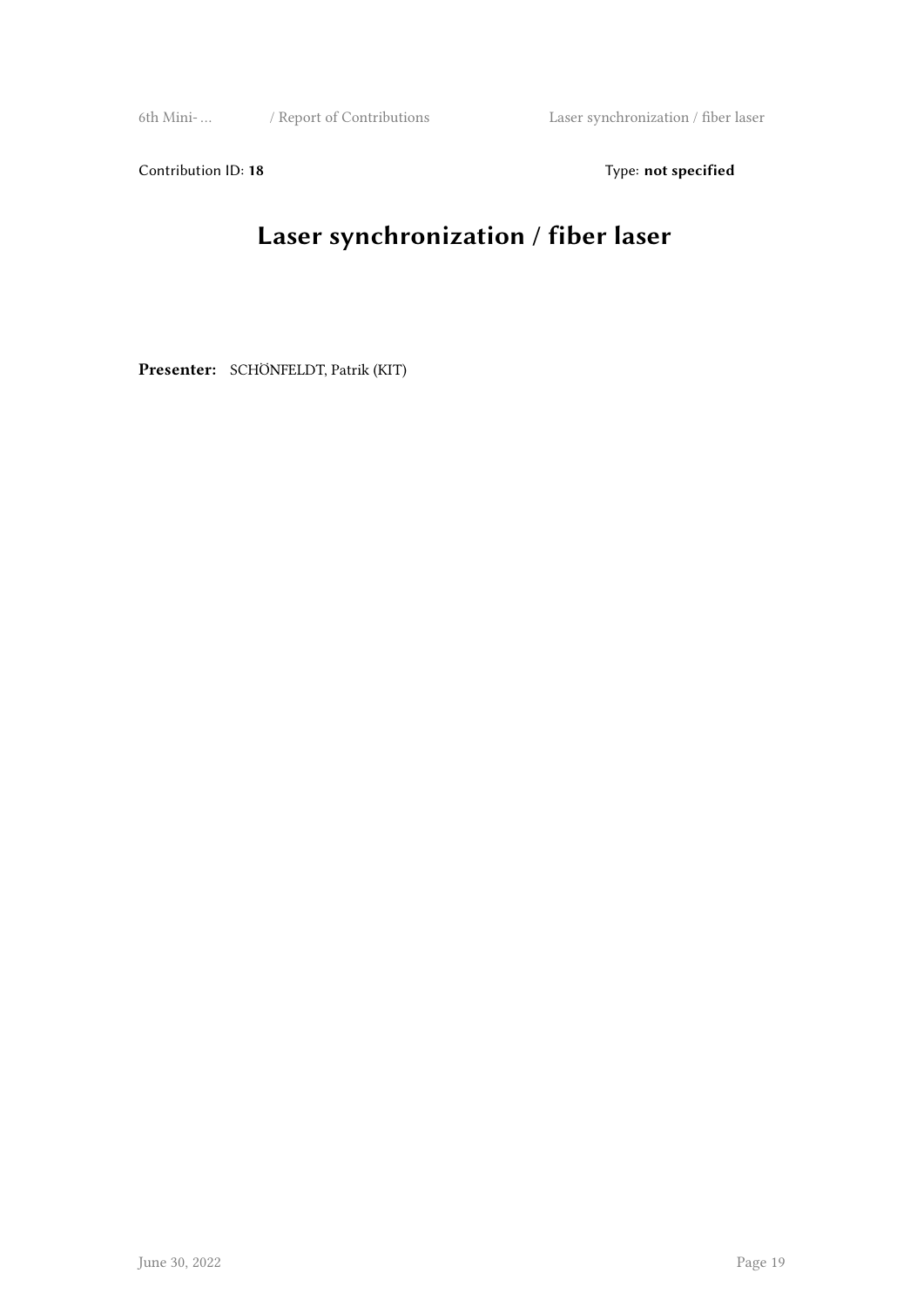Contribution ID: 19 Type: **not specified** 

## **Laser synchronization / fiber laser**

**Presenter:** Mr NIEMCZYK, Raffael (TU Dortmund)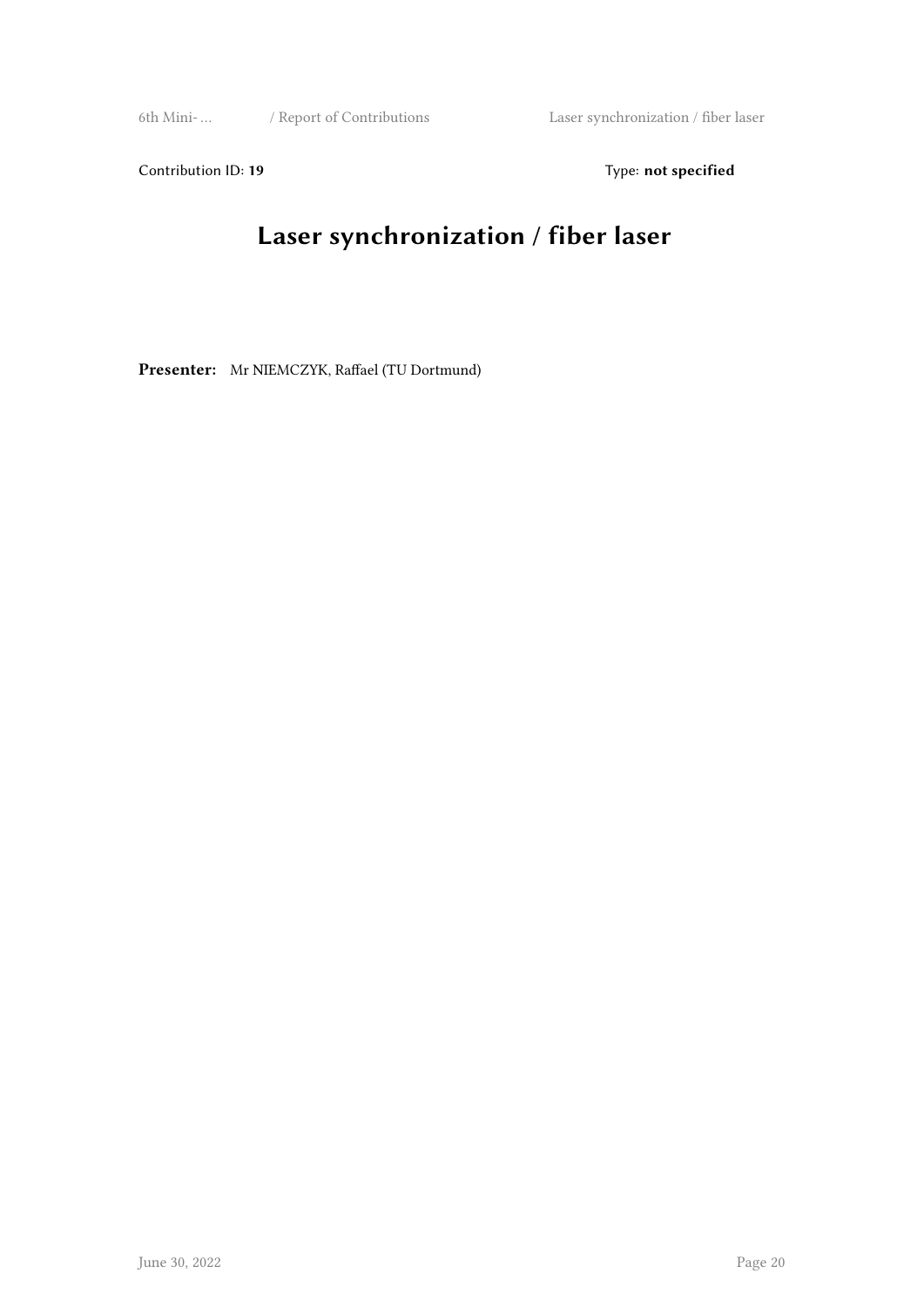6th Mini- … / Report of Contributions Laser synchronization

Contribution ID: 20 Type: **not specified** 

# **Laser synchronization**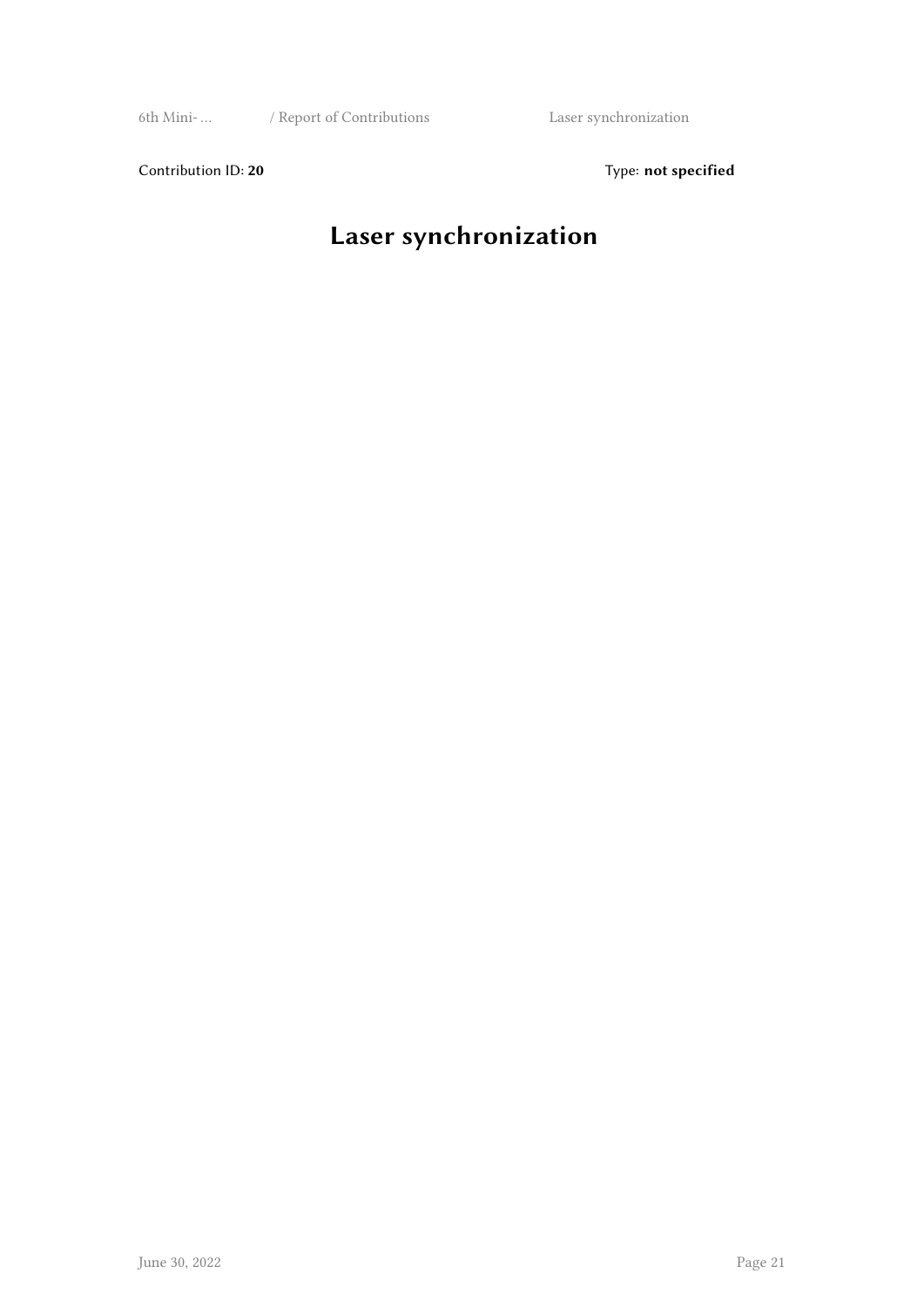6th Mini- … / Report of Contributions Laser synchronization / Laser to R …

Contribution ID: 21 Type: **not specified** 

## **Laser synchronization / Laser to RF locking**

**Presenter:** Mr HENDERSON, James (Oxford University)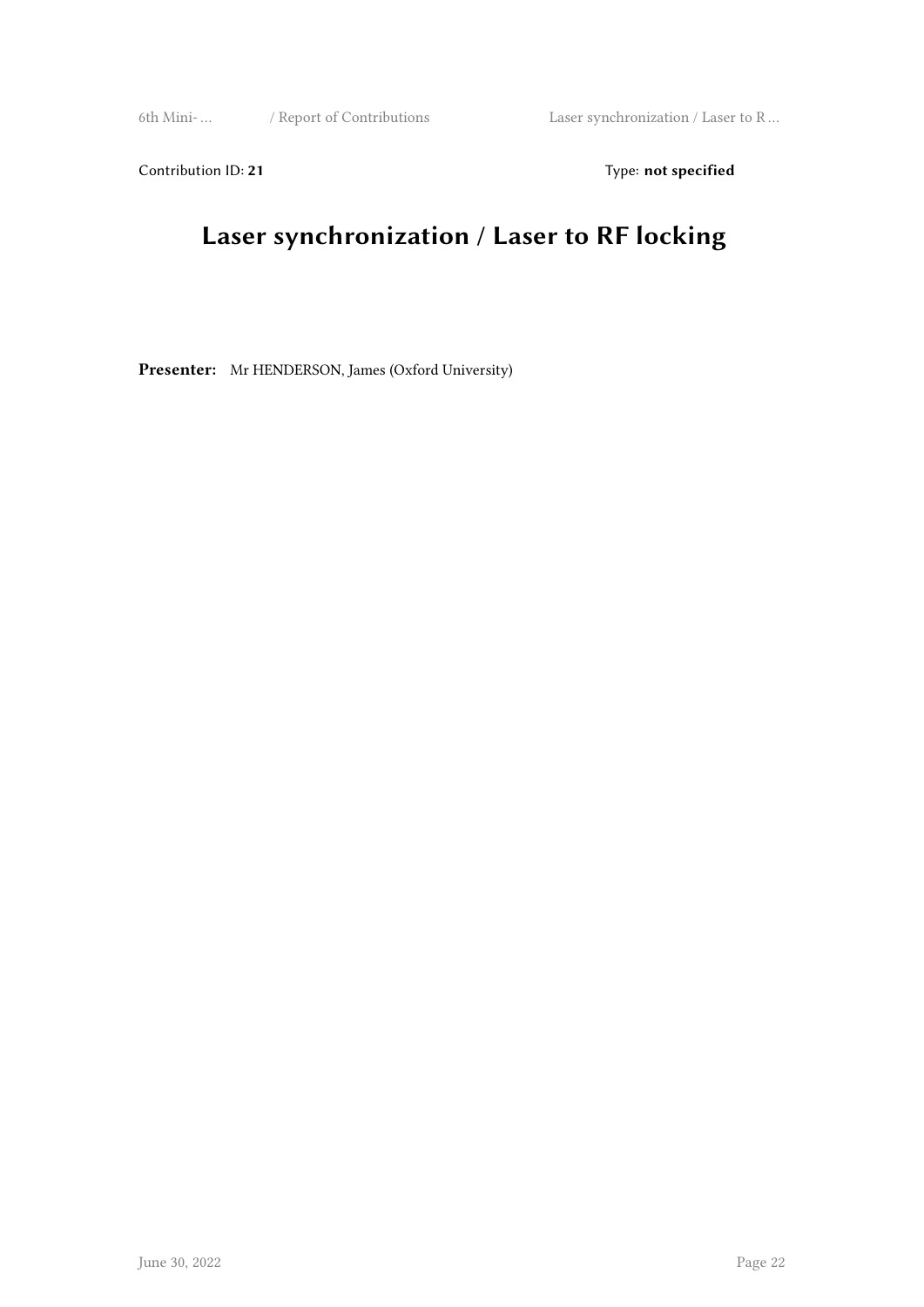6th Mini- … / Report of Contributions Registration & Coffee

Contribution ID: 22 Type: **not specified** 

# **Registration & Coffee**

*Thursday, October 20, 2016 9:00 AM (30 minutes)*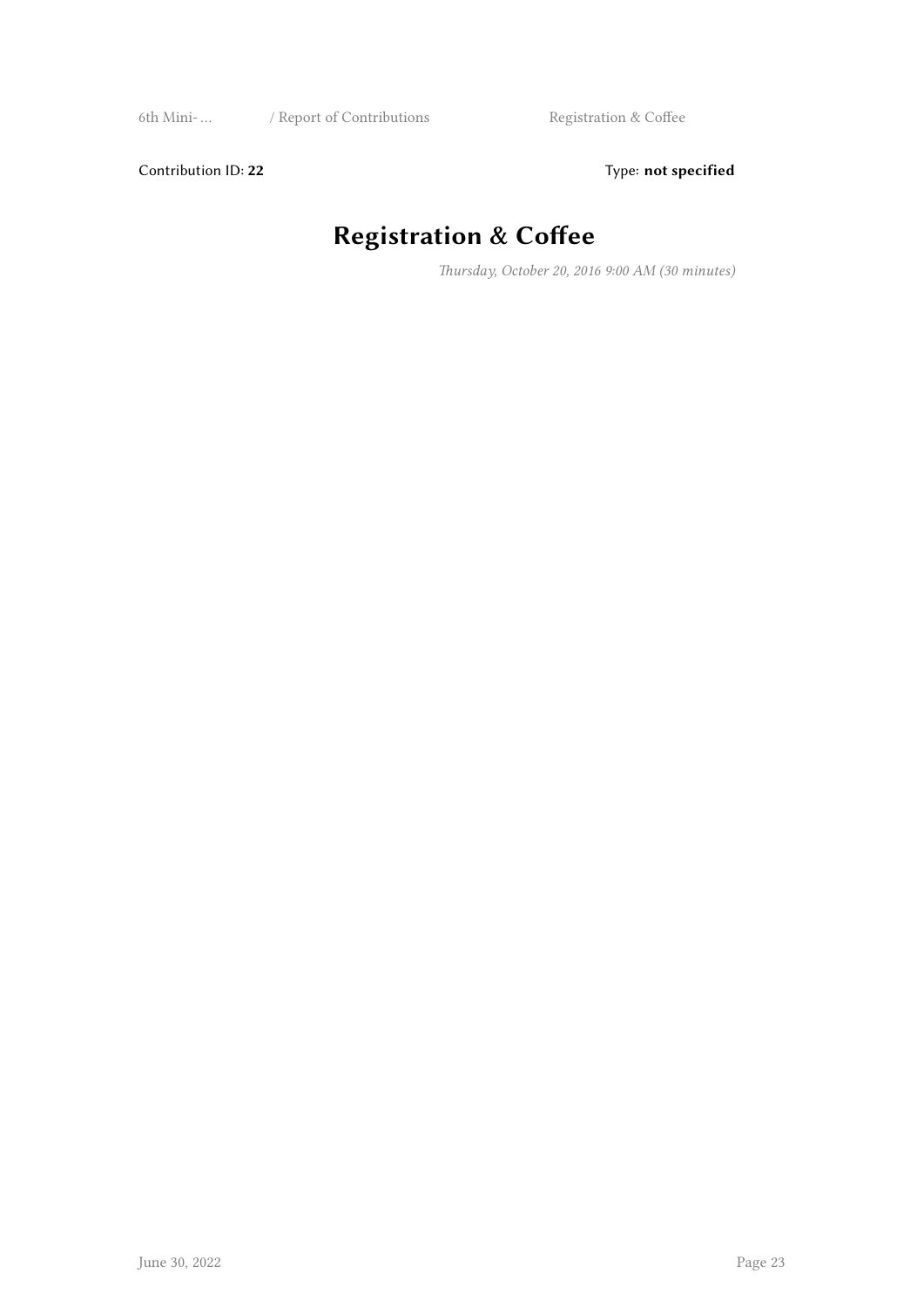6th Mini- … / Report of Contributions The Bunch Arrival Time Monitors …

Contribution ID: 23 Type: **not specified** 

#### **The Bunch Arrival Time Monitors for SwissFEL**

*Thursday, October 20, 2016 9:30 AM (5 minutes)*

**Presenter:** Dr ARSOV, Vladimir (PSI)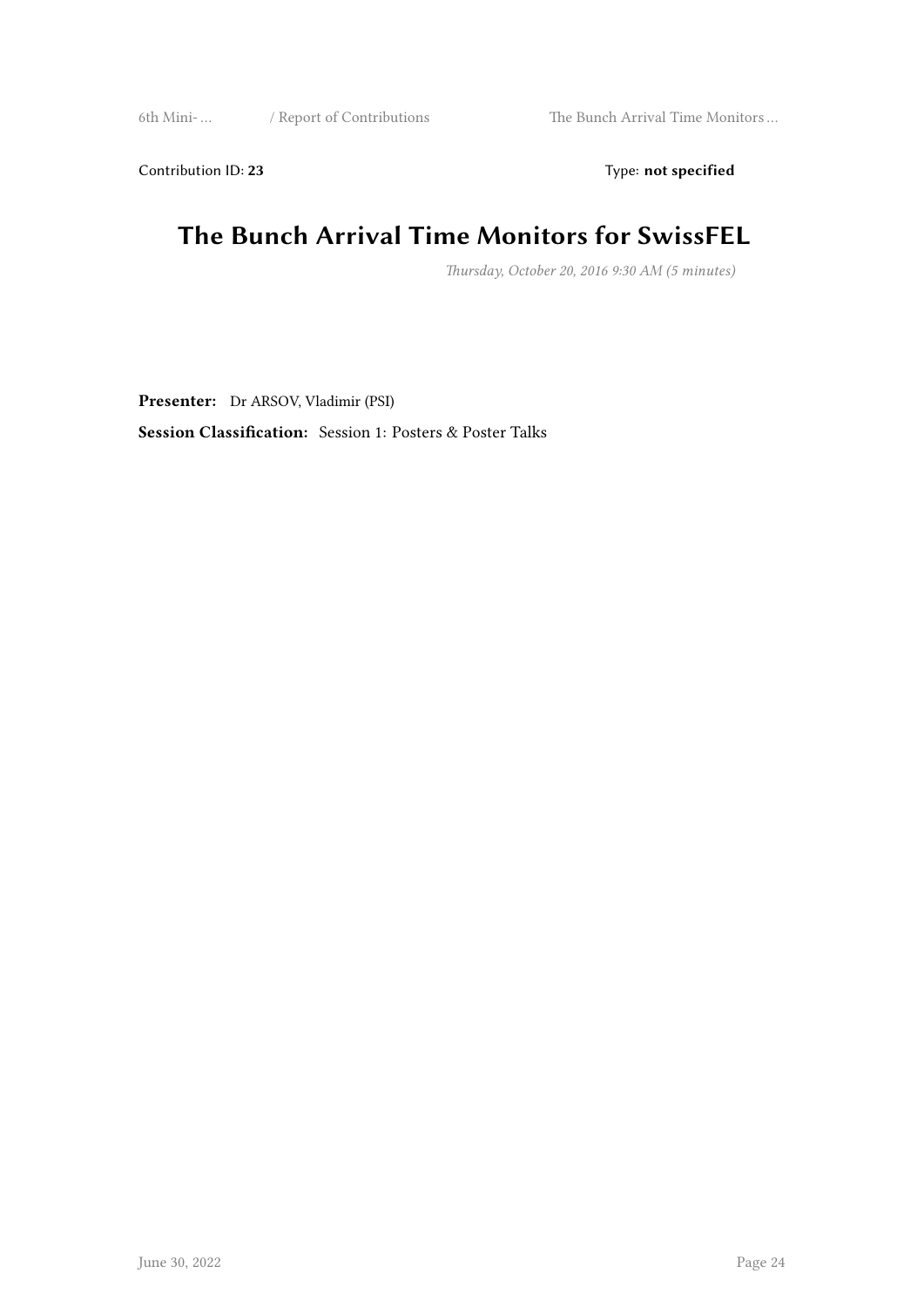6th Mini- … / Report of Contributions RF-Optical Synchronisation for CL …

Contribution ID: 24 Type: **not specified** 

## **RF-Optical Synchronisation for CLARA**

*Thursday, October 20, 2016 9:35 AM (5 minutes)*

**Presenter:** Mr HENDERSON, James (Oxford University)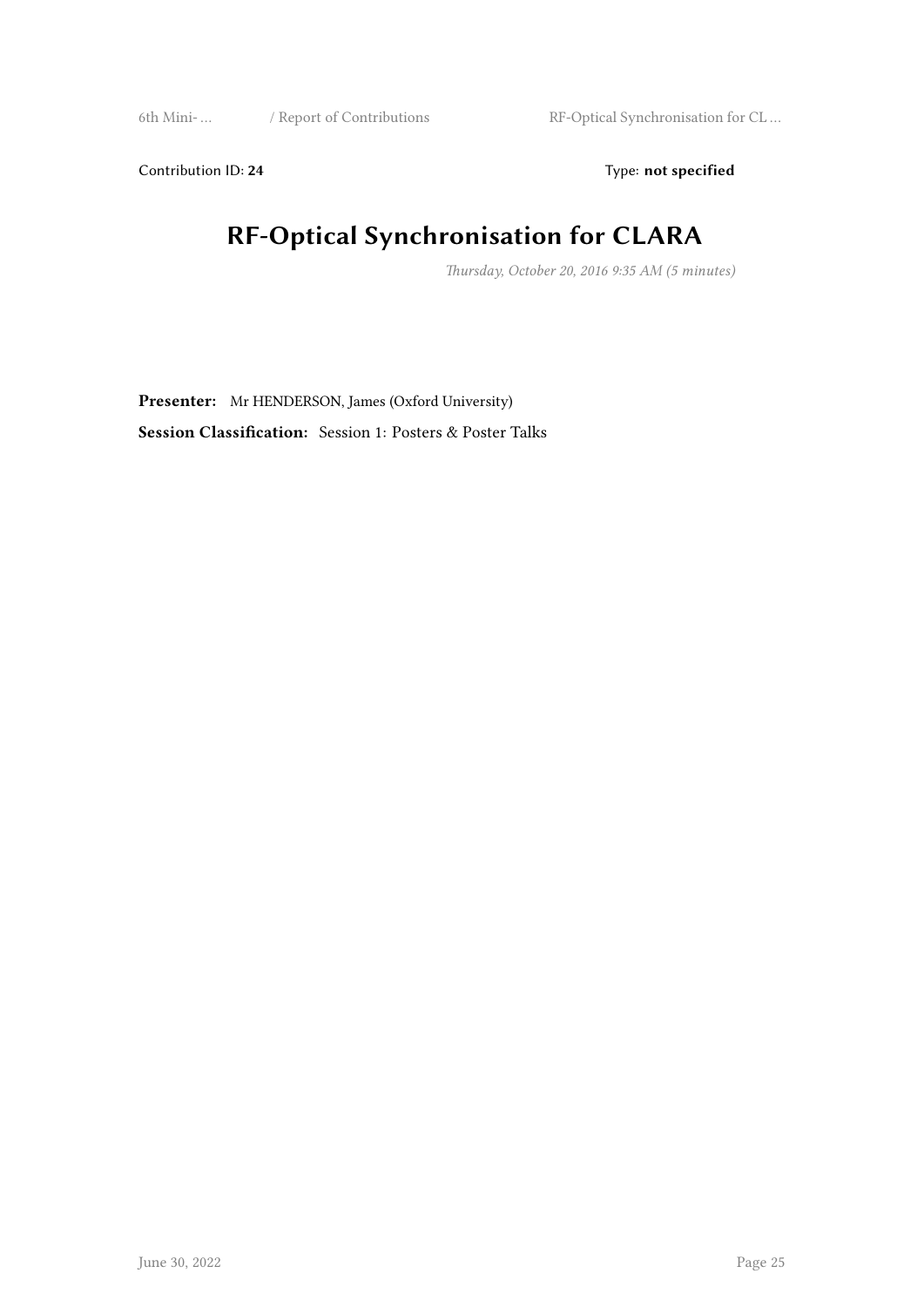6th Mini- … / Report of Contributions Towards an EOM-based Laser Arr …

Contribution ID: 25 Type: **not specified** 

#### **Towards an EOM-based Laser Arrival Monitor**

*Thursday, October 20, 2016 9:40 AM (5 minutes)*

**Presenter:** ROMANN, Albert (PSI)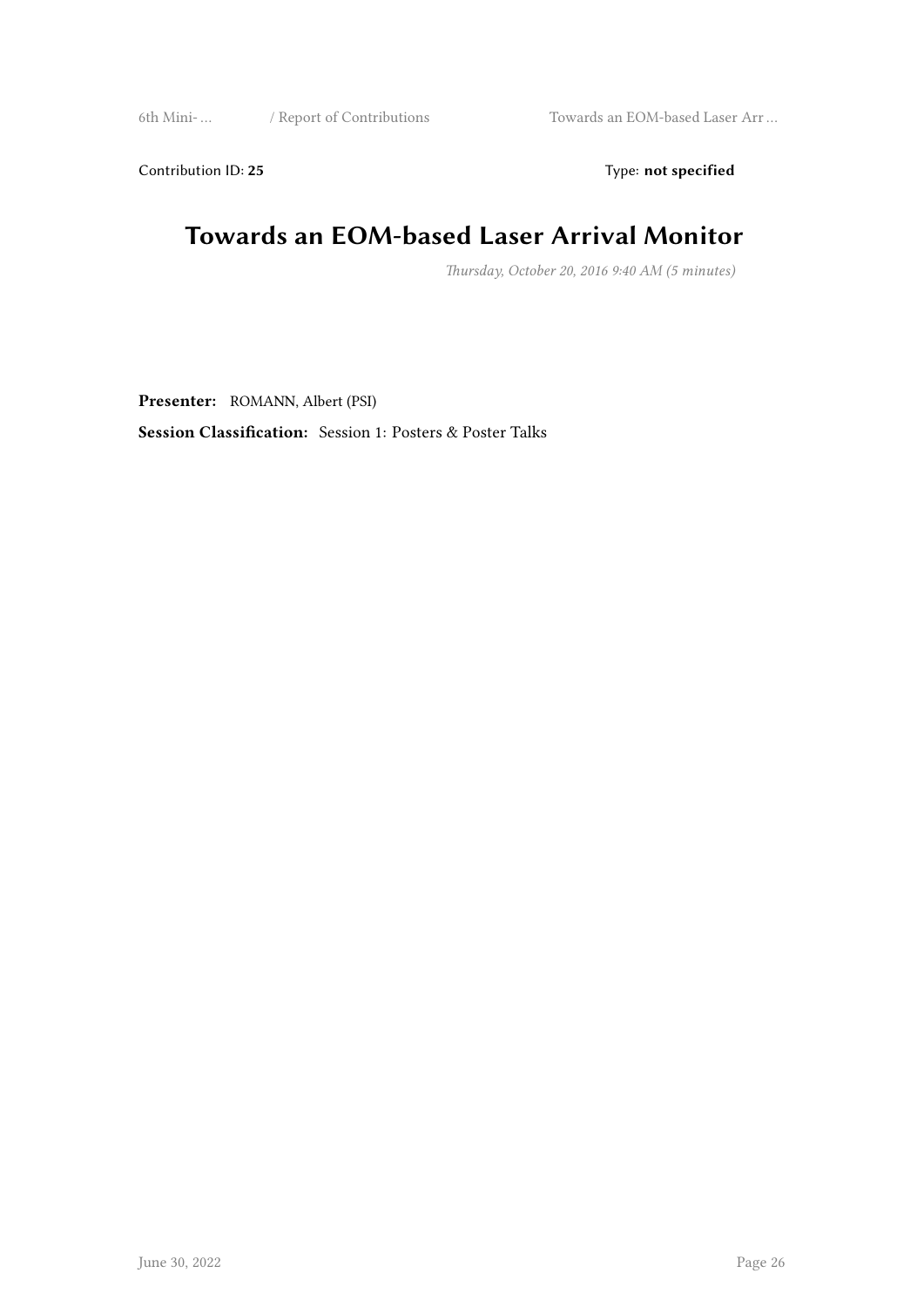6th Mini- … / Report of Contributions Increasing the Sensitivity of …

Contribution ID: 26 Type: **not specified** 

#### **Increasing the Sensitivity of Electro-optic Sampling Using Brewster Plates: Application to Photonic Time Stretch**

*Thursday, October 20, 2016 9:45 AM (5 minutes)*

**Presenter:** Prof. BIELAWSKI, Serge (PhLAM, Université Lille 1 (France)) **Session Classification:** Session 1: Posters & Poster Talks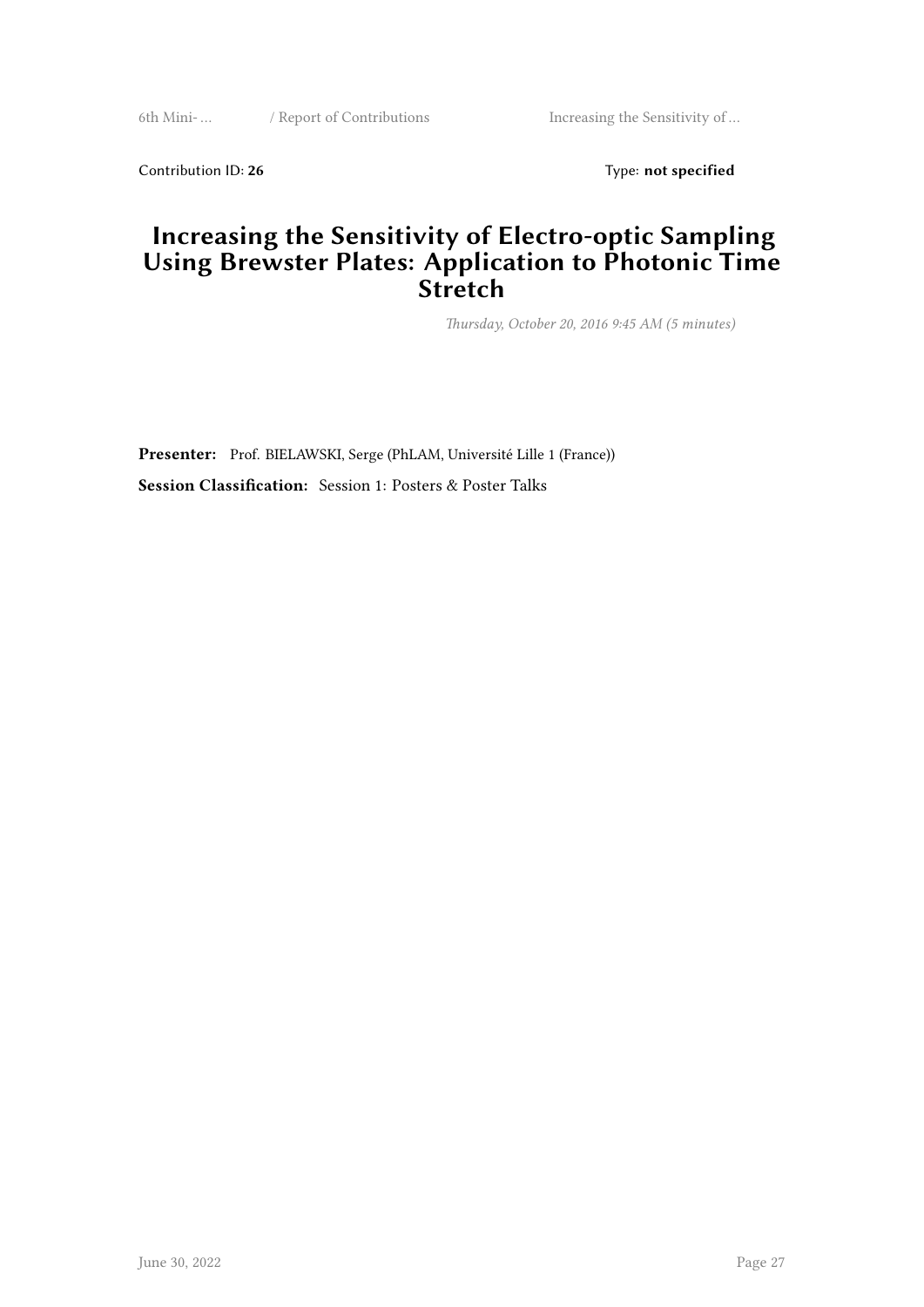6th Mini- … / Report of Contributions Electro-Optic Transposition - Prog …

Contribution ID: 27 Type: **not specified** 

## **Electro-Optic Transposition - Progress Update**

*Thursday, October 20, 2016 9:50 AM (5 minutes)*

**Presenter:** WASLH, David (University of Dundee)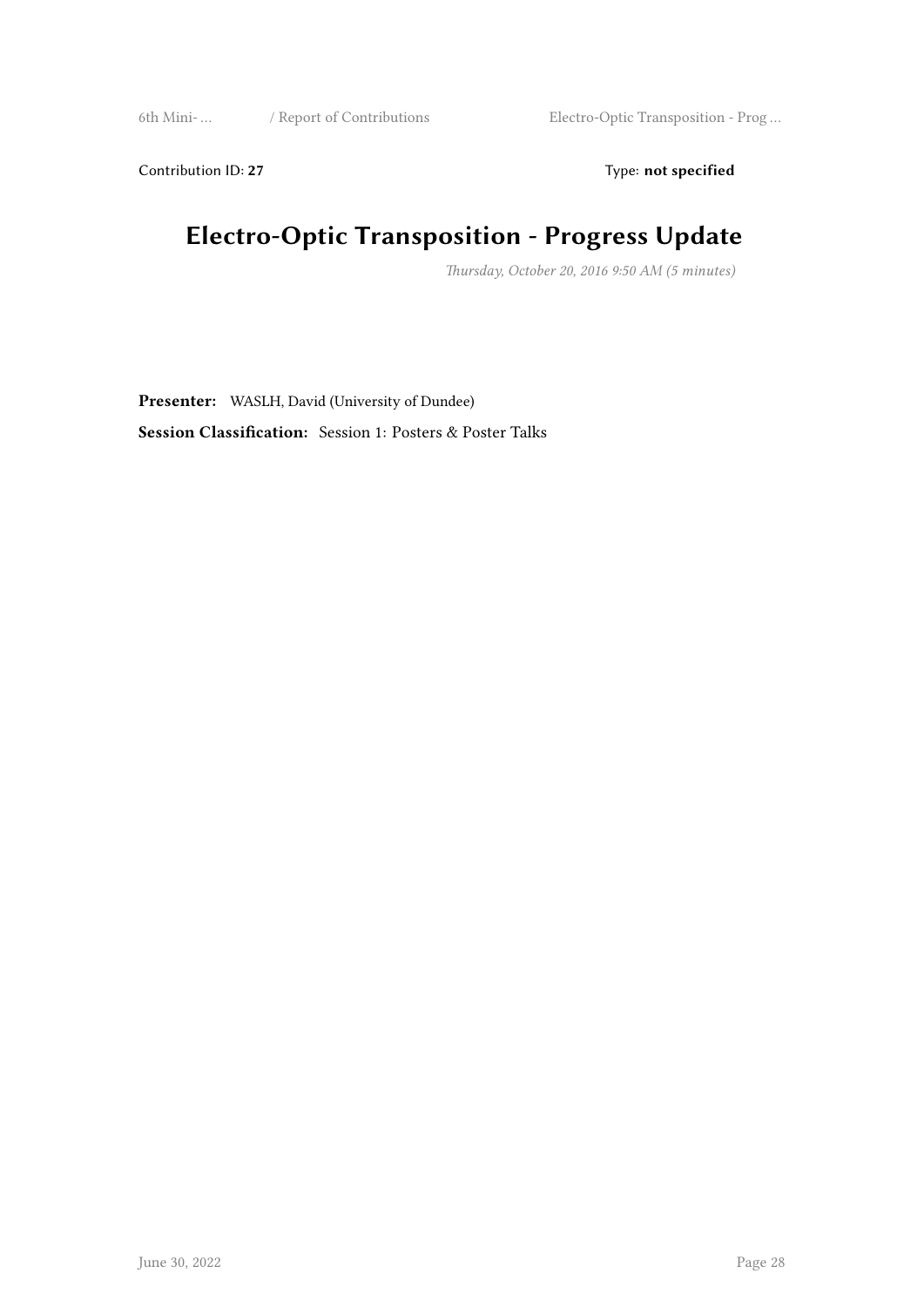6th Mini- … / Report of Contributions Status of EO Measurements at ANKA

Contribution ID: 28 Type: **not specified** 

#### **Status of EO Measurements at ANKA**

*Thursday, October 20, 2016 9:55 AM (5 minutes)*

**Presenter:** SCHÖNFELDT, Patrik (KIT)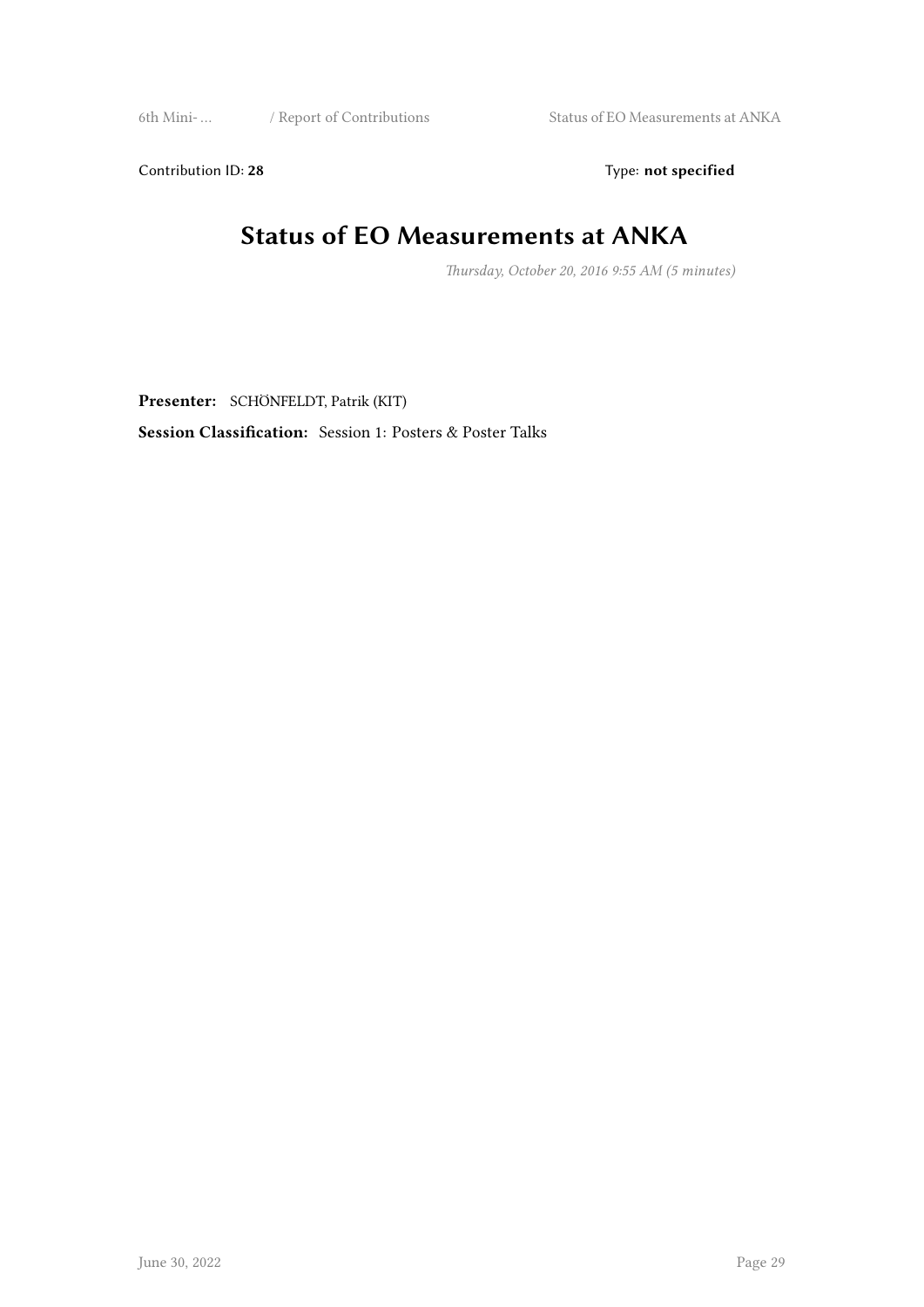6th Mini- … / Report of Contributions SwissFELOverview

Contribution ID: 29 Type: **not specified** 

## **SwissFELOverview**

*Thursday, October 20, 2016 11:00 AM (20 minutes)*

**Presenter:** Dr ISCHEBECK, Rasmus (Paul Scherrer Institut)

**Session Classification:** Session 2: Status Talks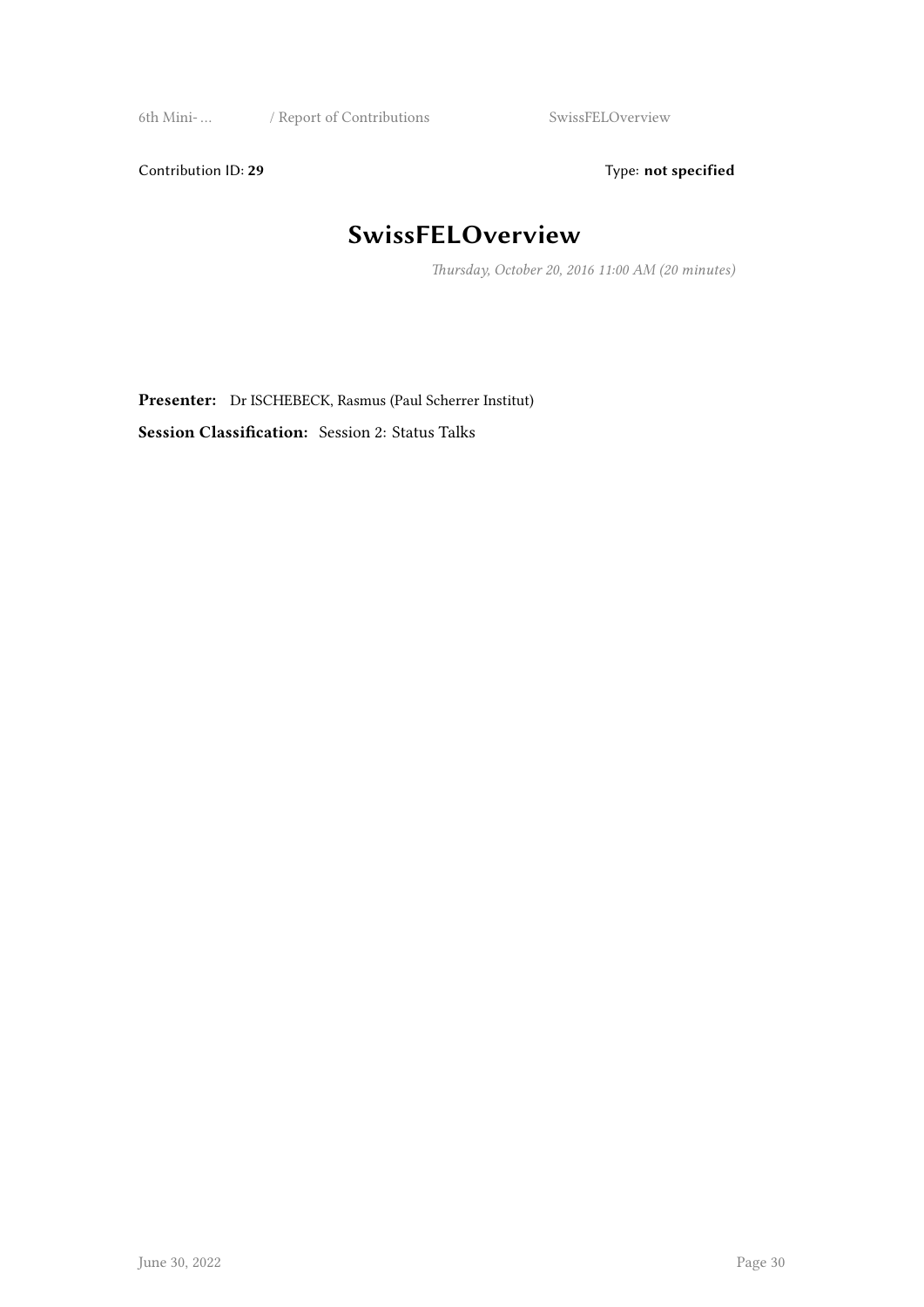6th Mini- … / Report of Contributions Status European XFEL and Overvi …

Contribution ID: 30 Type: **not specified** 

#### **Status European XFEL and Overview on Longitudinal Diagnostics**

*Thursday, October 20, 2016 11:20 AM (20 minutes)*

**Presenter:** Dr GERTH, Christopher (DESY) **Session Classification:** Session 2: Status Talks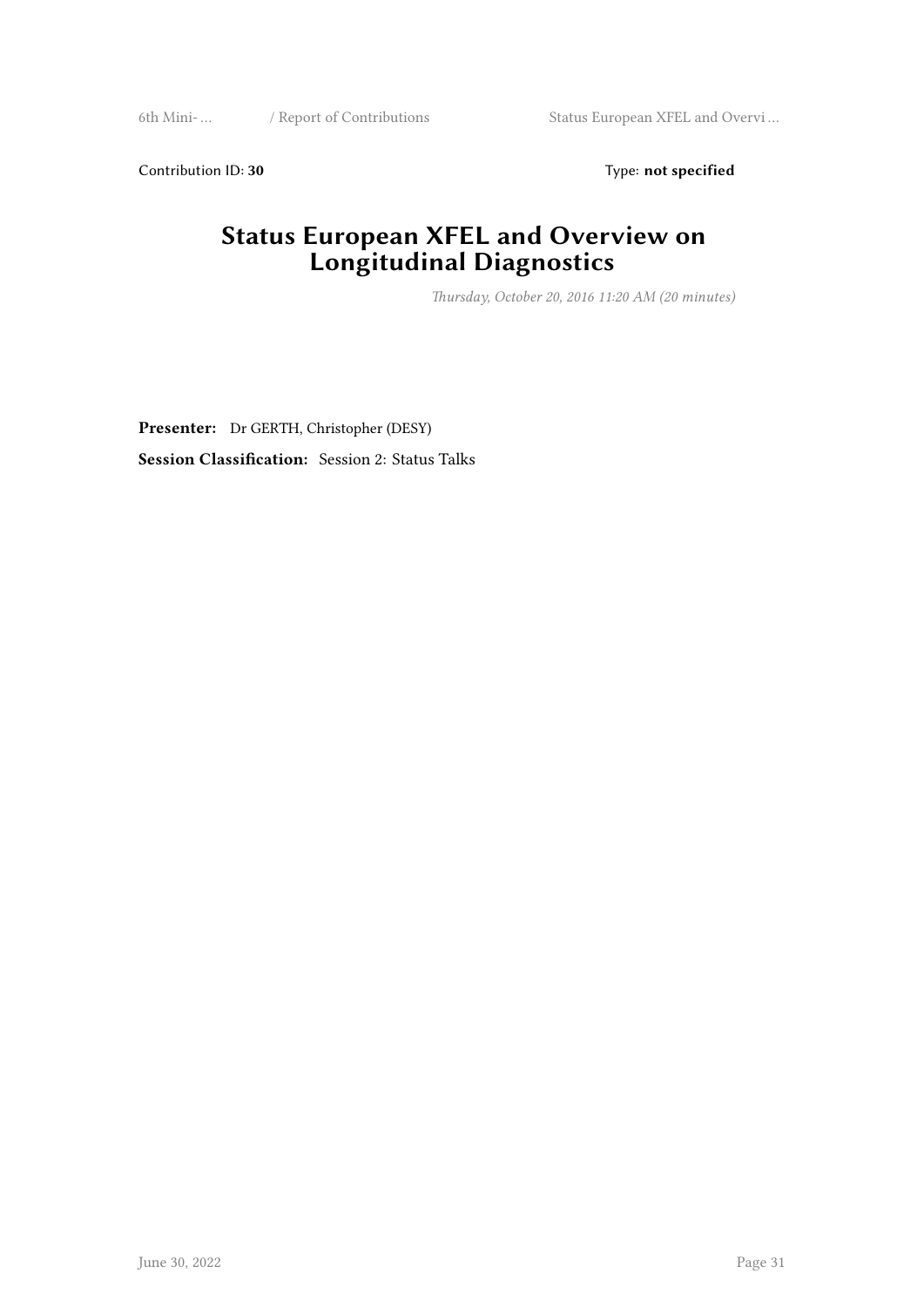6th Mini- … / Report of Contributions Status of FLUTE

Contribution ID: 31 Type: **not specified** 

## **Status of FLUTE**

*Thursday, October 20, 2016 11:40 AM (15 minutes)*

**Presenter:** Dr NASSE, Michael (Karlsruhe Institute of Technology) **Session Classification:** Session 2: Status Talks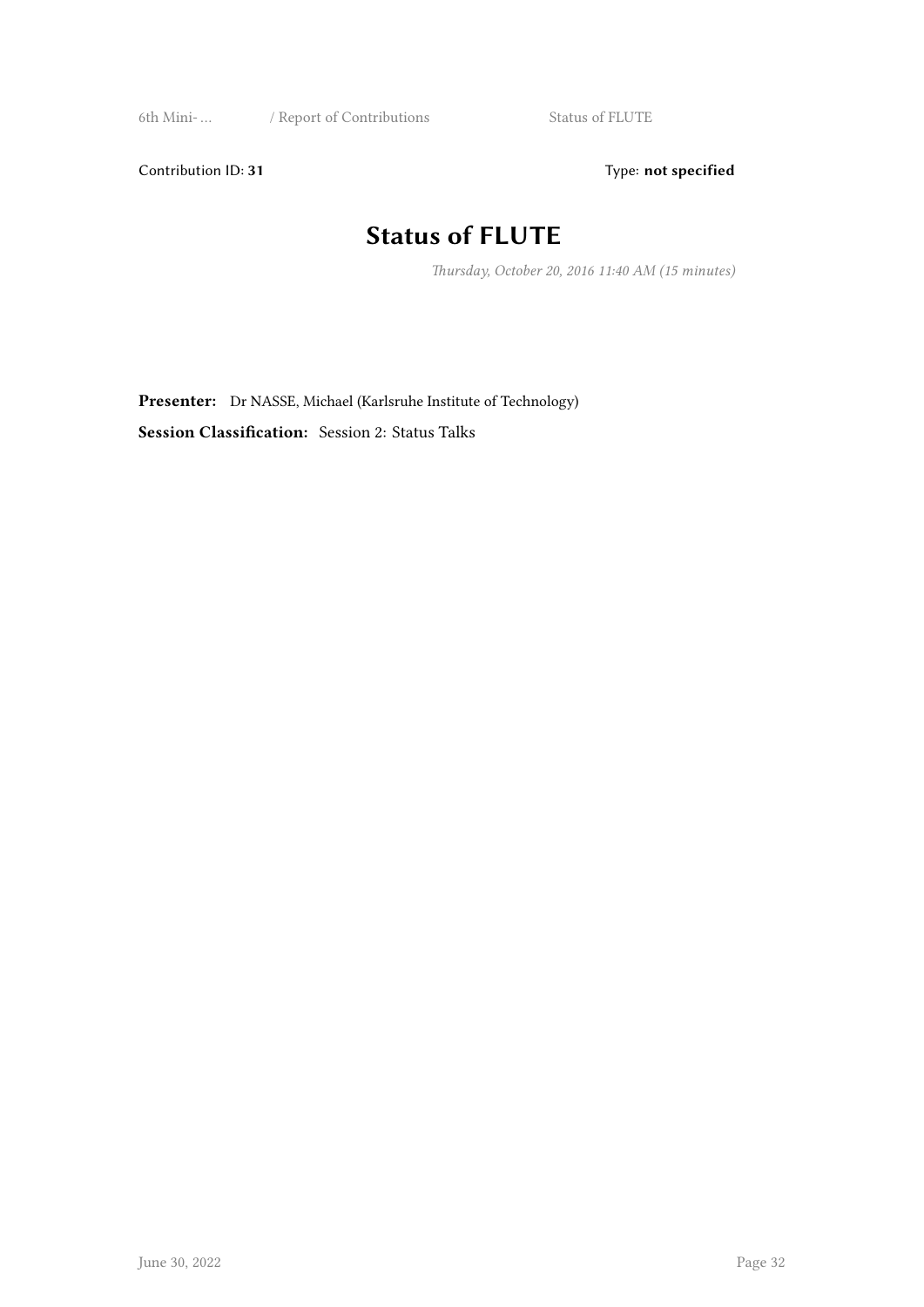6th Mini- … / Report of Contributions Overview of the Laser Syncronisat …

Contribution ID: 32 Type: **not specified** 

#### **Overview of the Laser Syncronisation and Fibre Laser Systems within the Community**

*Thursday, October 20, 2016 11:55 AM (15 minutes)*

**Presenter:** SMALE, Nigel John (KIT) **Session Classification:** Session 2: Status Talks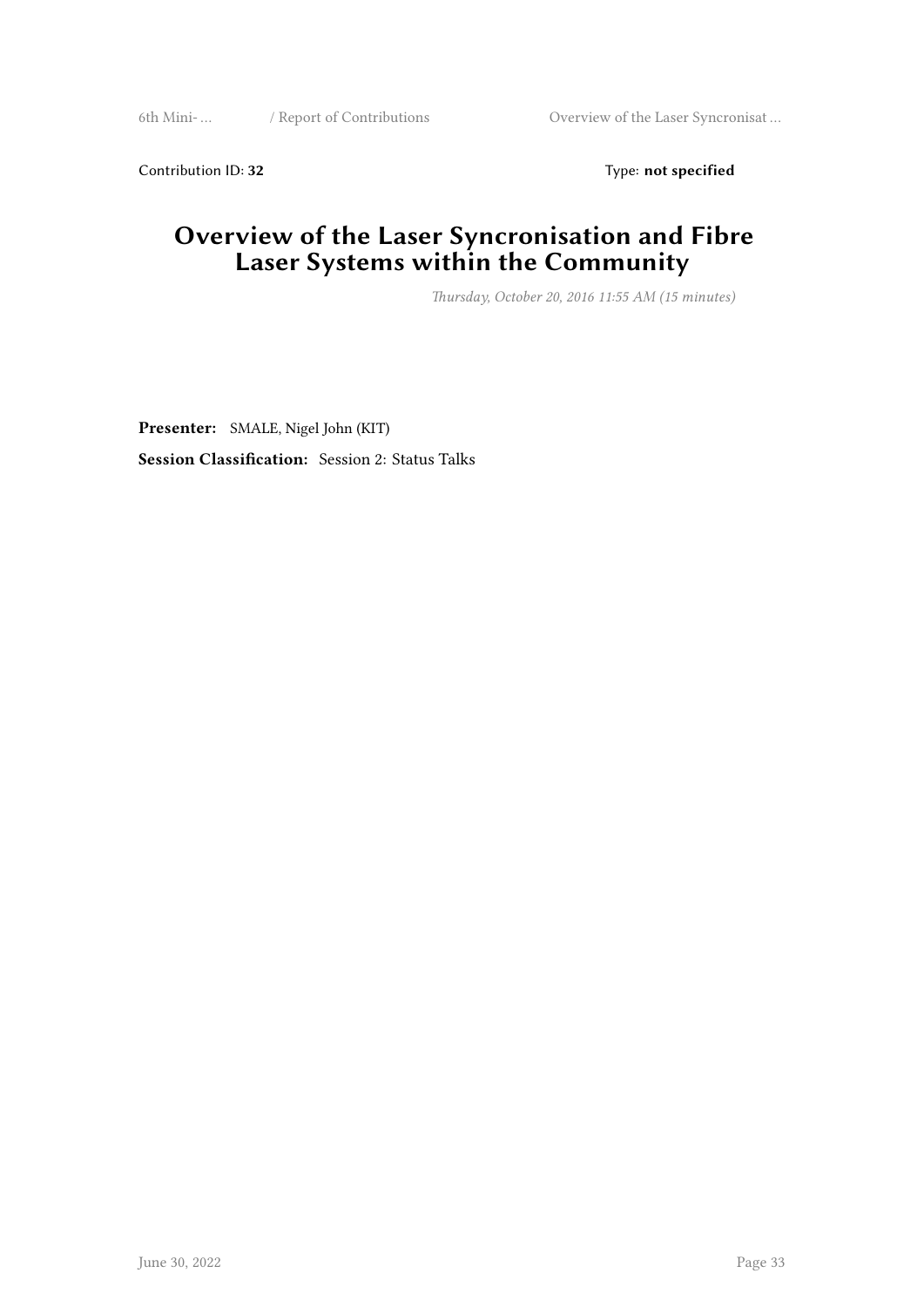6th Mini- … / Report of Contributions EOD@EuropeanXFEL

Contribution ID: 33 Type: **not specified** 

## **EOD@EuropeanXFEL**

*Thursday, October 20, 2016 12:10 PM (20 minutes)*

Presenter: Dr STEFFEN, Bernd (DESY)

**Session Classification:** Session 2: Status Talks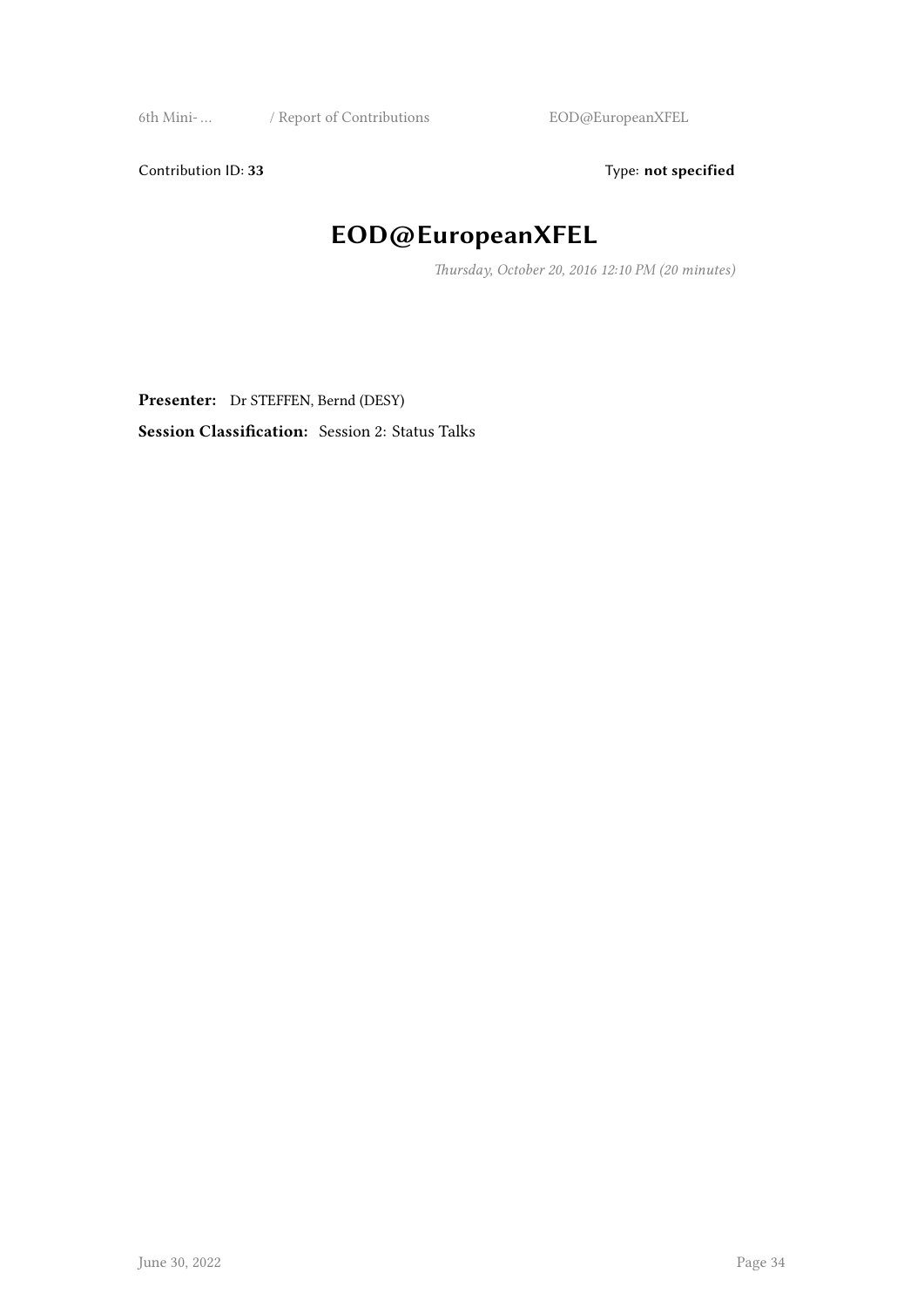6th Mini- … / Report of Contributions Attosecond FELs by Neil Thompson

Contribution ID: 34 Type: **not specified** 

## **Attosecond FELs by Neil Thompson**

*Thursday, October 20, 2016 1:30 PM (45 minutes)*

**Session Classification:** Session 3: Talks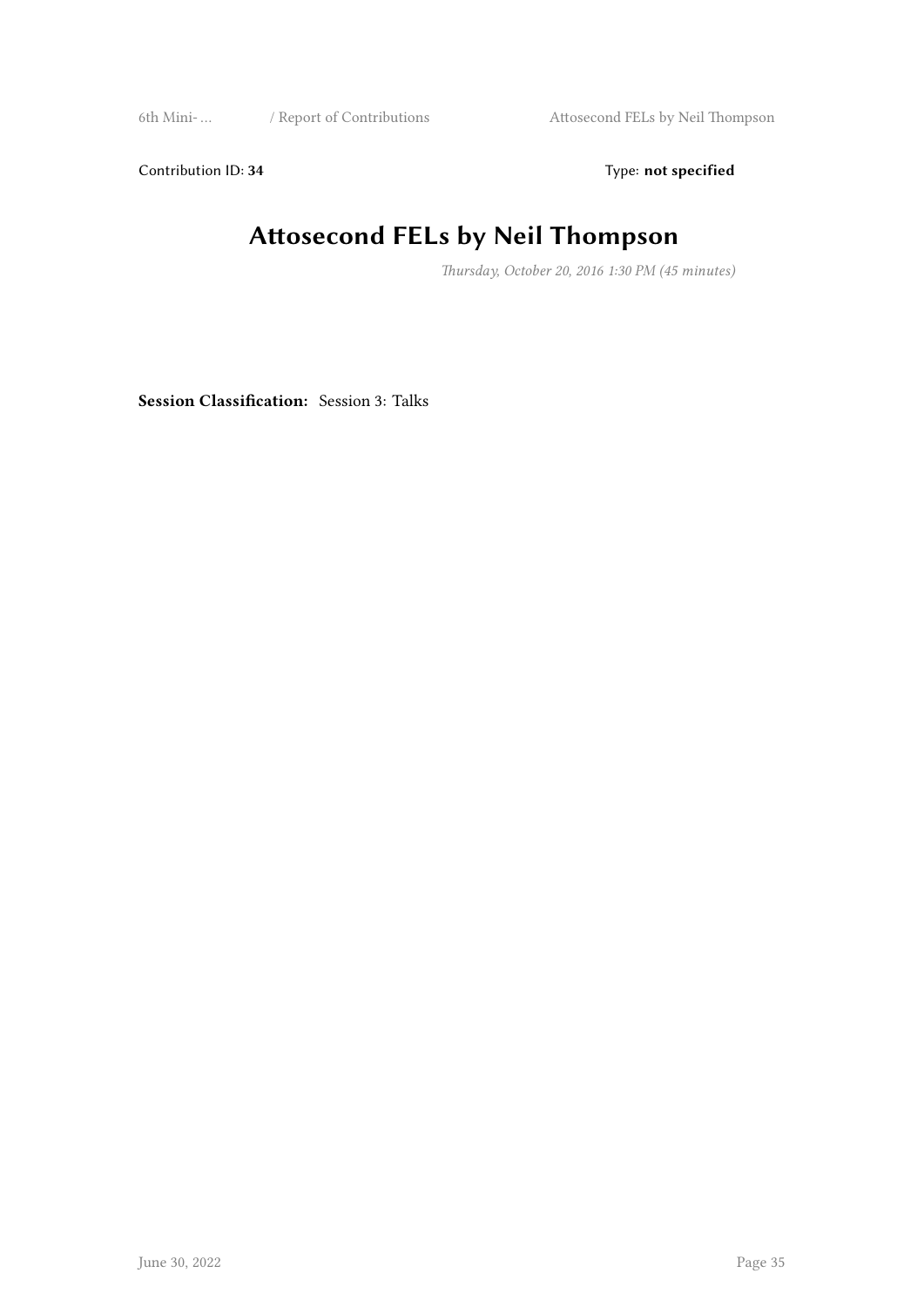6th Mini- … / Report of Contributions From Sub-ps to fs-resolution - Wh …

Contribution ID: 35 Type: **not specified** 

#### **From Sub-ps to fs-resolution - Where We Are and What Needs To Be Done**

*Thursday, October 20, 2016 2:15 PM (15 minutes)*

**Presenter:** SCHLOTT, Volker (PSI) **Session Classification:** Session 3: Talks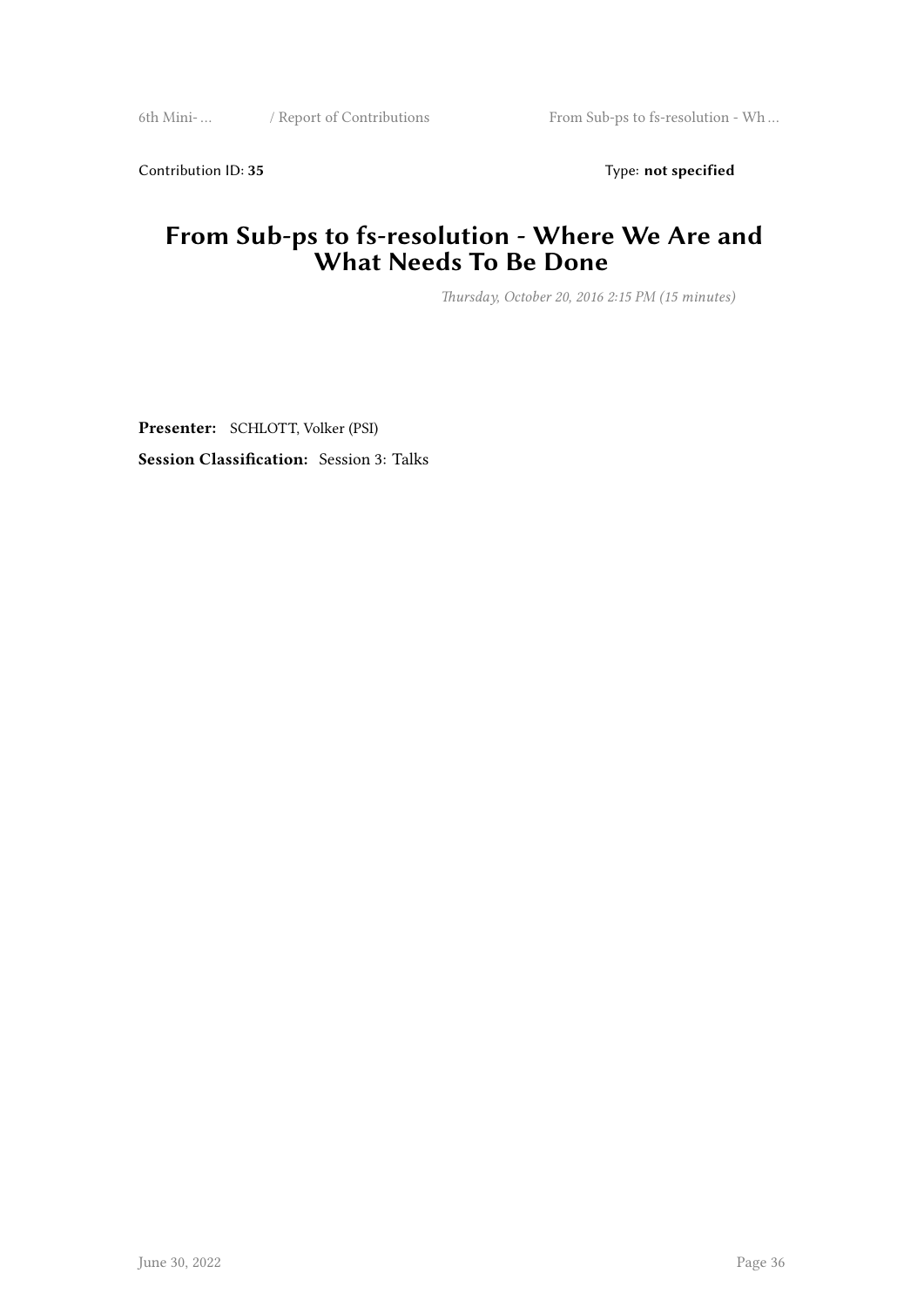6th Mini- … / Report of Contributions Challenges Brainstorming & Colla …

Contribution ID: 36 Type: **not specified** 

## **Challenges Brainstorming & Collaboration Proposals**

*Thursday, October 20, 2016 2:30 PM (1 hour)*

**Session Classification:** Session 3: Talks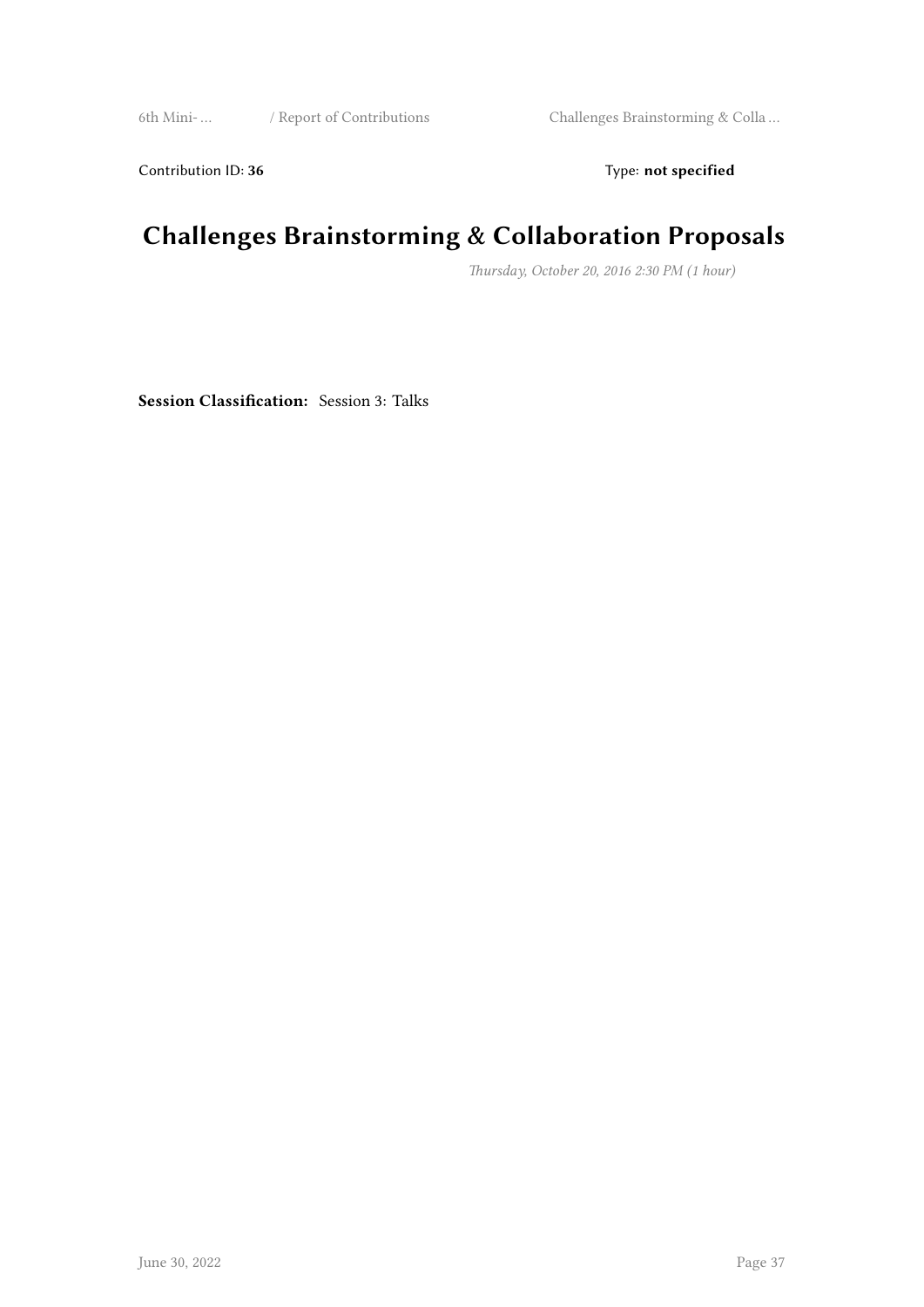6th Mini- … / Report of Contributions Diffraction Radiation Monitor at S …

Contribution ID: 37 Type: **not specified** 

#### **Diffraction Radiation Monitor at SwissFEL**

*Thursday, October 20, 2016 3:45 PM (5 minutes)*

**Presenter:** Dr HILLER, Nicole (PSI)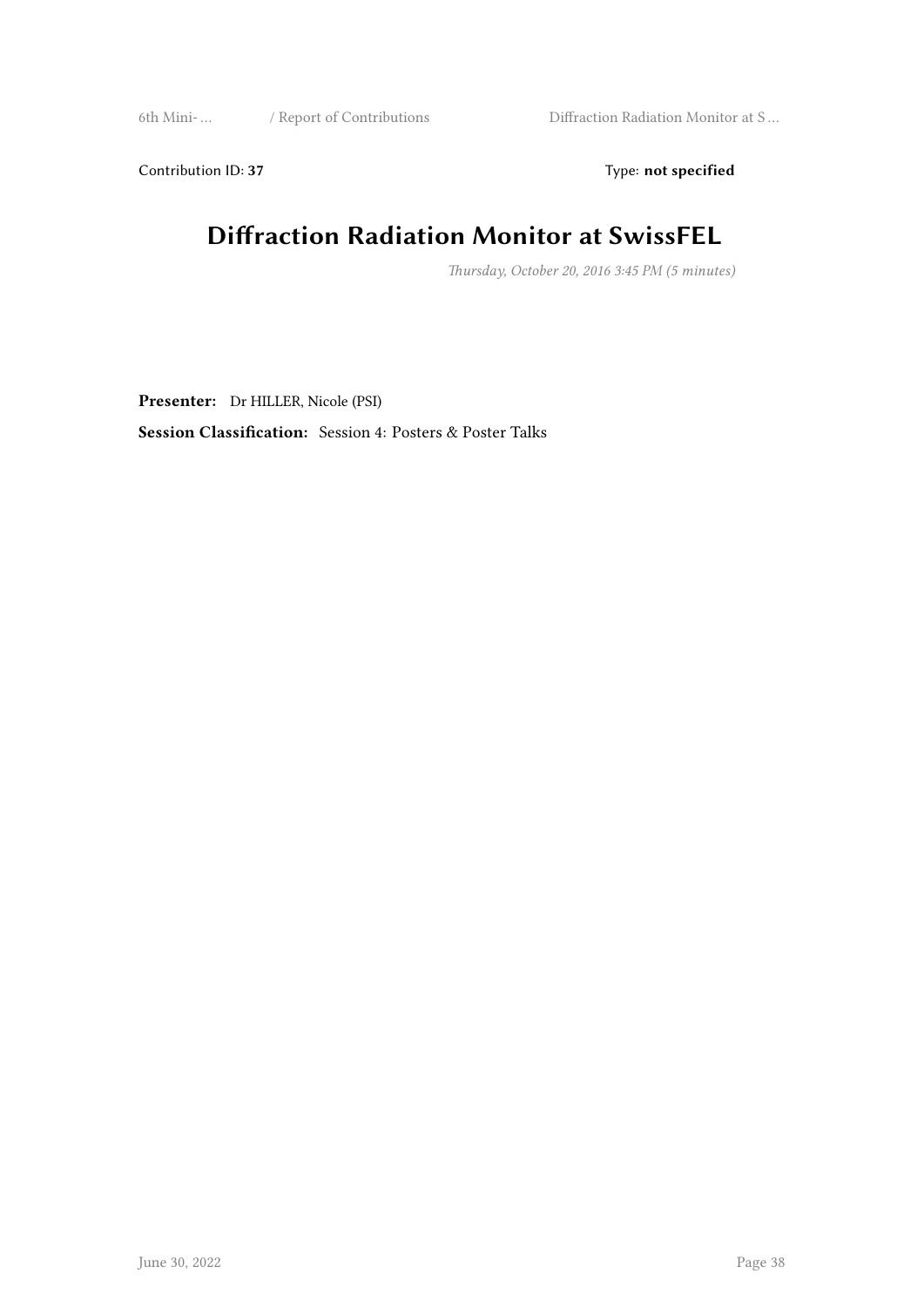6th Mini- … / Report of Contributions THz Cherenkov Radiation Mediate …

Contribution ID: 38 Type: **not specified** 

#### **THz Cherenkov Radiation Mediated by Surface Plasmon Polariton Modes**

*Thursday, October 20, 2016 3:50 PM (5 minutes)*

**Presenter:** LETIZIA, Rosa (Lancaster University/Cockcroft Institute) **Session Classification:** Session 4: Posters & Poster Talks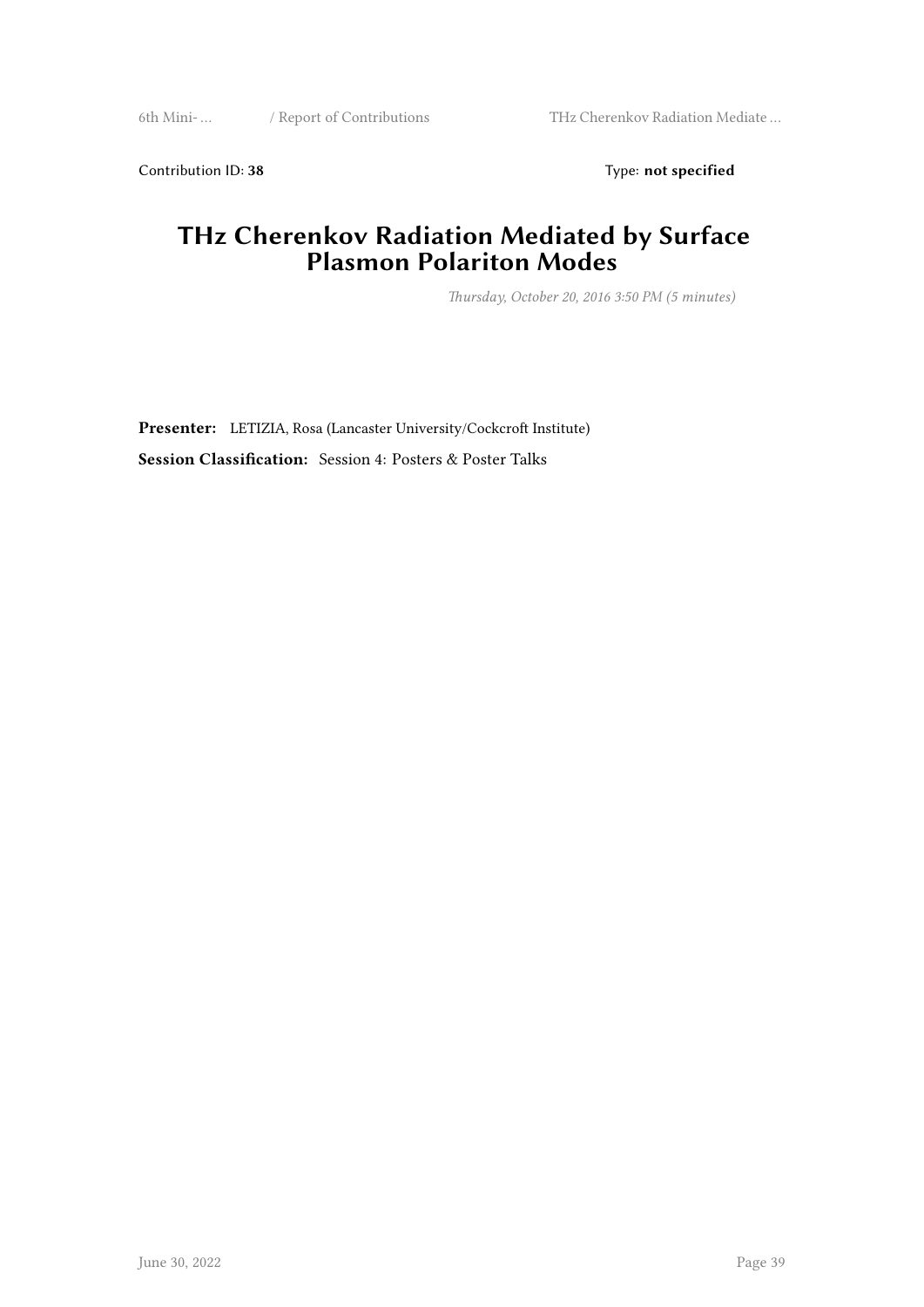6th Mini- … / Report of Contributions Synchrotron Radiation Monitors: …

Contribution ID: 39 Type: **not specified** 

#### **Synchrotron Radiation Monitors: Status and Perspectives at SwissFEL**

*Thursday, October 20, 2016 3:55 PM (5 minutes)*

**Presenter:** ORLANDI, Gian Luca (PSI)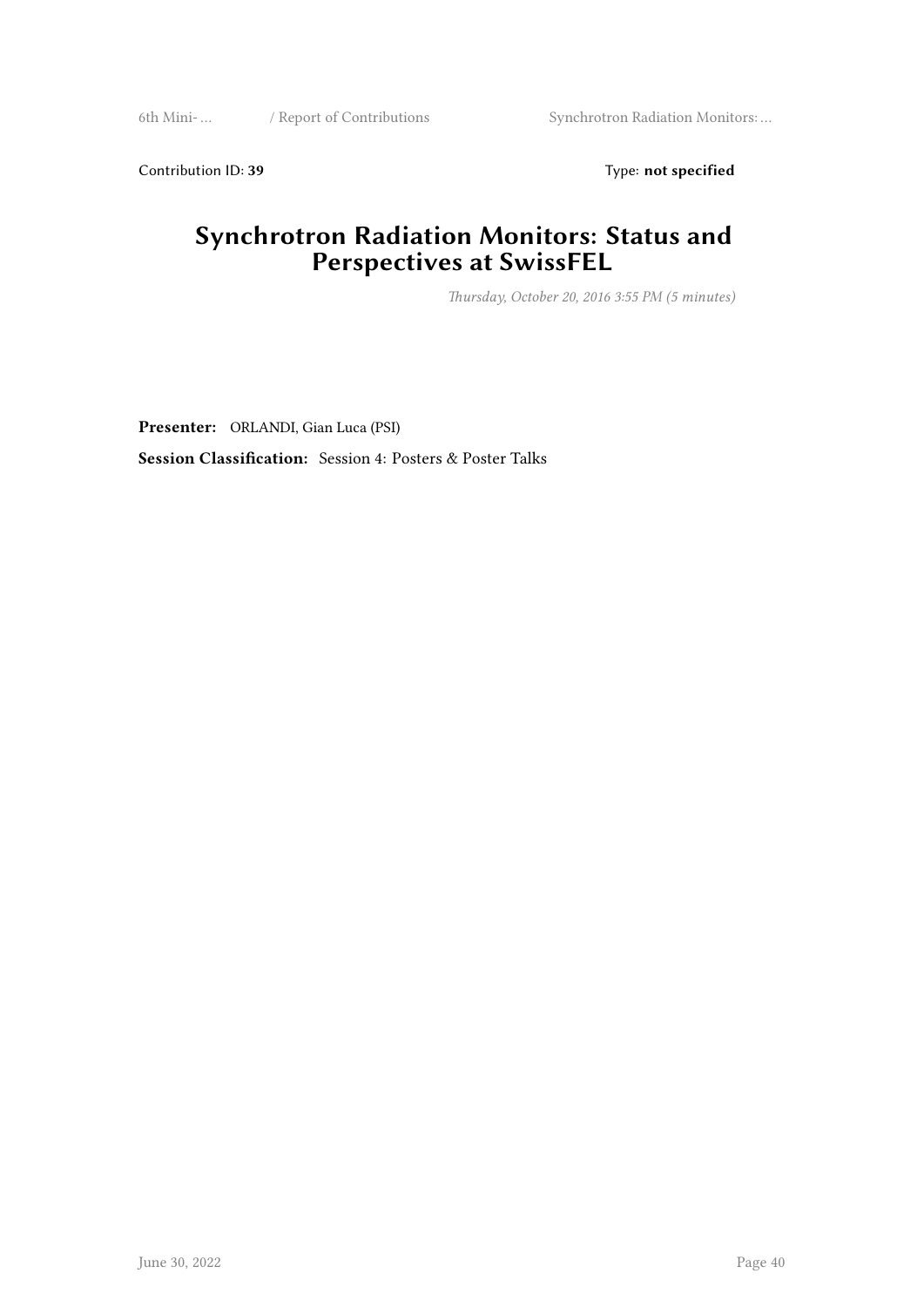6th Mini- … / Report of Contributions Electron Bunch Length Characteri …

Contribution ID: 40 Type: not specified

#### **Electron Bunch Length Characterization at the Metrology Light Source Ysing THz Radiation**

*Thursday, October 20, 2016 4:00 PM (5 minutes)*

**Presenter:** POHL, Andreas (HU Berlin)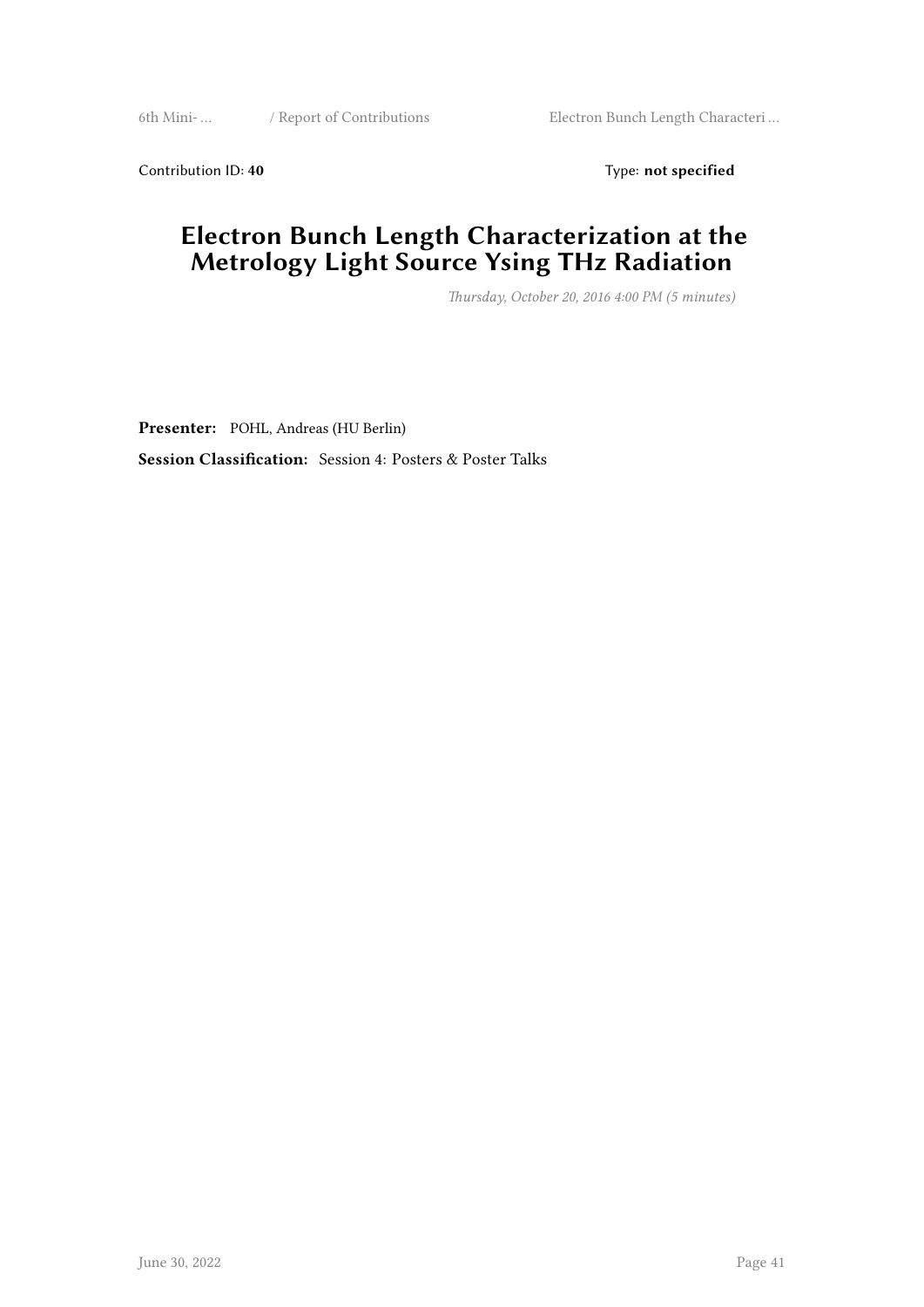6th Mini- … / Report of Contributions Status of Kalypso System

Contribution ID: 41 Type: **not specified** 

# **Status of Kalypso System**

*Thursday, October 20, 2016 4:05 PM (5 minutes)*

**Presenter:** Dr CASELLE, Michele (KIT)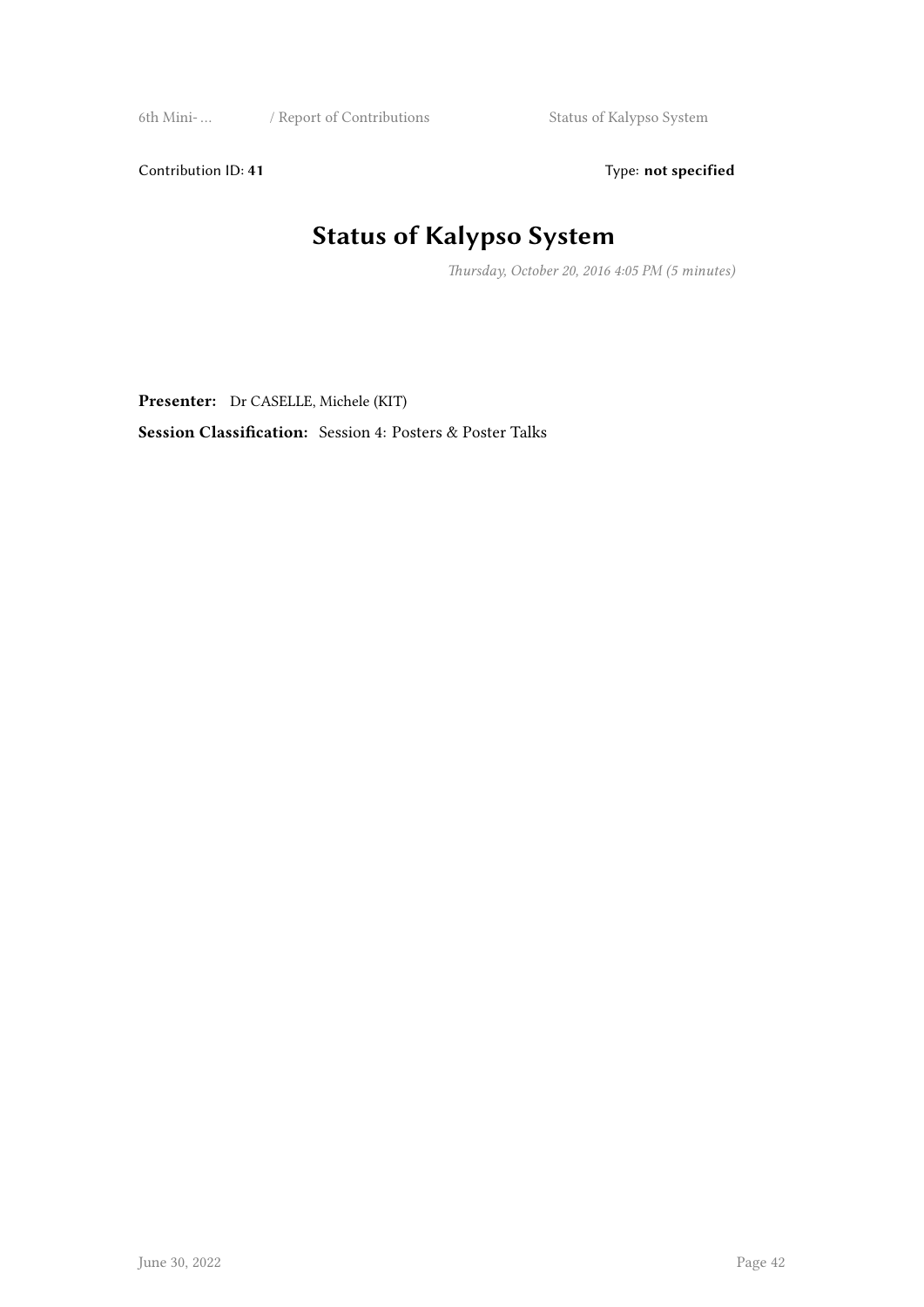6th Mini- … / Report of Contributions Kapture: Fast Picosecond Samplin …

Contribution ID: 42 Type: **not specified** 

#### **Kapture: Fast Picosecond Sampling System for THz Detectors - Update**

*Thursday, October 20, 2016 4:10 PM (5 minutes)*

**Presenter:** Dr CASELLE, Michele (KIT)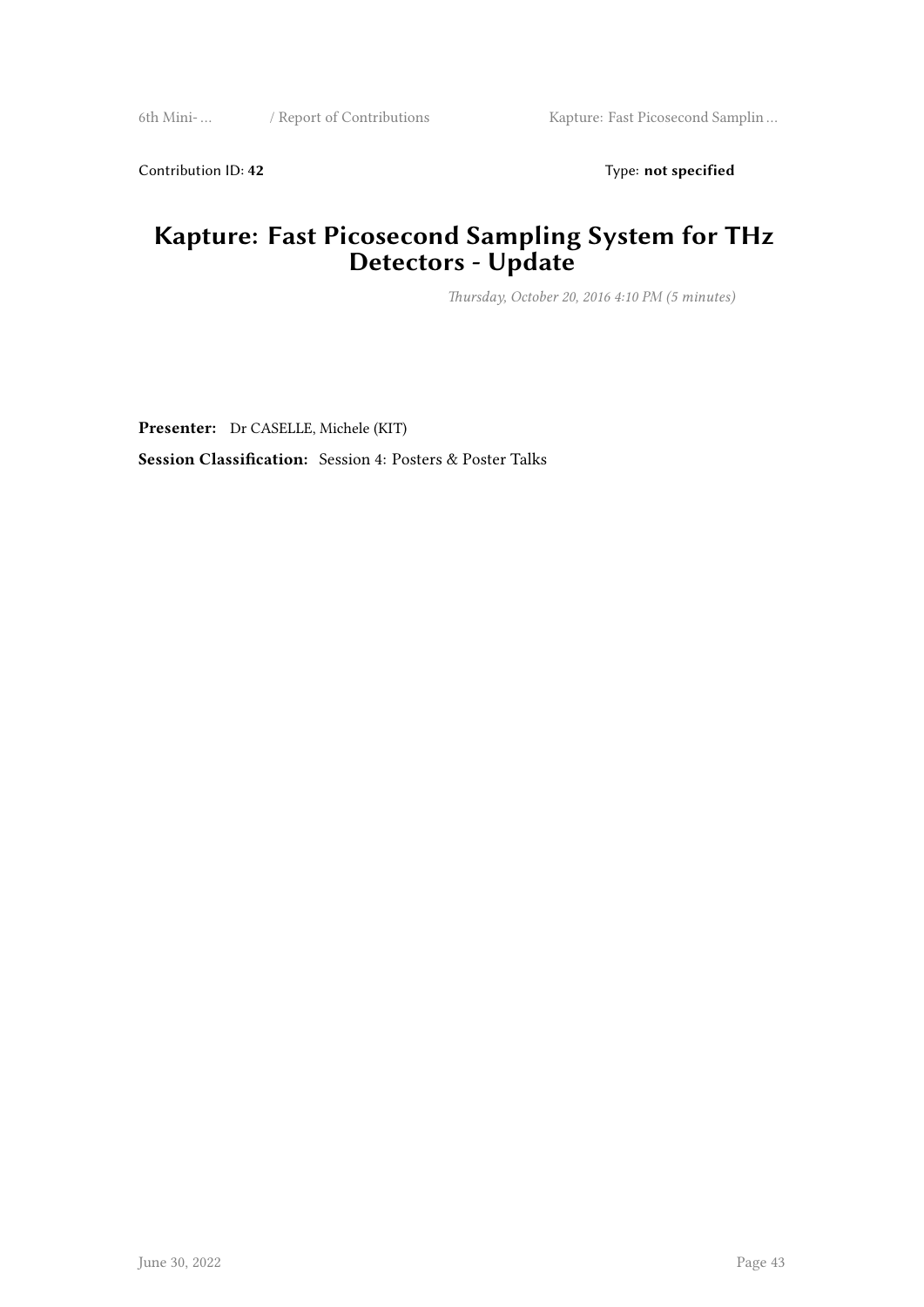6th Mini- ... / Report of Contributions Integrated THz Spectometer Based ...

Contribution ID: 43 Type: **not specified** 

#### **Integrated THz Spectometer Based on Ultra-fast YBCO Detectors**

*Thursday, October 20, 2016 4:15 PM (5 minutes)*

**Presenter:** Mr SCHMID, Alexander (Karlsruher Institut für Technologie - Institut für Mikro- und Nanoelektronische Systeme)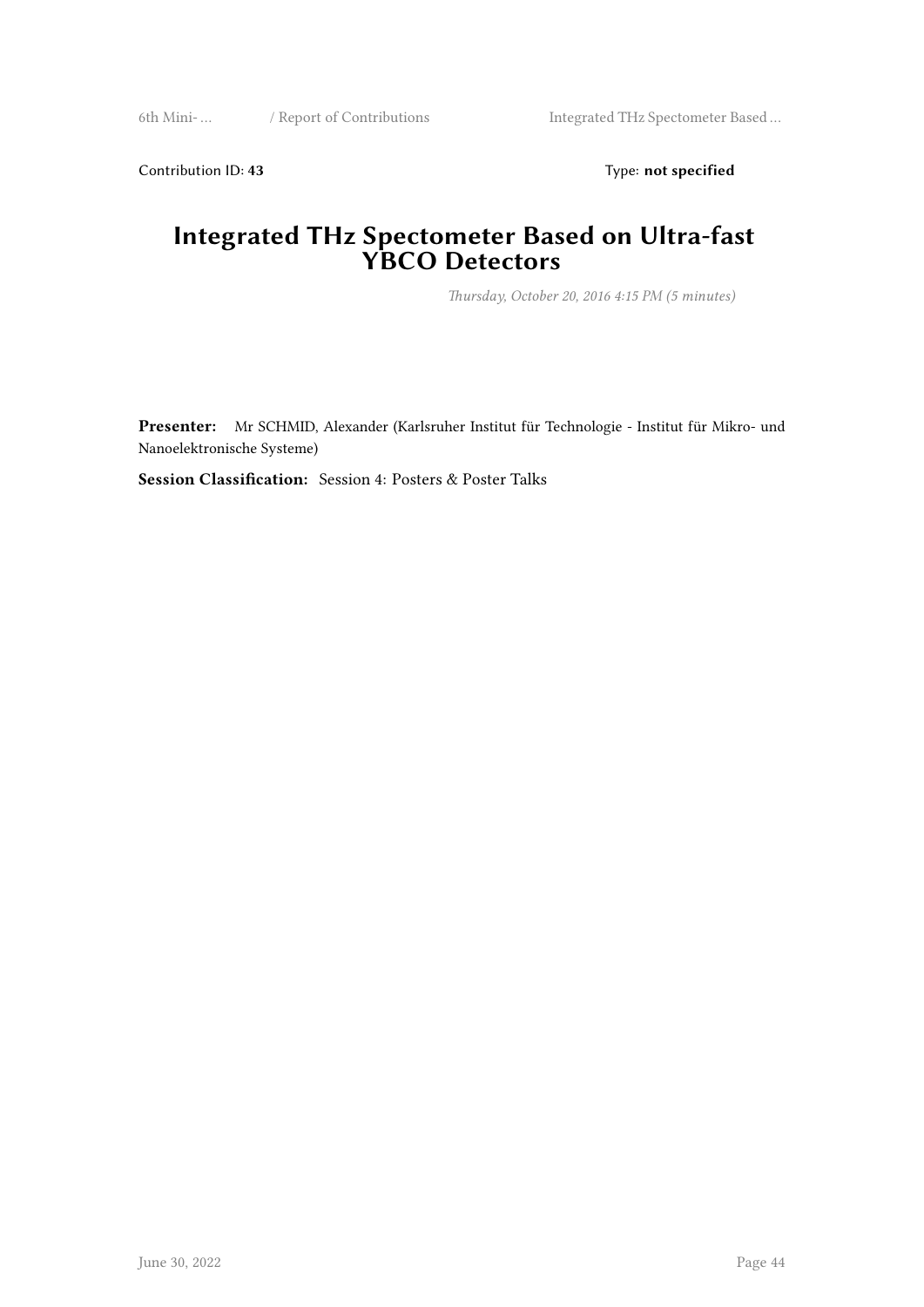6th Mini- … / Report of Contributions Use of Industrial Semiconductor P …

Contribution ID: 44 Type: **not specified** 

#### **Use of Industrial Semiconductor Processes for THz Detectors**

*Thursday, October 20, 2016 4:20 PM (5 minutes)*

**Presenters:** LAABS, Martin (TU Dresden); Dr NEUMANN, Niels (TU Dresden, Chair for RF and Photonics Engineering)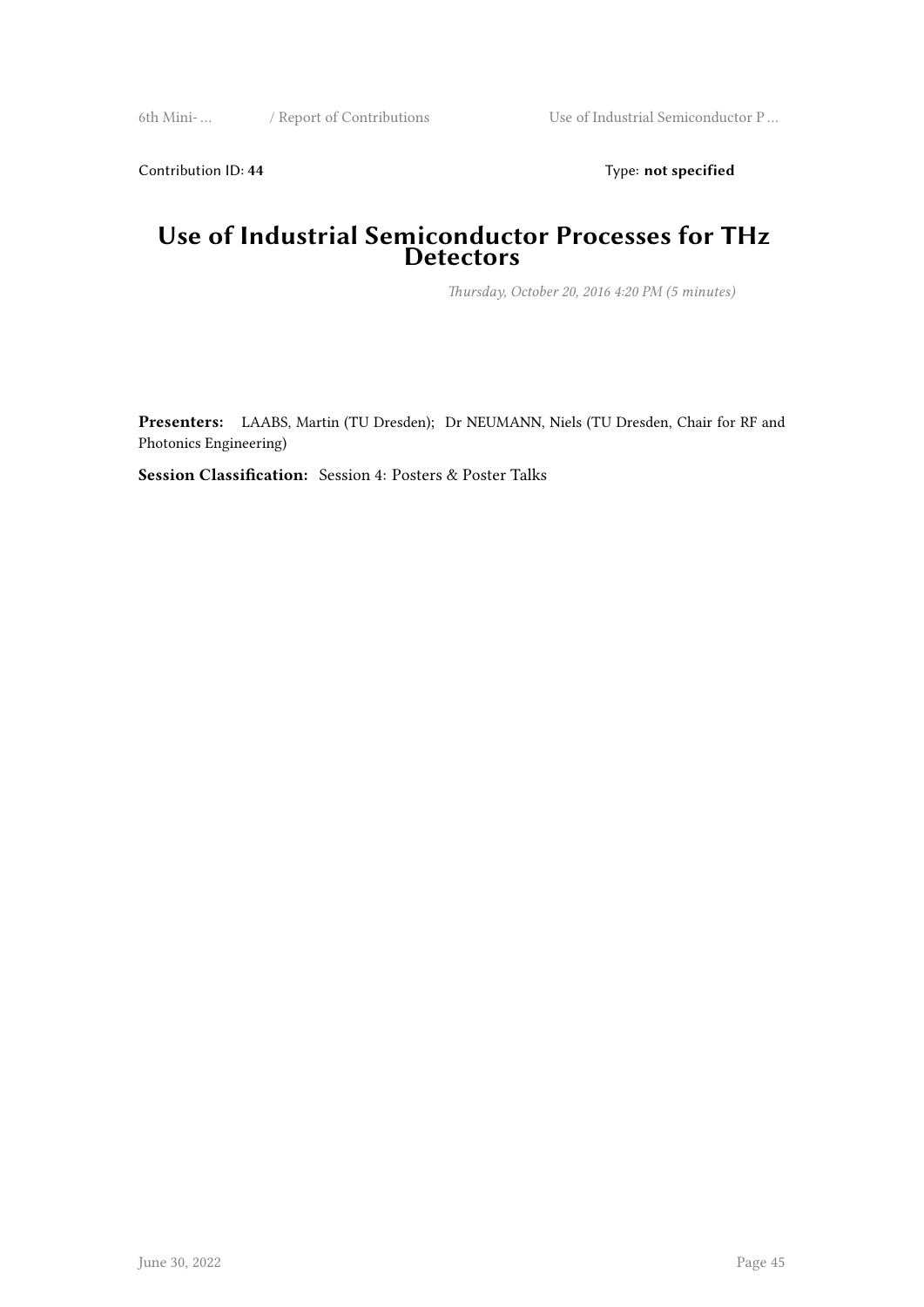6th Mini- … / Report of Contributions THz Detector Development at RAL

Contribution ID: 45 Type: **not specified** 

#### **THz Detector Development at RAL**

*Thursday, October 20, 2016 4:25 PM (5 minutes)*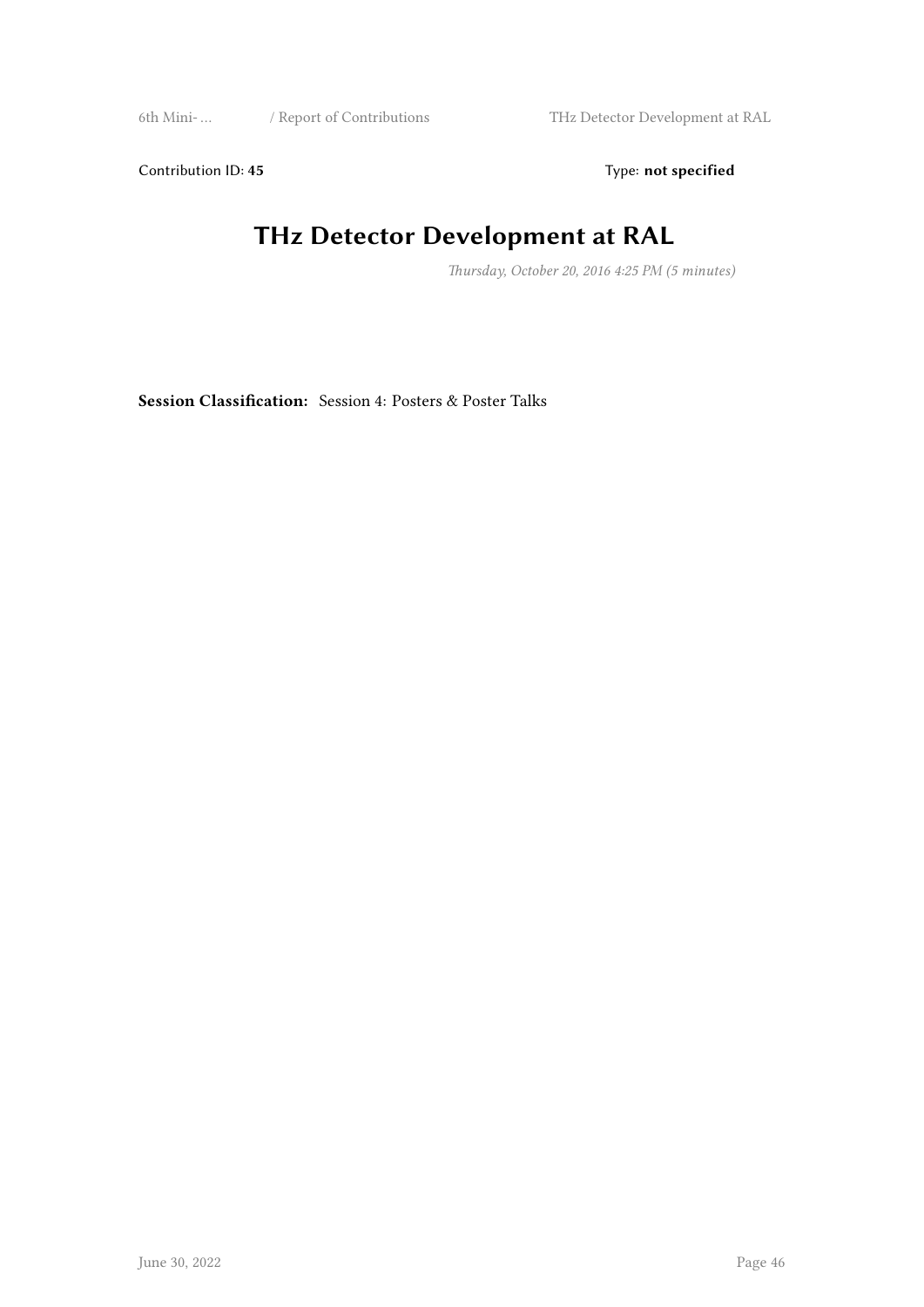6th Mini- … / Report of Contributions Posters

Contribution ID: 46 Type: **not specified** 

#### **Posters**

*Thursday, October 20, 2016 4:30 PM (30 minutes)*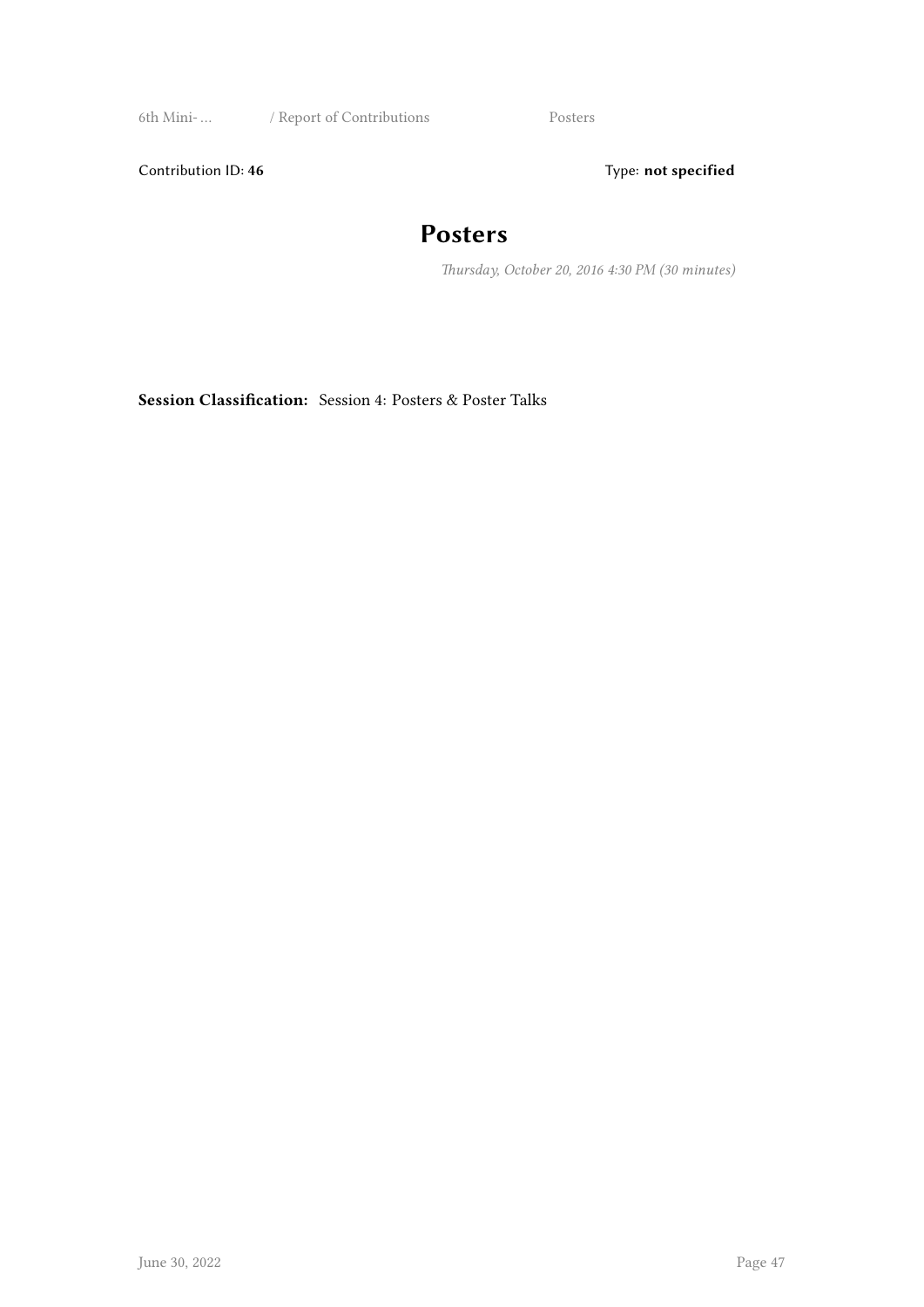6th Mini- … / Report of Contributions Discussion

Contribution ID: 47 Type: **not specified** 

#### **Discussion**

*Thursday, October 20, 2016 5:00 PM (45 minutes)*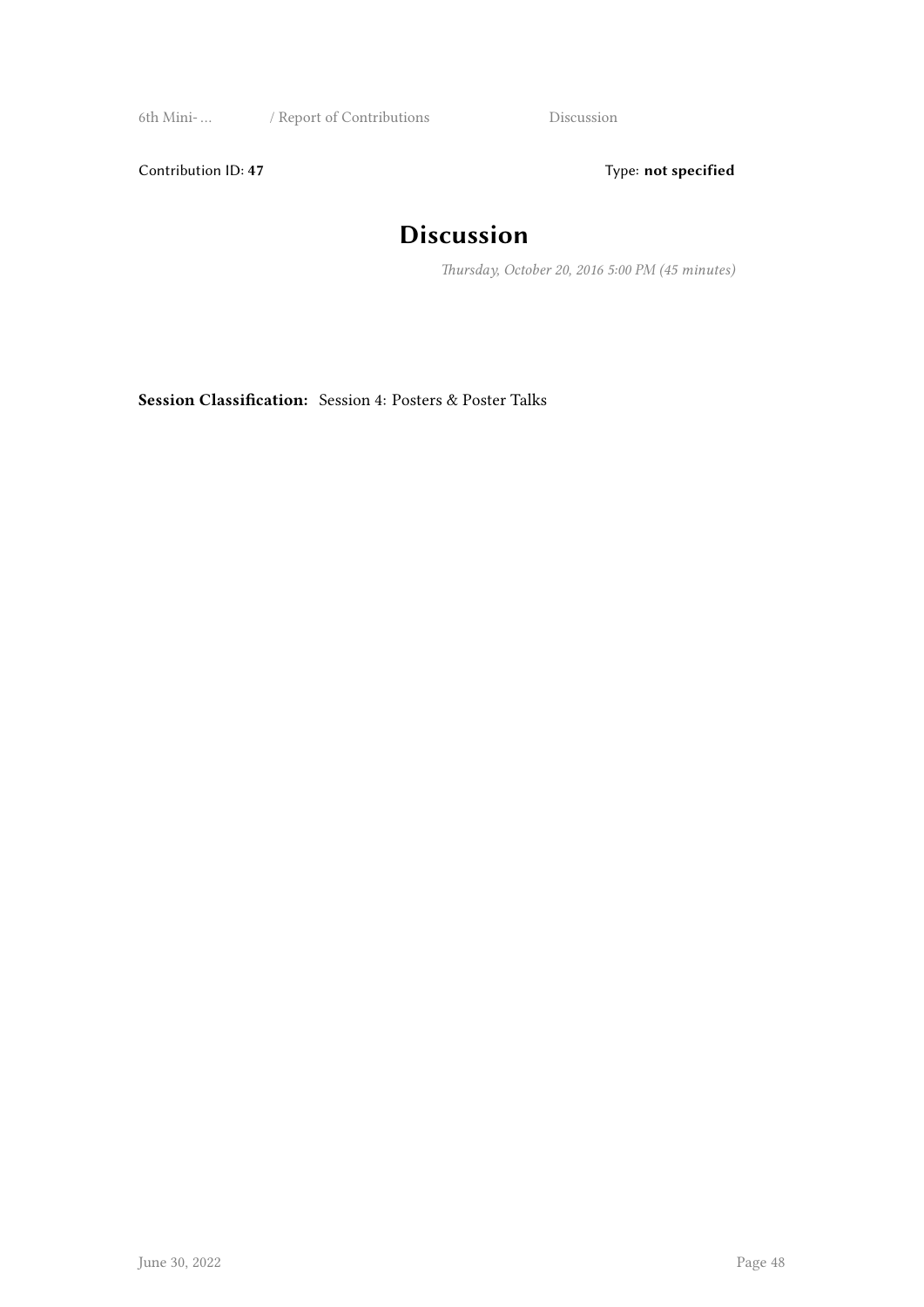6th Mini- … / Report of Contributions Posters

Contribution ID: 48 Type: **not specified** 

#### **Posters**

*Thursday, October 20, 2016 10:00 AM (30 minutes)*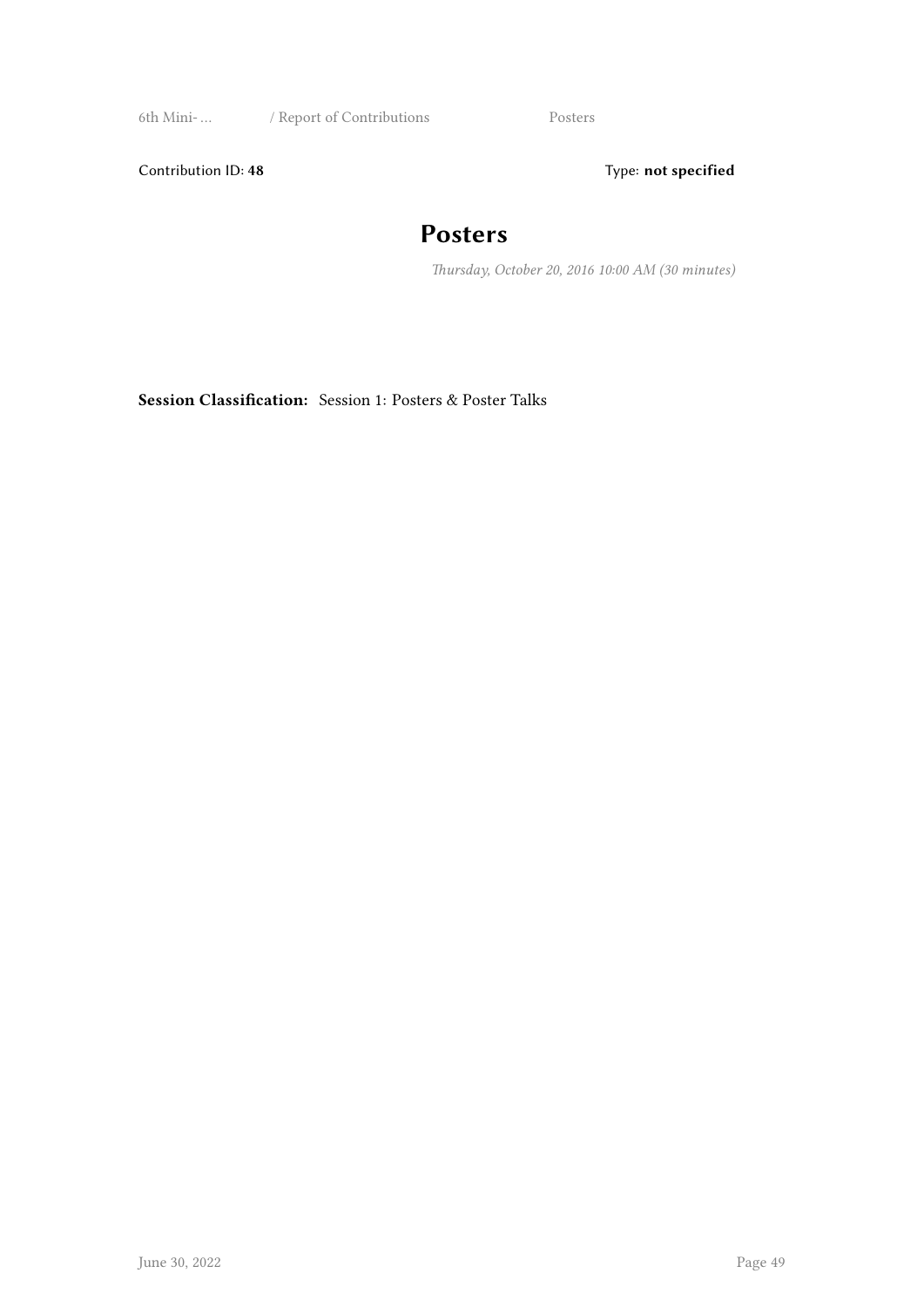6th Mini- … / Report of Contributions Reports From Groups

Contribution ID: 49 Type: **not specified** 

## **Reports From Groups**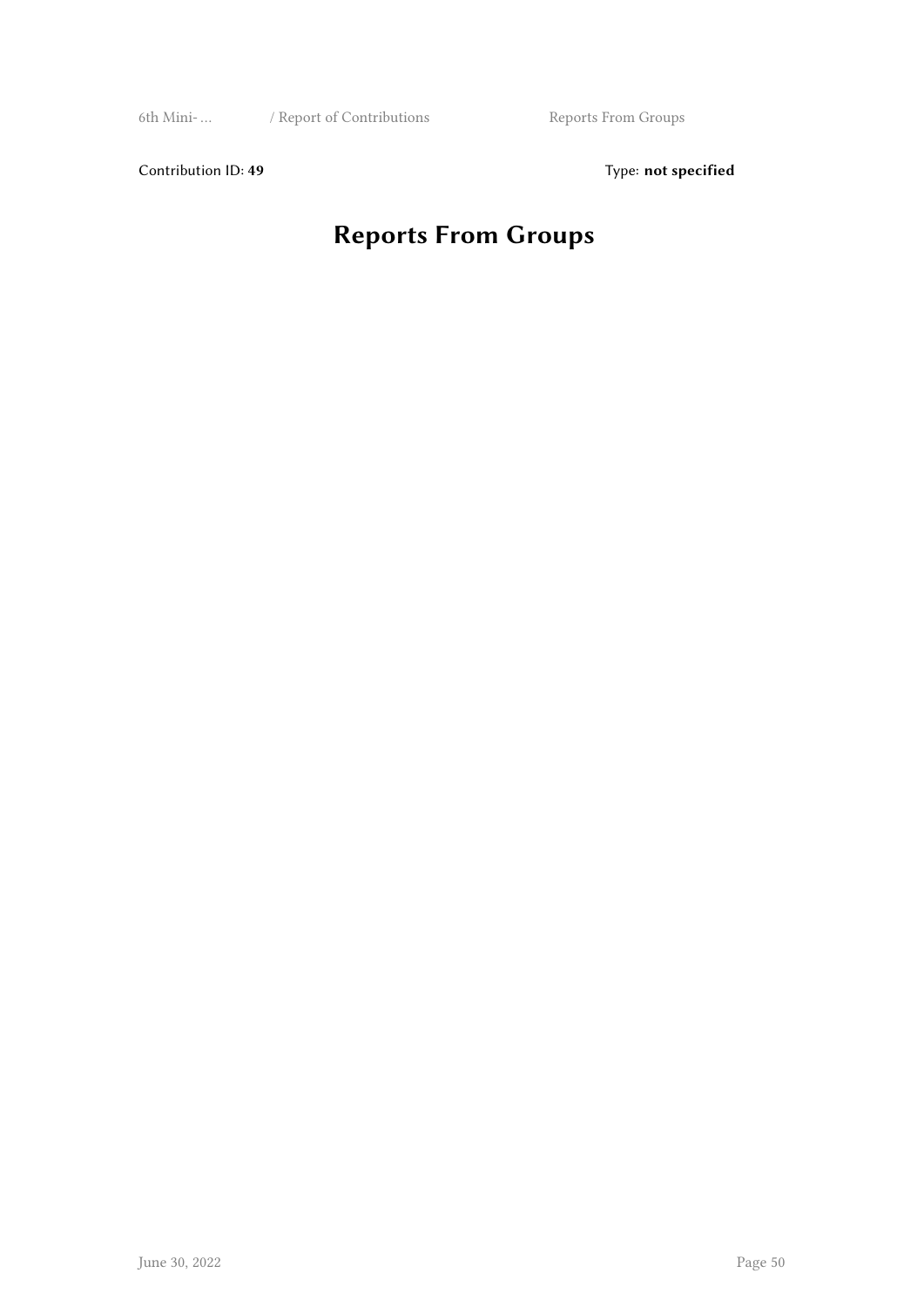6th Mini- … / Report of Contributions Reports From Groups

Contribution ID: 50 Type: not specified

#### **Reports From Groups**

*Friday, October 21, 2016 9:00 AM (15 minutes)*

**Session Classification:** Session 5a: Reports Back From Challenges Groups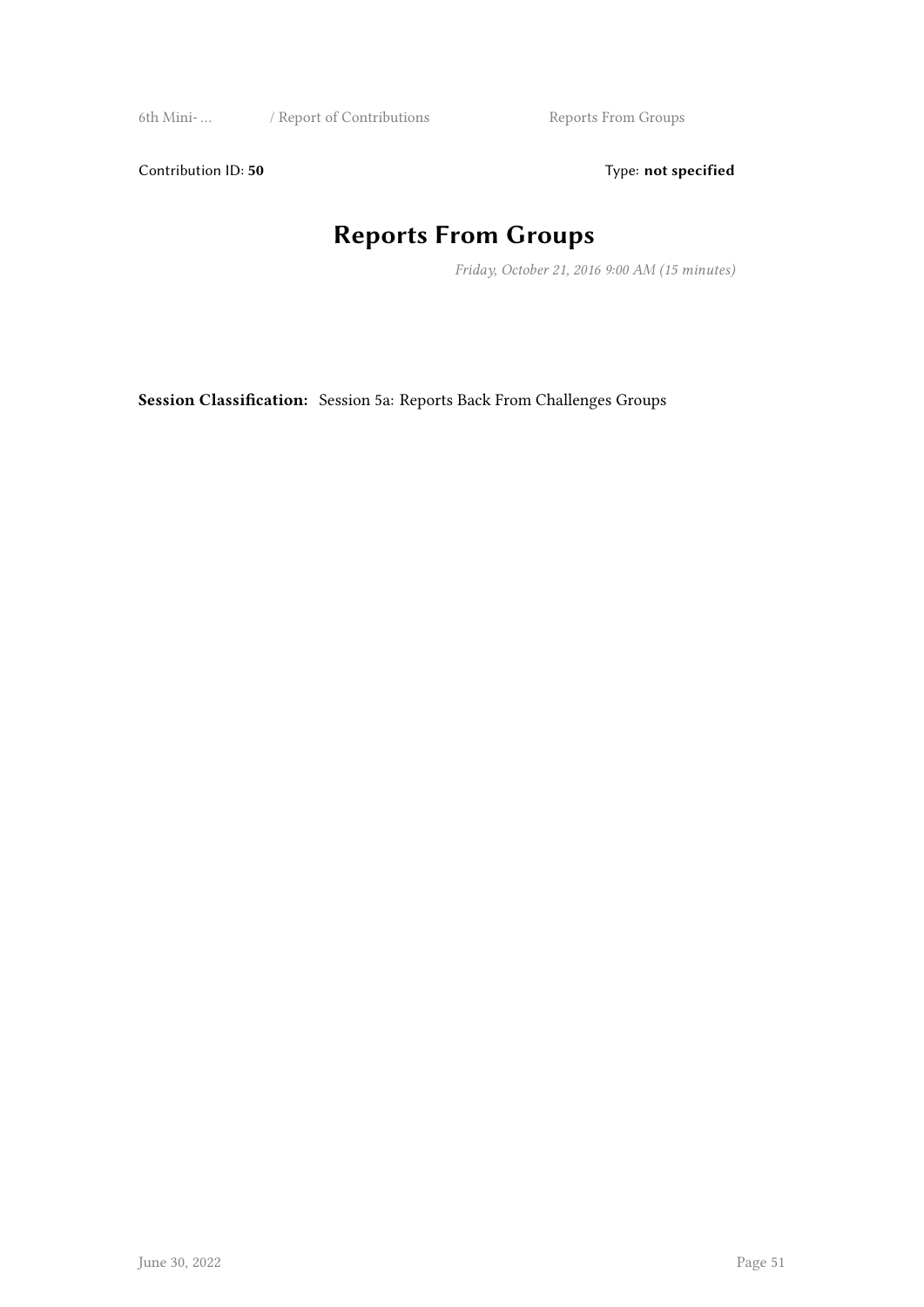6th Mini- … / Report of Contributions Discussion

Contribution ID: 51 Type: **not specified** 

#### **Discussion**

*Friday, October 21, 2016 9:15 AM (45 minutes)*

**Session Classification:** Session 5a: Reports Back From Challenges Groups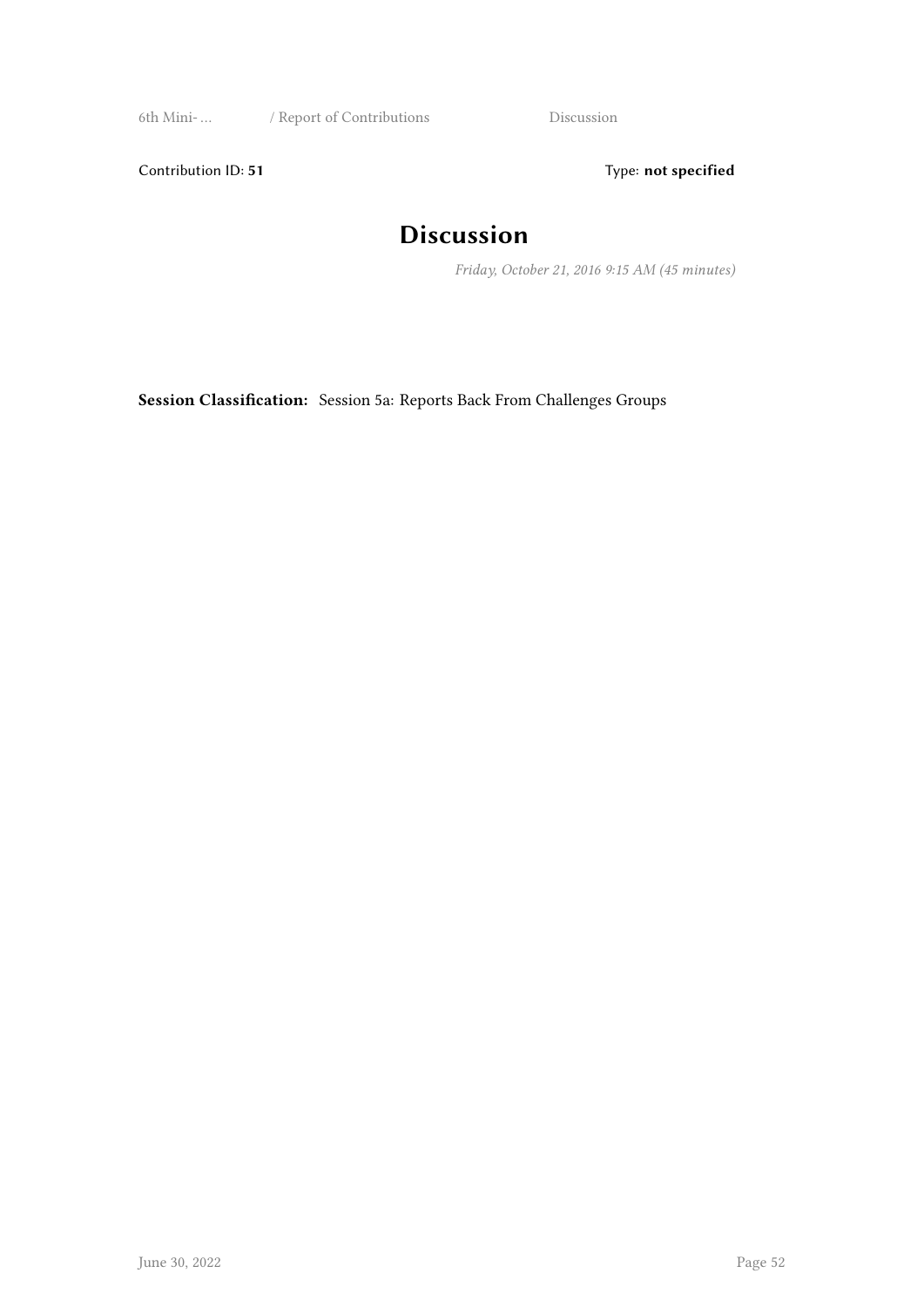6th Mini- … / Report of Contributions Novel Coherent Diffraction Radiat …

Contribution ID: 52 Type: **not specified** 

#### **Novel Coherent Diffraction Radiation Bunch Length Diagnostics**

*Friday, October 21, 2016 10:00 AM (5 minutes)*

Presenter: FIORITO, Ralph (University Liverpool) **Session Classification:** Session 5b: Posters & Poster Talks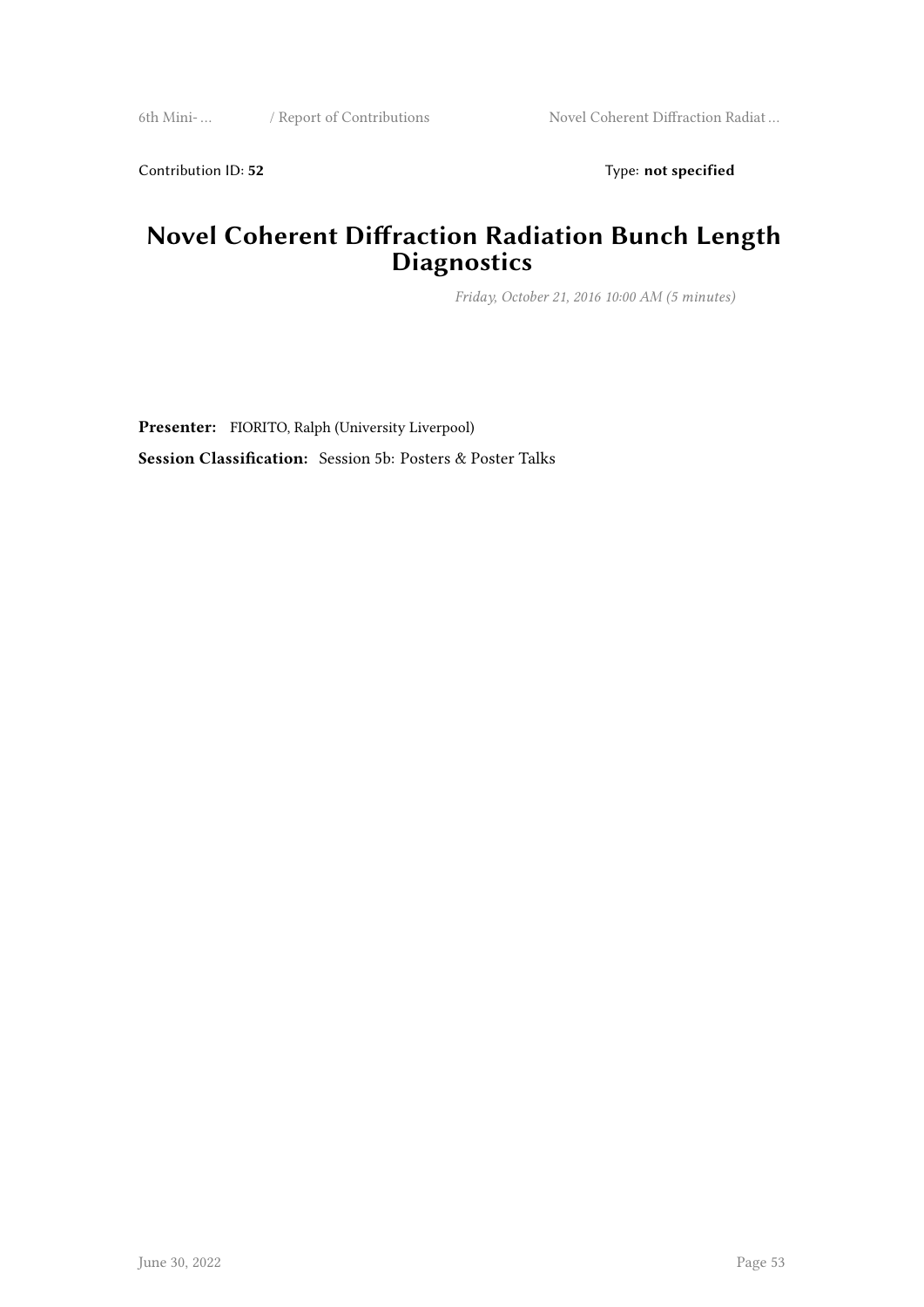6th Mini- … / Report of Contributions Terahertz Sources For Particle Acc …

Contribution ID: 53 Type: **not specified** 

#### **Terahertz Sources For Particle Acceleration and Deflection**

*Friday, October 21, 2016 10:05 AM (5 minutes)*

**Presenter:** LAKE, Daniel (Universtiy of Manchester)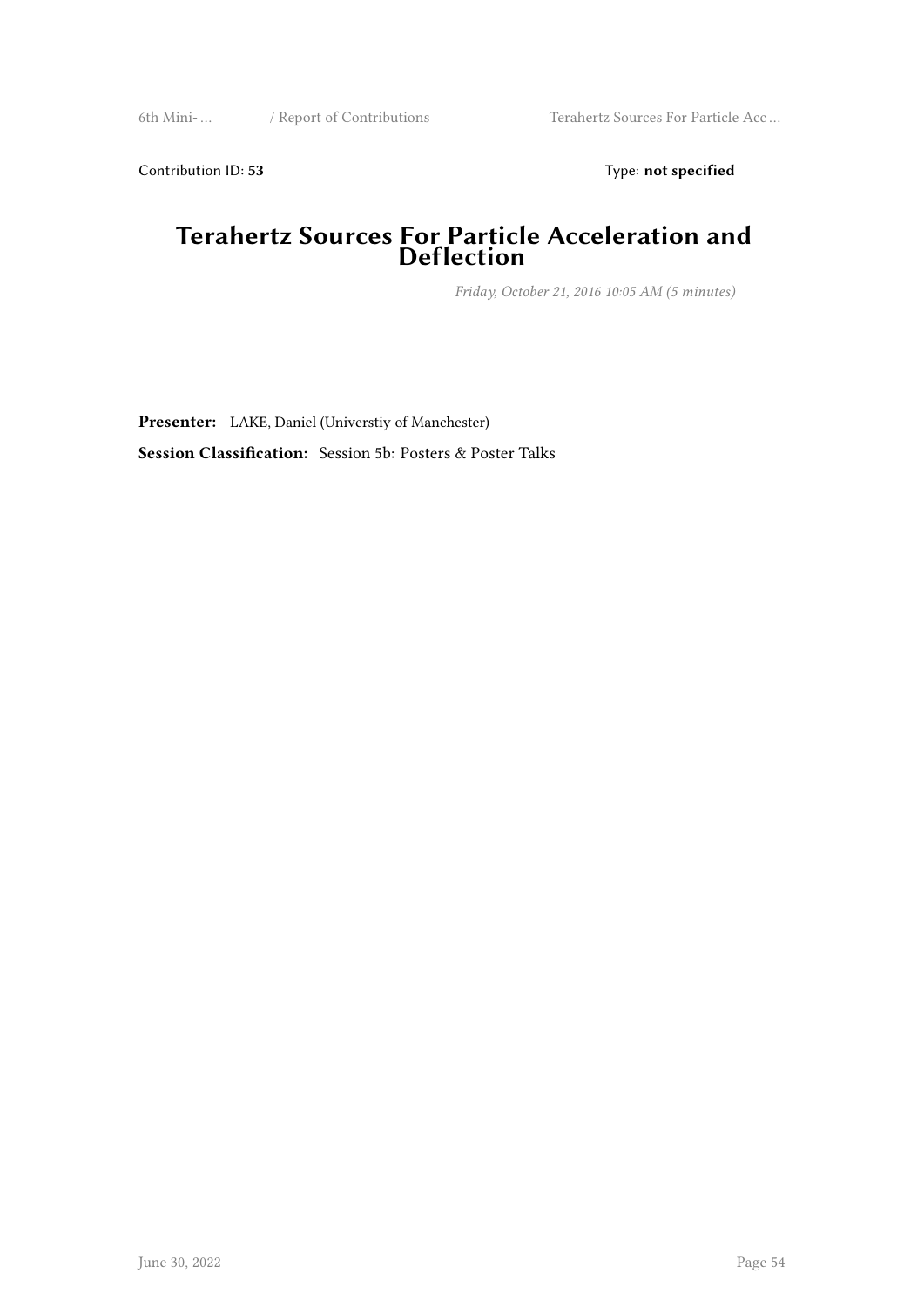6th Mini- … / Report of Contributions The Split Ring Resonator Experiment

Contribution ID: 54 Type: **not specified** 

## **The Split Ring Resonator Experiment**

*Friday, October 21, 2016 10:10 AM (5 minutes)*

**Presenter:** YAN, Minjie (DESY)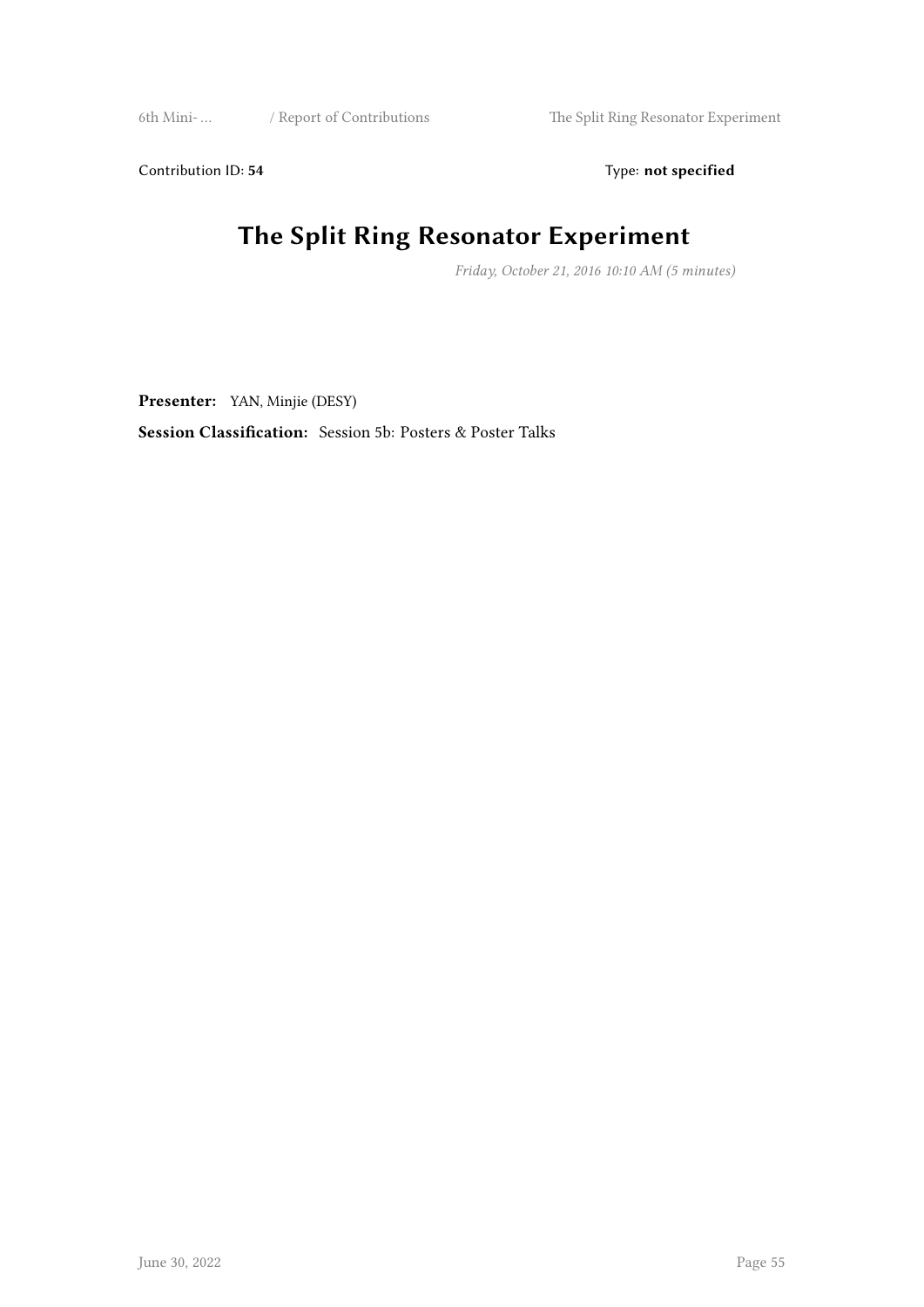6th Mini- … / Report of Contributions THz Driven Deflector for Longitud …

Contribution ID: 55 Type: not specified

## **THz Driven Deflector for Longitudinal Diagnostics**

*Friday, October 21, 2016 10:15 AM (5 minutes)*

**Presenter:** Dr JAMISON, Steven (STFC)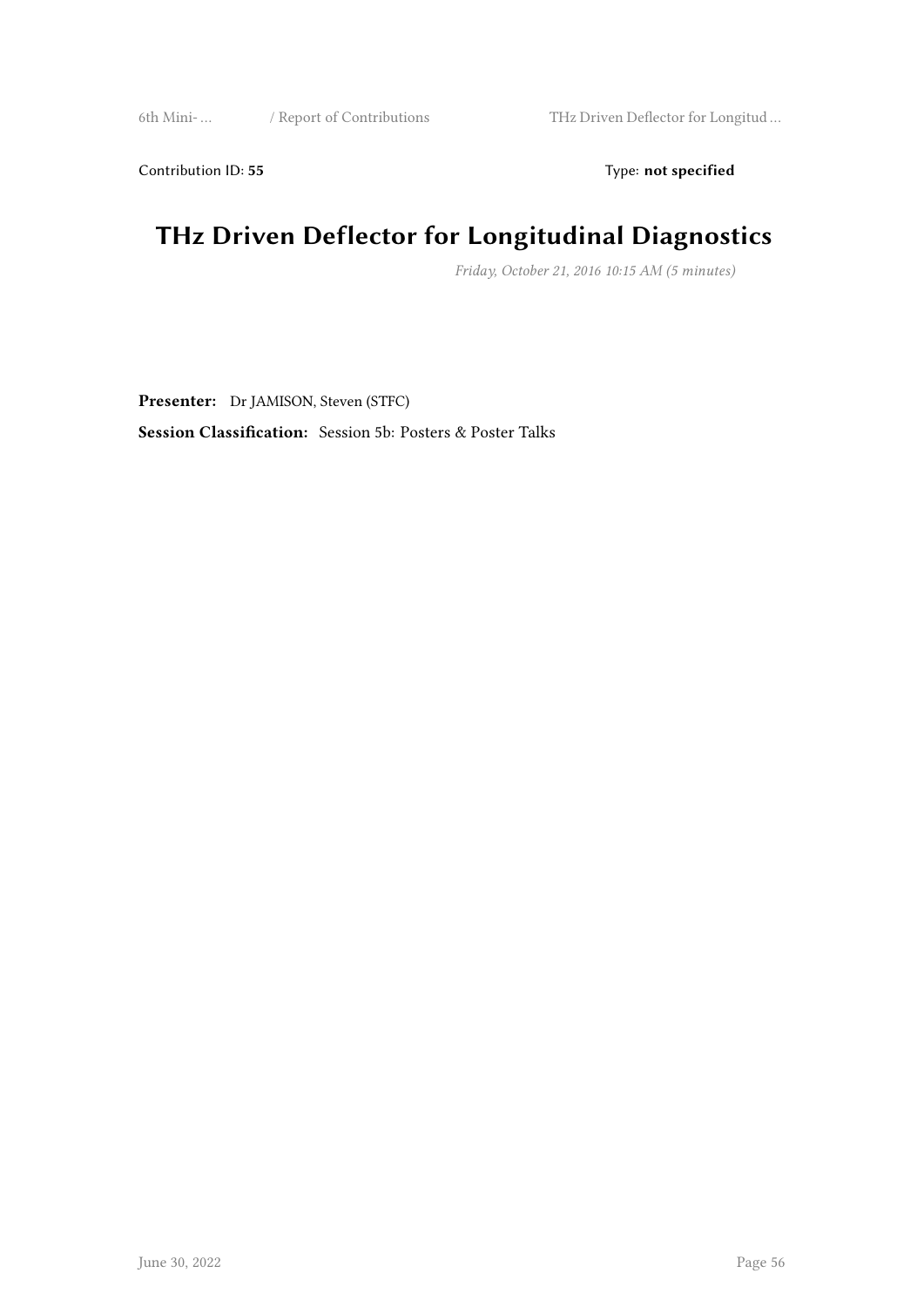6th Mini- … / Report of Contributions Design Concept For a THz Driven …

Contribution ID: 56 Type: **not specified** 

#### **Design Concept For a THz Driven Streak Camera With Femtosecond Resolution**

*Friday, October 21, 2016 10:20 AM (5 minutes)*

**Presenter:** HAYATI, Mozghan (University of Bern) **Session Classification:** Session 5b: Posters & Poster Talks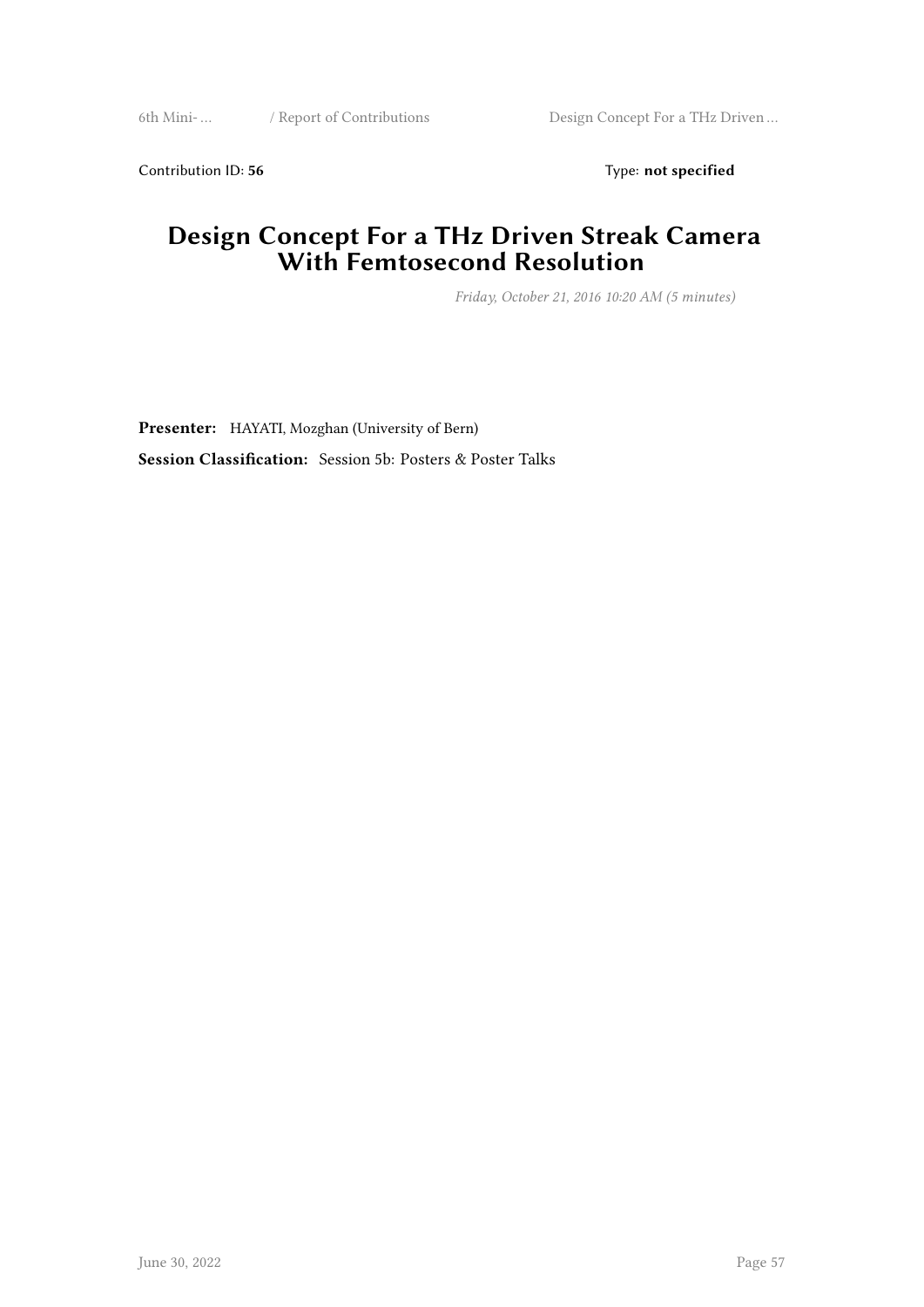6th Mini- … / Report of Contributions Posters

Contribution ID: 57 Type: **not specified** 

#### **Posters**

*Friday, October 21, 2016 10:25 AM (20 minutes)*